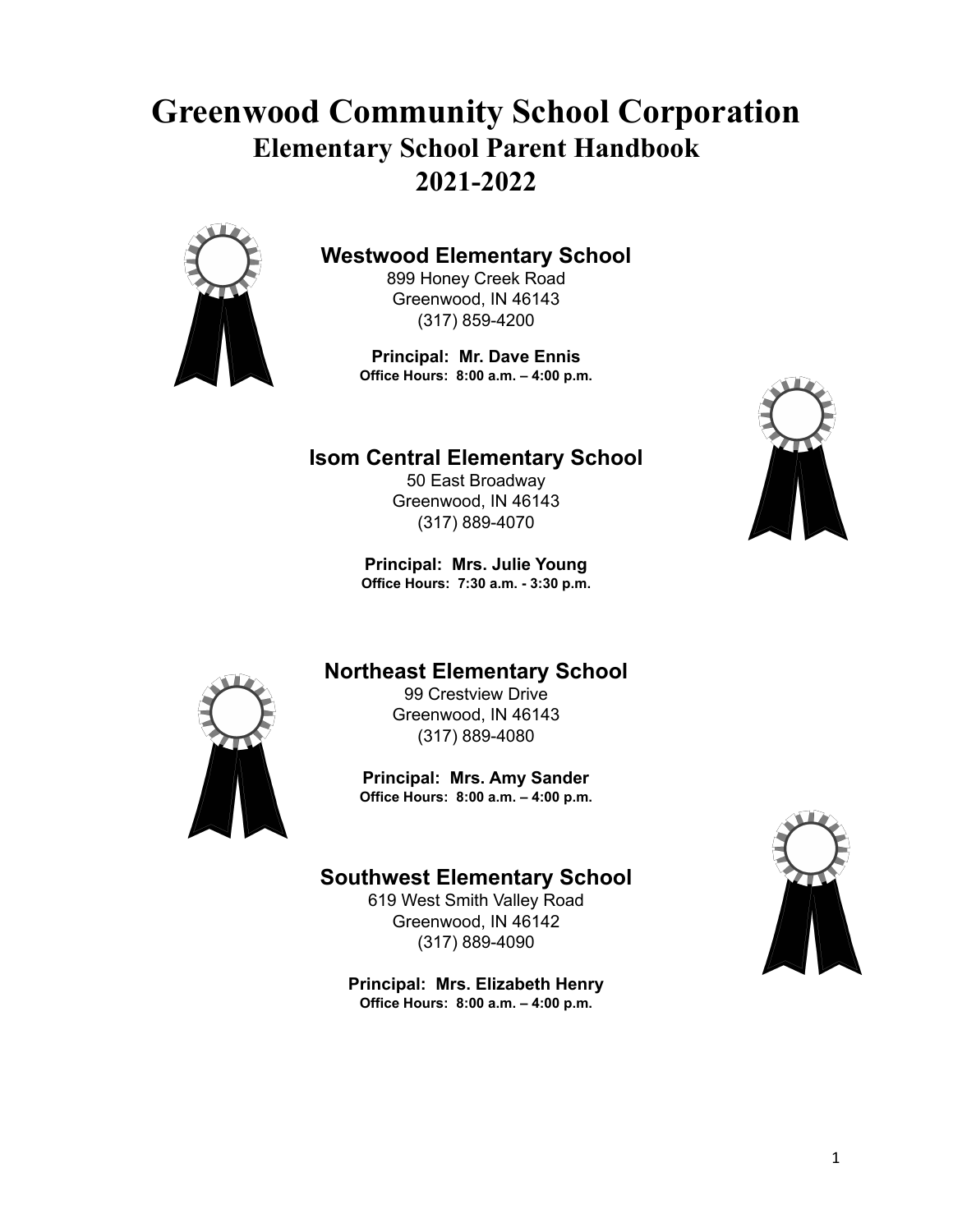## **TABLE OF CONTENTS**

| $\triangleright$ Foreword<br>5                       |                                                           |    |
|------------------------------------------------------|-----------------------------------------------------------|----|
|                                                      | $\triangleright$ Mission of the School                    | 5  |
| $\triangleright$ Equal Education Opportunity         |                                                           |    |
| $\triangleright$ Student Rights and Responsibilities |                                                           |    |
| $\triangleright$ Student Well-Being                  |                                                           |    |
| $\triangleright$ Injury and Illness                  |                                                           |    |
|                                                      | $\triangleright$ SECTION I-General Information            | 7  |
| O                                                    | Enrolling in the School                                   | 7  |
| o                                                    | <b>Scheduling and Assignment</b>                          | 7  |
| 0                                                    | Early Dismissal                                           | 7  |
| 0                                                    | Early Arrival                                             | 7  |
| o                                                    | Transfer Out of the Corporation                           | 8  |
| o                                                    | <b>Hearing &amp; Vision Screenings</b>                    | 8  |
| 0                                                    | Immunizations                                             | 8  |
| 0                                                    | Use of Medication                                         | 8  |
| 0                                                    | Illness                                                   | 9  |
| 0                                                    | Control of Casual-Contact Communicable Diseases and Pests | 10 |
| 0                                                    | Control of Non-Casual-Contact Communicable Diseases       | 10 |
| o                                                    | <b>Special Education</b>                                  | 11 |
| о                                                    | <b>Homeless Students</b>                                  | 11 |
| o                                                    | Protection and Privacy of Student Records                 | 12 |
| o                                                    | <b>Student Fees and Charges</b>                           | 13 |
| 0                                                    | <b>Textbook Rental Fees</b>                               | 13 |
| o                                                    | <b>Student Fundraising/Sales</b>                          | 14 |
| 0                                                    | <b>Student Valuables</b>                                  | 14 |
| o                                                    | <b>Meal Service</b>                                       | 14 |
| 0                                                    | Procedure for Student Lunch Accounts                      | 14 |
| 0                                                    | End of Year Balances                                      | 15 |
| o                                                    | Free and Reduced Lunch Applications                       | 15 |
| o                                                    | Soft Drinks-Chewing Gum-Fast Food                         | 16 |
| o                                                    | Parent Supplied Treats for Snacks and Celebrations        | 16 |
| o                                                    | Fire, Tornado, and Safety Drills                          | 16 |
| 0                                                    | <b>Emergency Closings and Delays</b>                      | 16 |
| o                                                    | School Insurance                                          | 17 |
| o                                                    | Safety and Security                                       | 17 |
| о                                                    | Lost and Found                                            | 17 |
| o                                                    | Use of School Telephones                                  | 17 |
| o                                                    | Use of Wireless Communication Devices (WCD)               | 17 |
| 0                                                    | <b>Advertising Outside Activities</b>                     | 18 |
|                                                      | <b>SECTION II-Academics</b>                               | 19 |
| o                                                    | <b>Field Trips</b>                                        | 19 |
| 0                                                    | Grades                                                    | 19 |
| o                                                    | Response to Instruction (RTI)                             | 20 |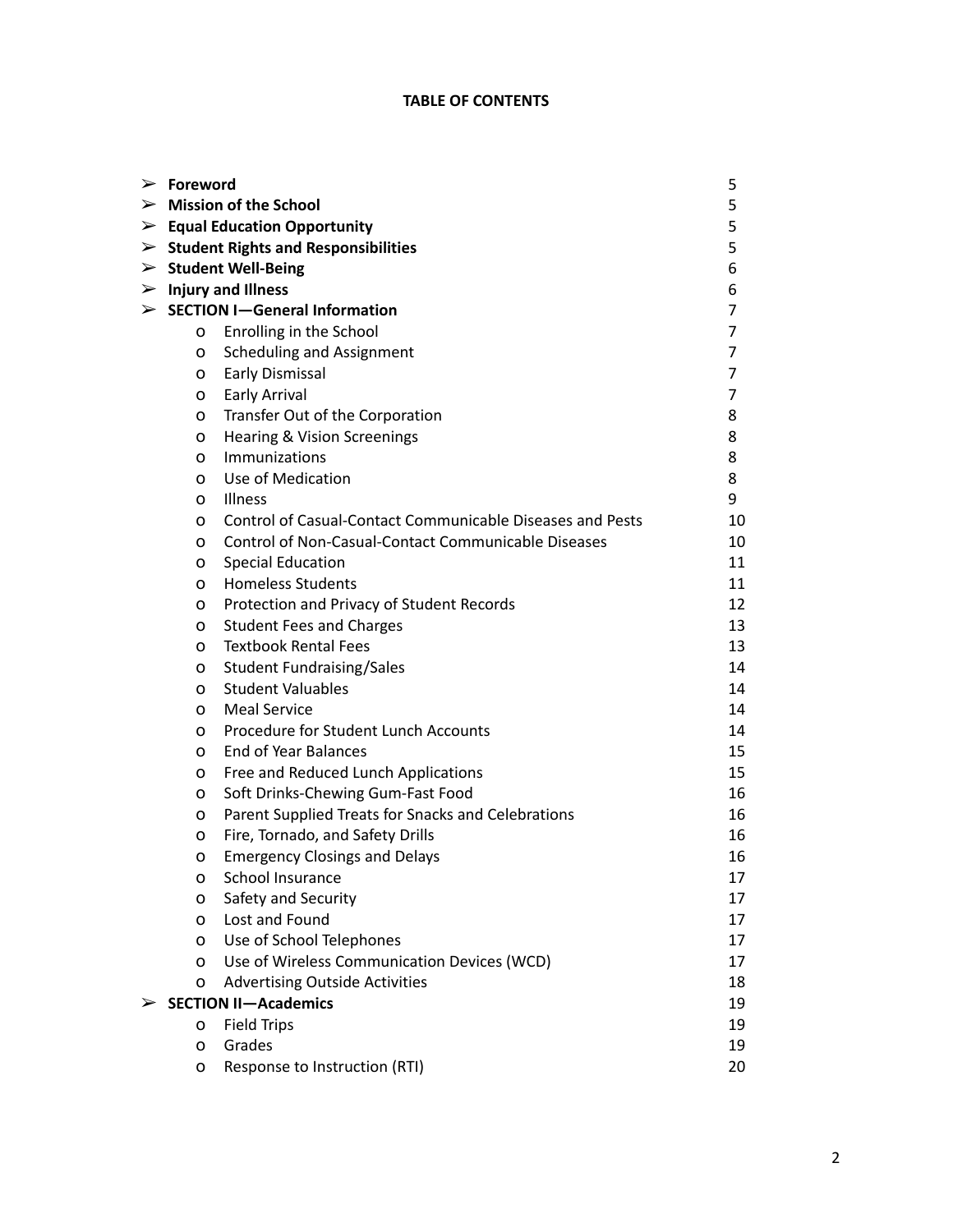| O        | <b>Grading Periods</b>                                             | 21 |
|----------|--------------------------------------------------------------------|----|
| $\Omega$ | Promotion, Placement, and Retention                                | 21 |
| O        | Recognition of Student Achievement                                 | 22 |
| $\Omega$ | End-of-the-Year Awards                                             | 22 |
| O        | <b>General End-of-the-Year Awards</b>                              | 22 |
| $\Omega$ | Homework                                                           | 23 |
| o        | <b>Computer Technology and Networks</b>                            | 23 |
| O        | <b>Greenwood Community Schools Internet Usage Policy</b>           | 23 |
| O        | <b>Student Assessment</b>                                          | 24 |
| O        | Dyslexia Guidance                                                  | 24 |
|          | $\triangleright$ SECTION III-Student Activities                    | 25 |
| 0        | School-Sponsored Clubs and Activities                              | 25 |
| O        | Non-School Sponsored Clubs and Activities                          | 25 |
| ➤        | <b>SECTION IV-Student Conduct</b>                                  | 26 |
| O        | Attendance                                                         | 26 |
| O        | <b>Student Attendance at School Events</b>                         | 28 |
| O        | Care of Property                                                   | 29 |
| $\Omega$ | Code of Conduct                                                    | 29 |
| O        | <b>Student Behavior Standards</b>                                  | 29 |
| O        | Discipline                                                         | 37 |
| O        | <b>Expulsions for Firearms Possession</b>                          | 38 |
| o        | Due Process Rights                                                 | 39 |
| 0        | Search and Seizure                                                 | 40 |
| 0        | <b>Student Rights of Expression</b>                                | 41 |
| 0        | <b>Criminal Gangs and Criminal Gang Activity</b>                   | 41 |
| O        | <b>Student Suggestions and Complaints</b>                          | 41 |
| O        | <b>General Playground and Physical Education Rules</b>             | 41 |
| o        | Greenwood Elementary Schools' Discipline Code Violations/Penalties | 43 |
| ➤        | <b>SECTION V-Transportation</b>                                    | 45 |
| O        | Riding a Bus to School                                             | 45 |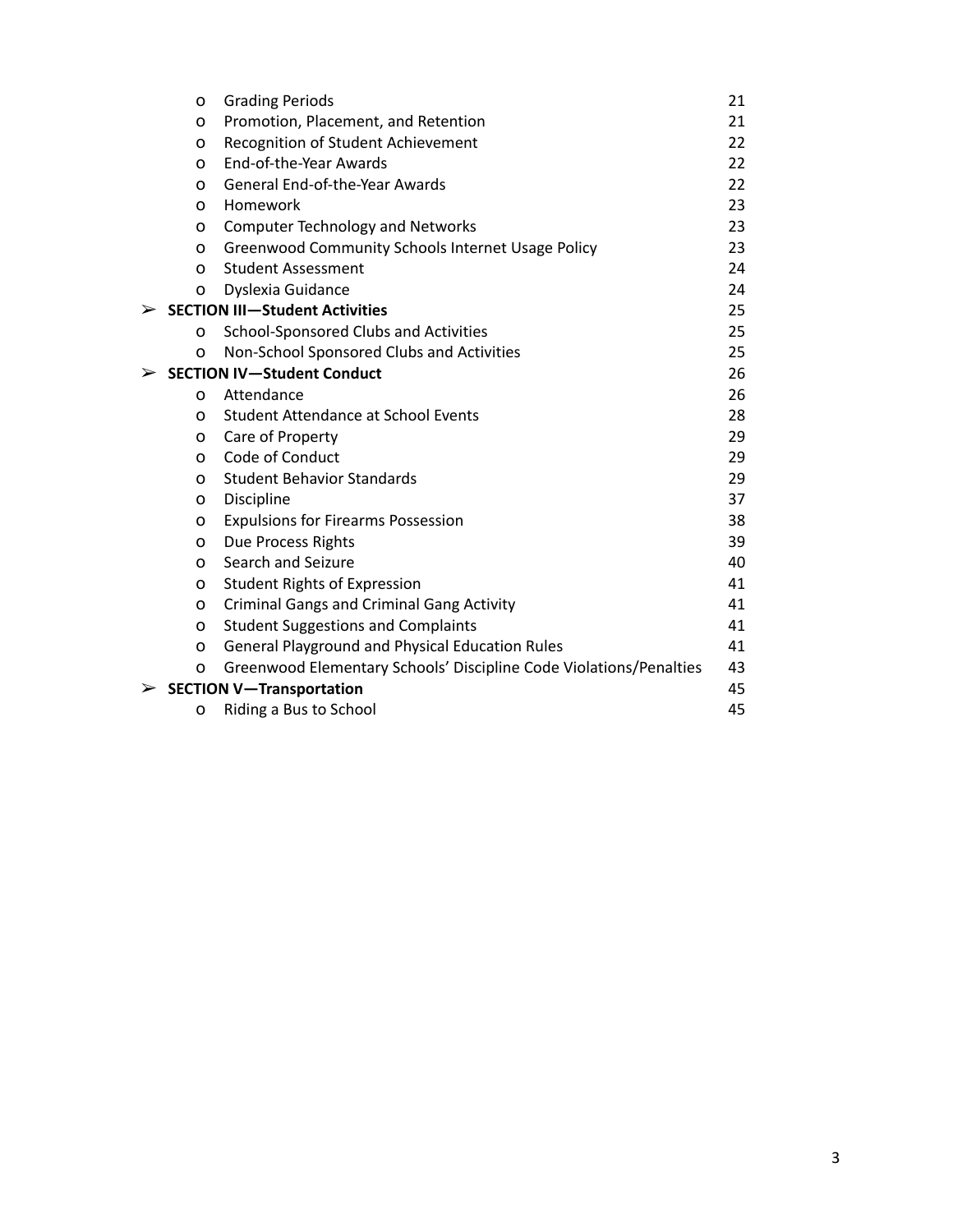#### **Student/Parent Handbook**

**For**

#### **Greenwood Elementary Schools**

Welcome to Greenwood Community Schools. We are pleased to have you as a part of our learning community and will do our best to help make your experience as productive and successful as you wish to make it. To help provide a safe and productive learning environment for students, staff, parents, and visitors, this Student/Parent Handbook is updated annually to explain students' rights, responsibilities and consequences for misbehavior. Parents are encouraged to take time to review and discuss the information in this Handbook with their school-age children. Teachers will also review this Handbook with students at the beginning of the school year.

The purpose of the Student Handbook is to give students and their parents/guardians an understanding of the general rules and guidelines for attending and receiving an education in our schools. In case of a conflict between a Board Policy and the provisions of this handbook, the Board Policy most recently adopted by the Board will prevail.

The handbook is not a contract between the school and parents/guardians or students. It can be amended at any time at the discretion of the corporation.

Thank you for taking the time to become familiar with the important information in this Handbook. If you have any questions, please contact the school.

| Julie Young, Isom Central Elementary Principal              | 317-889-4070 |  |  |
|-------------------------------------------------------------|--------------|--|--|
| Amy Sander, Northeast Elementary Principal                  | 317-889-4080 |  |  |
| Elizabeth Henry, Southwest Elementary Principal317-889-4090 |              |  |  |
| Dave Ennis, Westwood Elementary Principal                   | 317-859-4200 |  |  |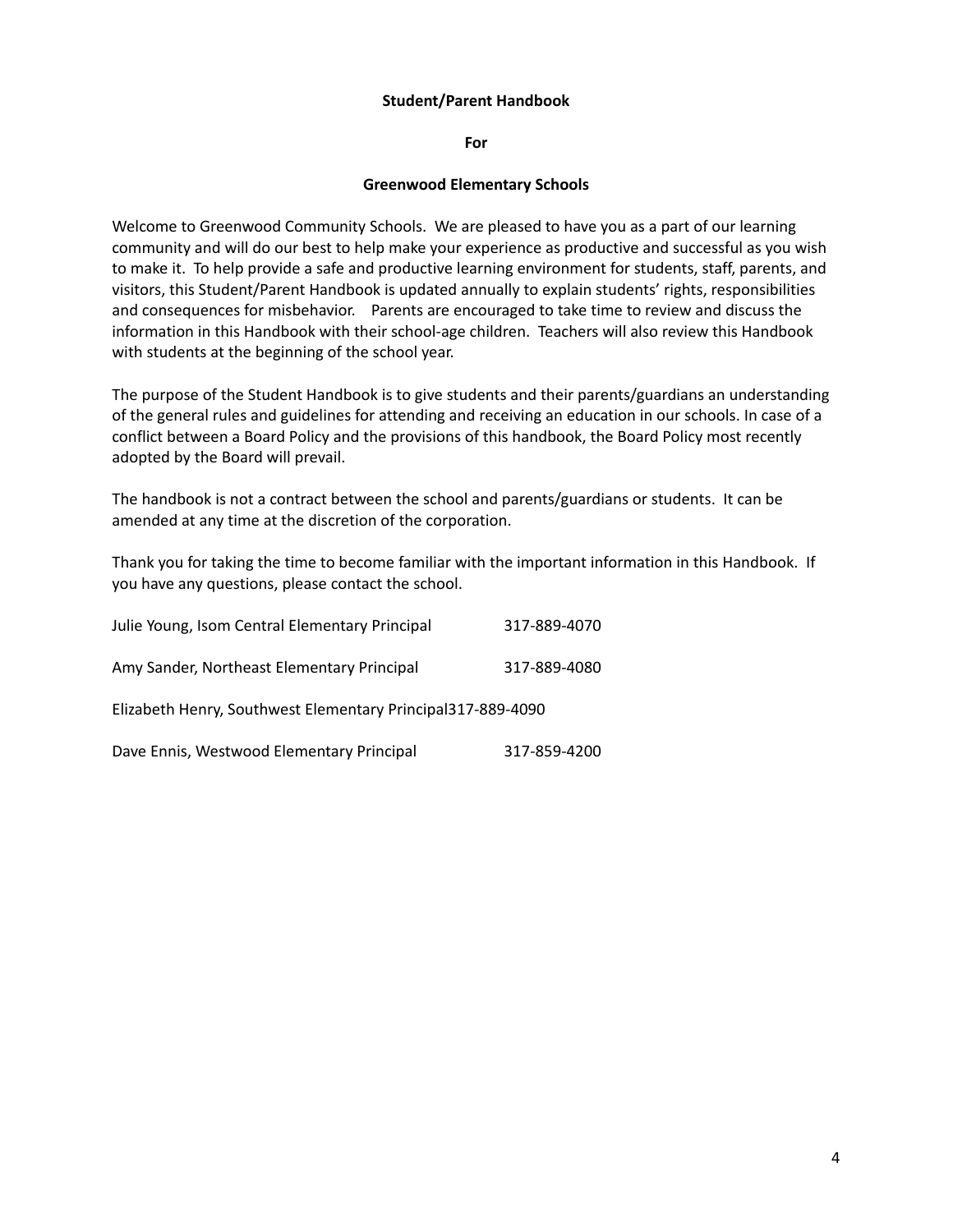#### **FOREWORD**

This Student Handbook was developed to answer many of the commonly asked questions that you and your parents may have during the school year and to provide specific information about certain Board policies and guidelines. Please take time to become familiar with the following important information contained in this Handbook and keep the Handbook available for frequent reference. If you have questions that are not addressed in this Handbook, you are encouraged to talk to the principal, who you will find listed in the Staff Directory section of the handbook. This Handbook replaces all prior handbooks and other written material on the same subjects. This Handbook does not equate to an irrevocable contractual commitment to the student, but only reflects the current status of the Board's policies and the School's rules. If any of the policies or administration guidelines references herein are revised after board approval, the language in the most current policy or administrative guideline prevails. Copies of current Board policies and administrative guidelines are available from the building principal and on the Corporation's web site.

#### **MISSION OF THE SCHOOL**

The mission of Greenwood Community School Corporation is to continuously improve the system of teaching and learning that results in increased achievement in all students.

#### **EQUAL EDUCATION OPPORTUNITY**

It is the policy of this Corporation to provide an equal education opportunity for all students.

Any person who believes that the School or any staff person discriminated against a student on a basis of race, color, creed, age, disability, religion, gender, ancestry, national origin, place of residence within the boundaries of the Corporation, or socio economic background, has the right to a complaint. A formal complaint may be made in writing to the School Corporation's Compliance Officer.

#### **STUDENT RIGHTS AND RESPONSIBILITIES**

The rules and procedures of the School are designed to allow each student to obtain a safe, orderly, and appropriate education. Students can expect their rights will be protected and that they will be treated with fairness and respect. Likewise, students will be expected to respect the rights of their fellow students and the staff. Students will be expected to follow staff members' directions and obey all school rules. Disciplinary procedures for severe infractions are designed to ensure due process (notice and a fair hearing) before a student is disciplined because of his/her behavior.

Parents have the right to know how their child succeeding in school and will be provided information on a regular basis and as needed, when concerns arise. Many times it will be the responsibility of the student to deliver that information. If necessary, the U.S. Mail or hand delivery may be used to ensure contact. Parents are encouraged to establish constructive communication channels with their child's teacher and support staff and to inform the staff of suggestions or concerns that may help their child better accomplish his/her education goals.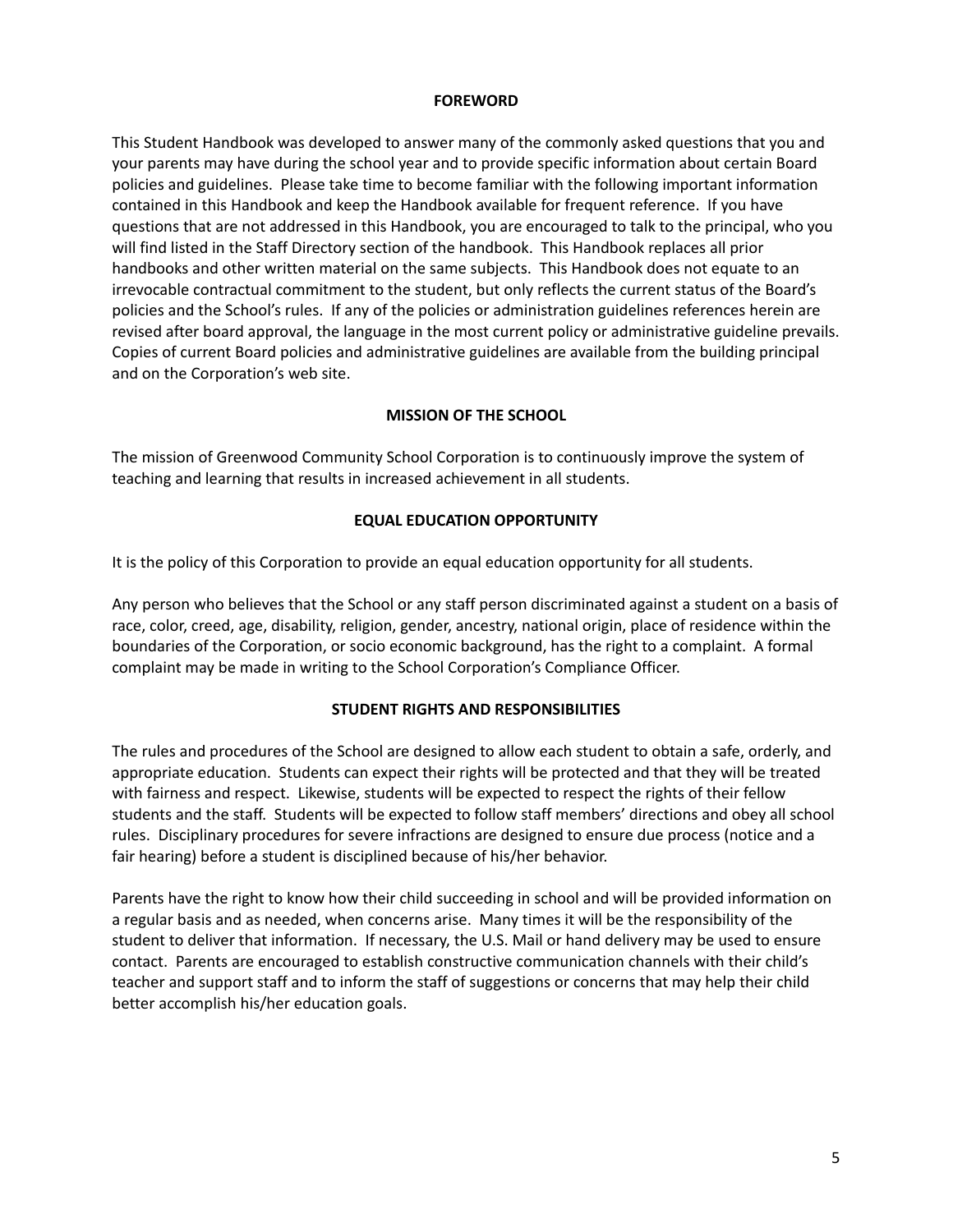The staff expects students to arrive at School prepared to learn. It is the student's responsibility to arrive on time and be prepared to participate in the educational program. If, for some reason this is not possible, the student should seek help from the principal or designee.

#### **STUDENT WELL-BEING**

Student safety is a responsibility of the students and the staff. All staff members are familiar with emergency procedures such as evacuation procedures, fire and tornado drills, safety drills in the event of a terrorist or other violent attack, and accident reporting procedures. Should a student be aware of any dangerous situation or accident, she/he must notify any staff person immediately.

All students must have an emergency medical form completed, signed by a parent or guardian, and filed in the School office.

Students with specific health care needs should submit those needs, in writing and with proper documentation by a physician, to the School office.

#### **INJURY AND ILLNESS**

All injuries must be reported to a teacher or the office. If minor, the student will be treated and may return to class. If medical attention is required, the office will follow the School's emergency procedures and attempt to make contact with the student's parents. School insurance information is no longer available at registration. Families may inquire about school insurance via the Greenwood Community Schools website. Purchase of the insurance is optional.

A student who becomes ill during the school day should request permission from the teacher or staff to go to the health room or office. The health room or office will determine whether or not the student should remain in school or go home. No student will be released from school without proper parental permission.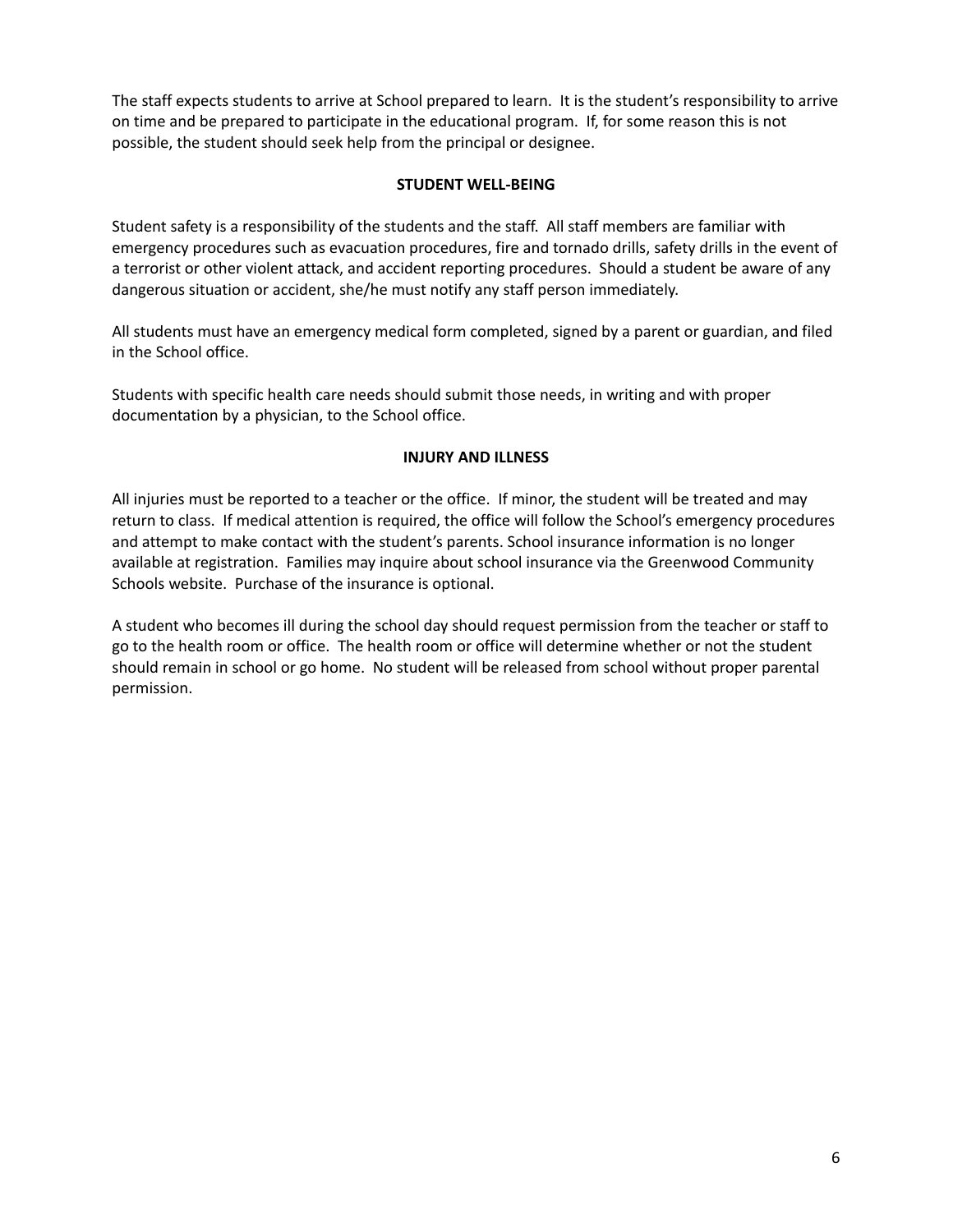#### **SECTION I- GENERAL INFORMATION**

#### **ENROLLING IN THE SCHOOL**

Students are expected to enroll in the attendance corporation in which they have legal settlement, unless other arrangements have been approved. Students that are new to the School are required to enroll with their parents or legal guardian. When enrolling, the parents will need to bring:

- A. a birth certificate or similar document;
- B. Court papers allocating parental rights and responsibilities, or custody (if appropriate);
- C. Proof of residency, (no homeless child will be denied enrollment based on lack of proof of residency);
- D. Proof of immunizations.

In some cases, a temporary enrollment may be permitted. In such cases, parents will be notified about documentation required to establish permanent enrollment.

Students enrolling from another accredited school must have an official transcript from the sending school in order to receive credit from that school. Office personnel will assist in obtaining the transcript, if not presented at the time of enrollment.

Homeless students who meet the Federal definition of homeless may enroll and will be under the direction of the Corporation Liaison for Homeless Children with regard to enrollment procedures.

Non-resident students should refer to the Corporation Policy for eligibility requirements to enroll. Information about transfer applications are available through the Greenwood Community Schools website.

#### **SCHEDULING AND ASSIGNMENT**

The Principal will assign each student to the appropriate classroom and the program in which the student will be participating. Any questions or concerns about the assignment should be discussed with the Principal.

#### **EARLY DISMISSAL**

No student may leave School prior to dismissal time without a written request signed by parent or guardian. No student will be released to a person other than a custodial parent(s) or guardian(s) without a permission note signed by the custodial parent(s) or other legal authorization.

#### **EARLY ARRIVAL**

For safety reasons, parents are not permitted to "drop" students off before the first bell. No supervision is available until after the first bell. Students arriving before the first bell must wait **with a parent or guardian** in designated areas until the first bell rings.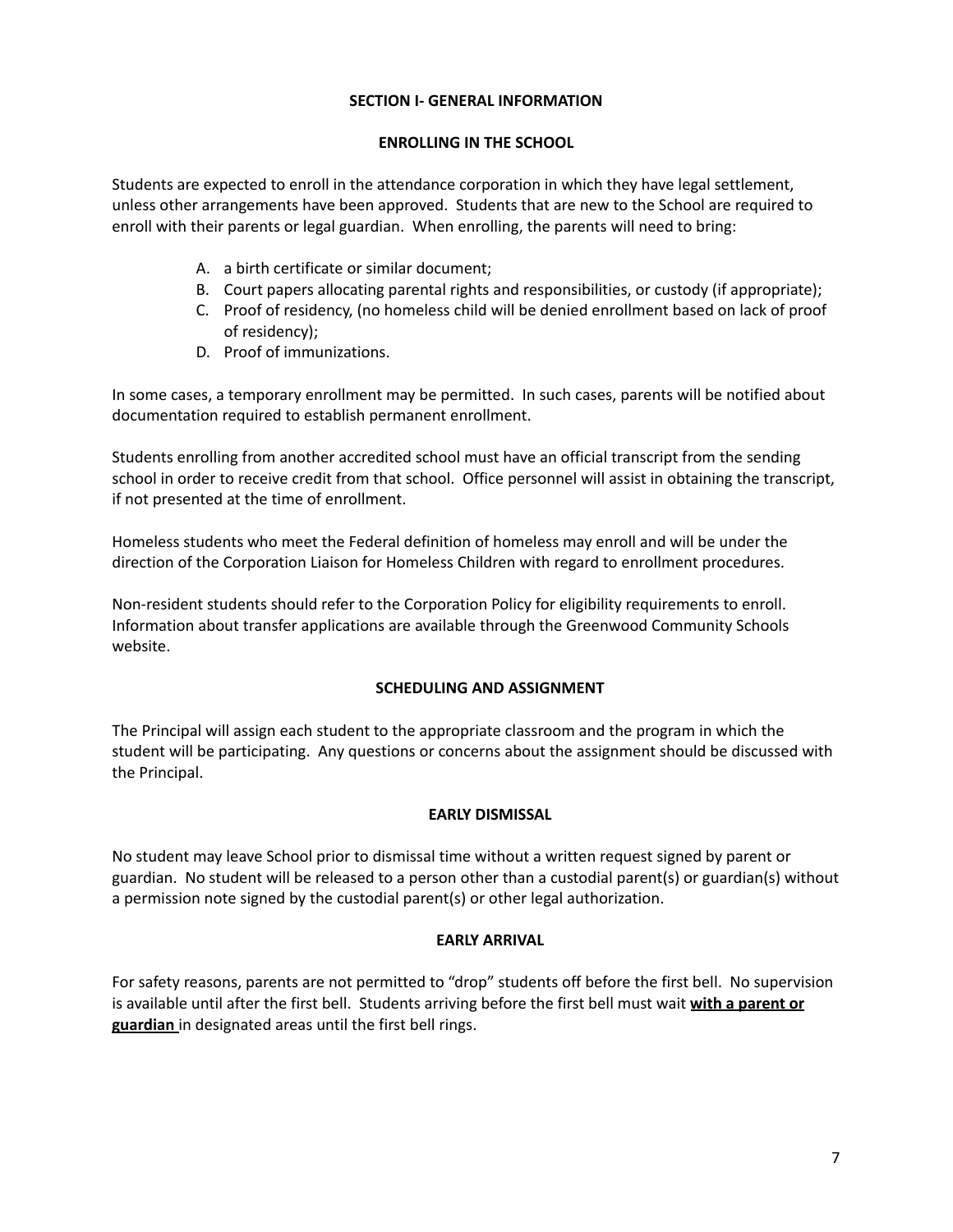#### **TRANSFER IN OR OUT OF THE CORPORATION**

If a student plans to transfer from the school, the parent must notify the Principal and complete the withdrawl paperwork and return school devices and or materials. School records shall be transferred within fourteen (14) days to the new school corporation. Parents are encouraged to contact the School office for specific details.

Those students granted an out of district transfer must adhere to the attendance and discipline policies. Failure to do so may jeopardize their continued permission to attend Greenwood Community School Corporation.

#### **HEARING AND VISION SCREENINGS**

Periodically throughout the school year, hearing and vision screenings will be conducted. Hearing screenings are conducted of all students in Grade 1, Grade 4, and students new to the School. Vision screenings will be conducted of all students in Grade 1, Grade 3, and Grade 5. Vision screenings will also be conducted of students who are new to the school in those grades. Parent(s) or guardian(s) may request in writing that this testing not be completed on their child. This request must be in writing. All requests should be sent to the School's main office by the first day of school.

#### **IMMUNIZATIONS**

Students must provide documentation that complies with the rules set forth by the Indiana State Board of Health that all immunizations required by law are current; including but not limited to poliomyelitis, measles, diphtheria, rubella, pertussis, tetanus, mumps, varicella,Hepatitis A and B or have an authorized exemption from the State immunization requirements (I.C. 20-8.1-7-9.5). Every student who enters kindergarten or grade 1 shall be immunized against hepatitis A, hepatitis B, diphtheria, tetanus, pertussis, polio, measles, mumps, rubella and chickenpox. Every child who enters grades 6-12 shall also have a meningococcal vaccine. From time-to-time other communicable diseases may be designated by the State Board of Health as diseases that require immunizations. For the safety of all students, the school principal may remove a student from school or establish a deadline for meeting State requirements if a student does not have the necessary immunizations or authorized exemption. In the event of an epidemic, the Superintendent may temporarily deny admission to a student otherwise exempted from an immunization requirement. Any questions about immunizations or exemptions should be directed to the Corporation Nurse.

Information concerning meningococcal disease (meningitis) and its vaccine shall be provided to students and parents at the beginning of the school year. The information must include information concerning the causes, symptoms and spread of meningococcal diseases and places where parents may obtain additional information and vaccinations for their children.

#### **USE OF MEDICATION**

In those circumstances where a student must take a prescribed medication during the school day, the following guidelines are to be observed.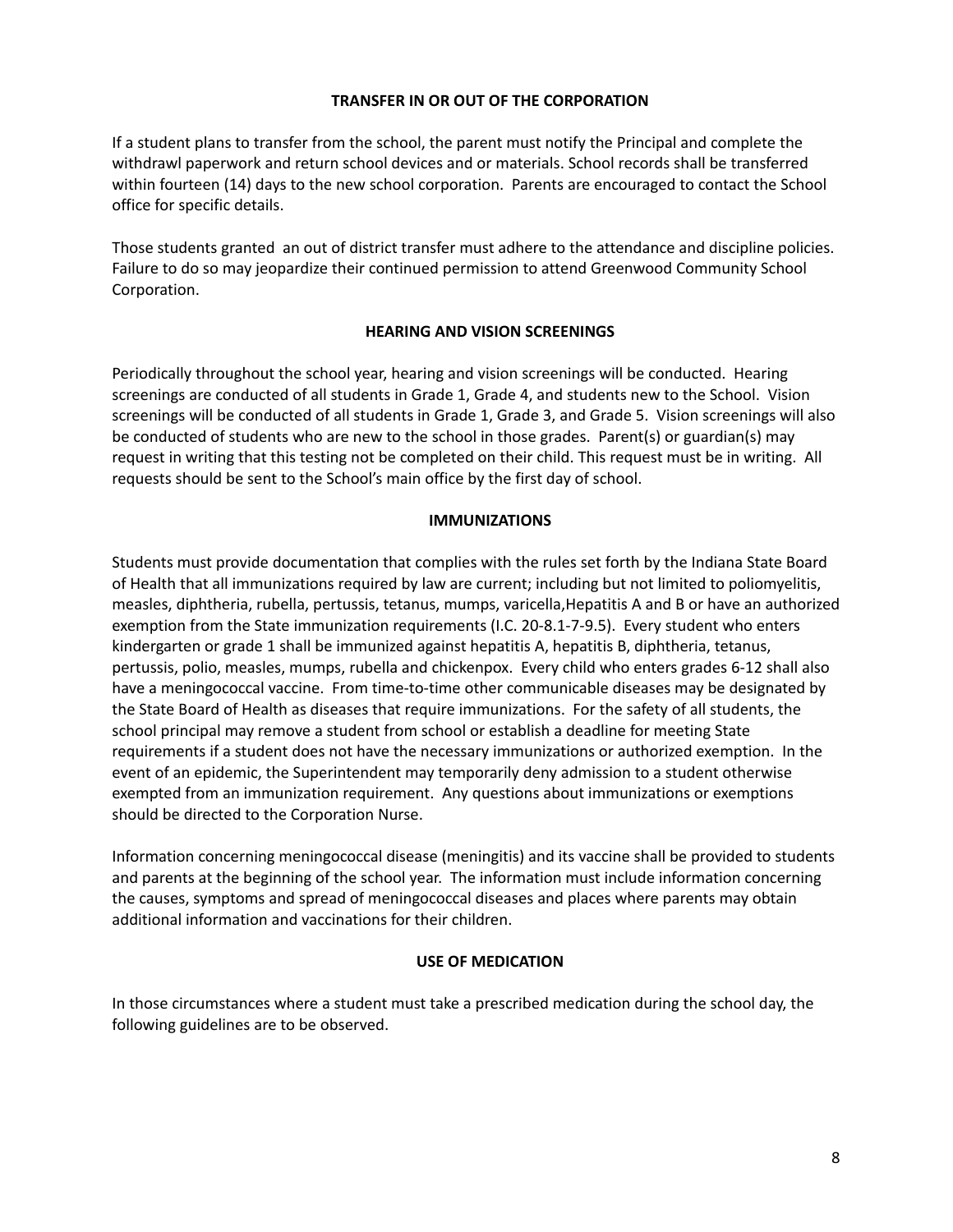- A. Parents should, with their physician's counsel, determine whether the medication schedule can be adjusted to avoid administering medication during school hours.
- B. The Medication Request and Authorization Form must be filled out and given to the school nurse before the student will be allowed to take any medication during School hours.
- C. All medication must be registered with the School Nurse.
- D. Medication that is brought to the office will be properly secured
	- a. Medication must be conveyed to School directly by the parent. Medication MAY NOT be sent to School in a student's lunch box, pocket, or other means on or about his/her person, except for emergency medications.
	- b. Medications must be in the original container and given as directed by the pharmacy label.
- E. Students who may require administration of an emergency medication may have such medication stored in the Health Room.
- F. Medication that is possessed by a school for administration during school hours or at school functions, for students in grades K-8 may be released only to the student's parent or to an individual who is eighteen (18) years of age or older and who has been designated, in writing, by the student's parent to receive the medication.
- G. Any unused medication unclaimed by the parent will be destroyed by School personnel when a prescription is no longer to be administered or at the end of the School year.
- H. The parents shall have sole responsibility to instruct their child to take the medication at the scheduled time.
- I. A log for each prescribed medication shall be maintained which will note the personnel giving the medication, the date, and the time of day. This log will be maintained along with the physician's written request and the parent's written release.

## **Non-prescribed (Over the Counter) Medications**

No staff member will be permitted to dispense non-prescribed, over the counter (OTC) medication to any student.

Parents may authorize the School to administer a non-prescribed medication using a form which is available at the Nurse's Office. Stock over the counter medication may also be administered with parent consent when registering their child online. A physician does not have to authorize such medication but all of the other conditions described above under Prescribed Medications will also apply to non-prescribed medications. The student may be authorized on the request form by his/her parent to self-administer the medication in the presence of a School staff member. No other exceptions will be made to these requirements.

A diabetes management and treatment plan shall be prepared and implemented for a student with diabetes for use during school hours or at a school related event or activity. The plan shall be developed by the licensed health care practitioner responsible for the student's diabetes treatment and the student's parent/ legal guardian.

#### **ILLNESS**

If your child is ill, please keep him/her home to avoid exposing others to their illness. If your child has a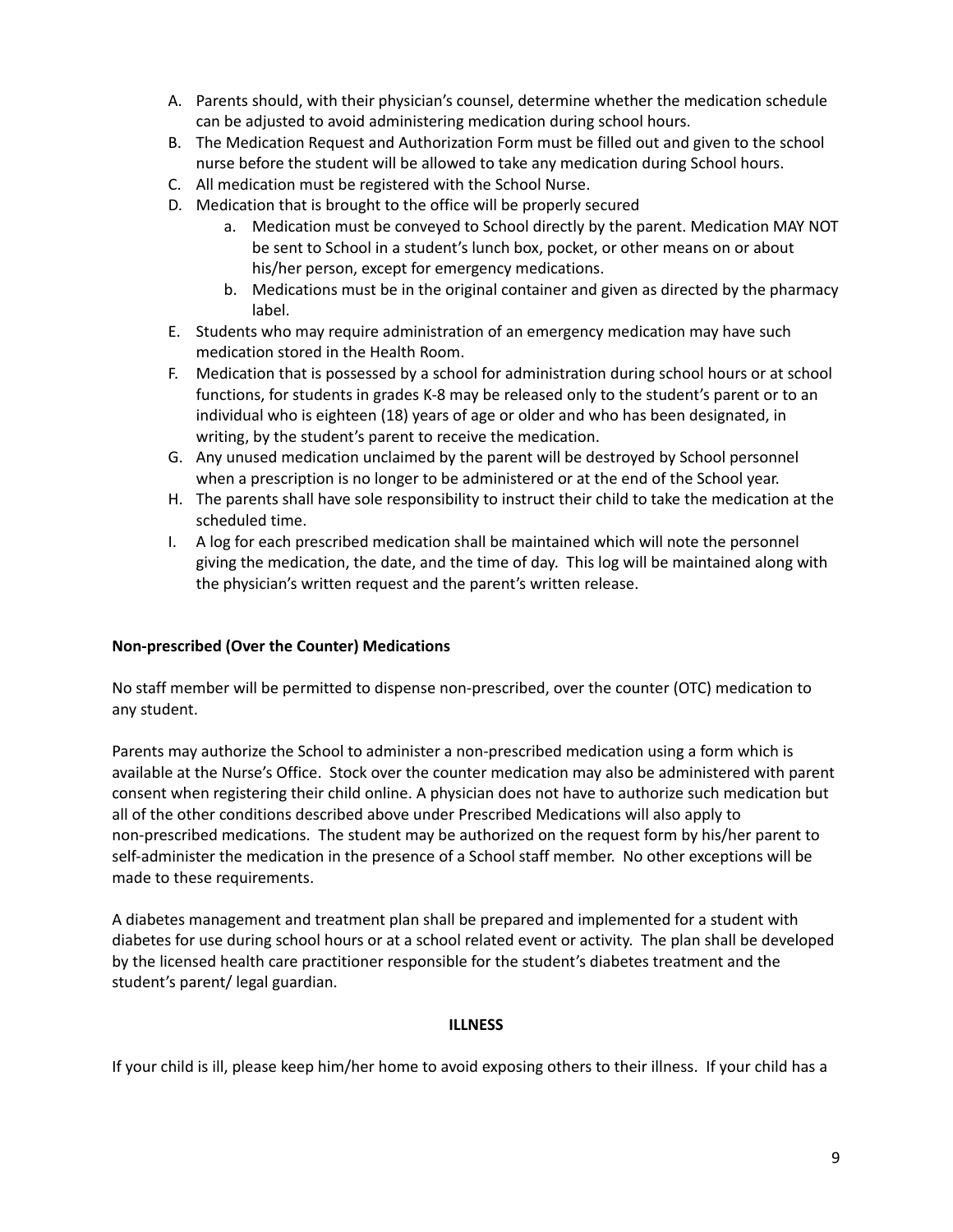fever of 100 degrees or more, he/she must remain home until he/she is **fever-free for 24 hours without** the use of fever reducing medications, such as Tylenol or Advil/Ibuprofen. The parent/guardian is responsible for transporting the student if he/she becomes ill and may designate a person for this task if parent/guardian is unable to pick the student up.

Any skin rash of unidentified origin is referred for a physician's opinion and the child must be excluded from school until a doctor's statement to return to school is provided. Many contagious conditions present with a rash and therefore, for the health and well-being of our staff and students, we must treat these situations conservatively.

Pink Eye/Conjunctivitis is a highly contagious common childhood illness. Students are excluded from school with symptoms of red, irritated, itchy eye(s) until a physician's evaluation. Once the diagnosis of pink eye is made and the recommended number of antibiotic eye drops used, the student may return to school.

## **CONTROL OF CASUAL-CONTACT COMMUNICABLE DISEASES AND PESTS**

Because a School has a high concentration of people, it is necessary to take specific measures when the health or safety of the group is at risk. The School's professional staff has the authority to remove or isolate a student who has been ill or has been exposed to a communicable disease or high-transient pest, such as lice or bed bugs.

However, according to the recommendations from the Indiana State Department of Health and the federal Center for Disease Control and Prevention, students should not be excluded from school for having head lice, as the management of head lice should not disrupt the educational process of the child. The need to exclude students from school will be determined on a case by case basis.

Any removal will be limited to the contagious period or requirements specified in the school's administrative guidelines, including proof of treatment.

For more information, please visit the following websites:

#### [www.cdc.gov/parasites/lice/head/schools.html](http://www.cdc.gov/parasites/lice/head/schools.html)

#### [www.in.gov/isdh/23308.htm](http://www.in.gov/isdh/23308.htm)

Specific diseases include: diphtheria, scarlet fever, strep infections, whooping cough, mumps, measles, rubella, and other conditions indicated by the Local and State Health Departments.

#### **CONTROL OF NON-CASUAL-CONTACT COMMUNICABLE DISEASES**

The Corporation has an obligation to protect staff and students from non-casual-contact communicable diseases. When a non-casual-contact communicable disease is suspected, the staff or student's health will be reviewed by a panel of resource people including the County Health Department. The School will protect the privacy of the person affected and those in contact with the affected person. Students and staff will be permitted to remain in school unless there is definitive evidence to warrant exclusion.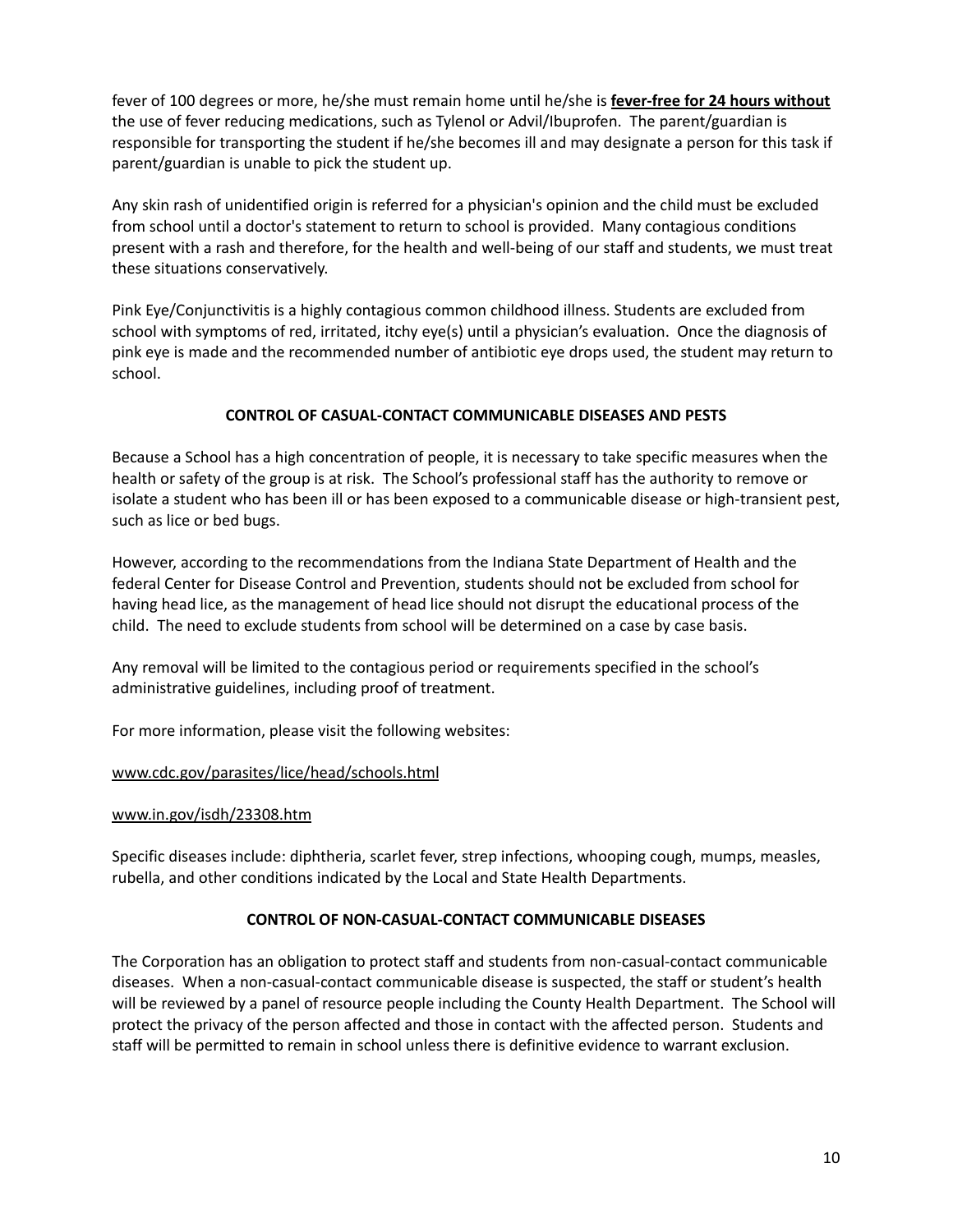Non-casual contact communicable diseases include sexually transmitted diseases, AIDS, ARC-AIDS Related Complex, HIV, Hepatitis B, and other diseases that may be specified by the State Board of Health.

As required by Federal law, parents will be requested to have their child's blood checked for HIV or HBV when the child has bled at School and students or staff members have been exposed to the blood. Any testing is subject to laws protecting confidentiality.

#### **SPECIAL EDUCATION**

The American's with Disabilities Act (A.D.A.) and Section 504 of the Rehabilitation Act prohibit discrimination against persons with a disability in any program receiving Federal financial assistance. This protection applies not just to students but all individuals who have access to the Corporation's programs and facilities.

The law defines a person with a disability as anyone who:

- A. Has a mental or physical impairment that substantially limits one or more major life activities;
- B. Has a record of such an impairment; or
- C. Is regarded as having such an impairment.

The Corporation has specific responsibilities under these two laws, which include identifying, reviewing and if the child is determined to be eligible, affording access to appropriate educational accommodation.

Students are entitled to a free appropriate public education in the "least restrictive environment." The School provides a variety of special education experiences for students identified as having a disability as defined by the Individuals with Disabilities Education Act (IDEA).

A student can access special education services only through an educational evaluation and development of an Individualized Education Plan through the case conference process. Parent involvement in this process is required. More importantly, the School encourages the parent to be an active participant in the case conference process. To inquire about the case conference process, a parent should contact the building principal.

Students with disabilities who do not qualify through IDEA may be served within the regular education program with an accommodation plan developed through an interactive 504 process between the School and the student's parent(s). Parents who believe their child may have a disability that interferes substantially with the child's ability to function properly in School should contact the building principal.

#### **HOMELESS STUDENTS**

Homeless students will be provided with a free and appropriate public education in the same manner as other students served by the Corporation. Homeless students are eligible to receive transportation services, participate in education programs for students with disabilities or limited English proficiency, participate in high ability programs, and receive meals under school nutrition programs. Homeless students will not be denied enrollment based on lack or proof of residency. For additional information contact the District Administration Office.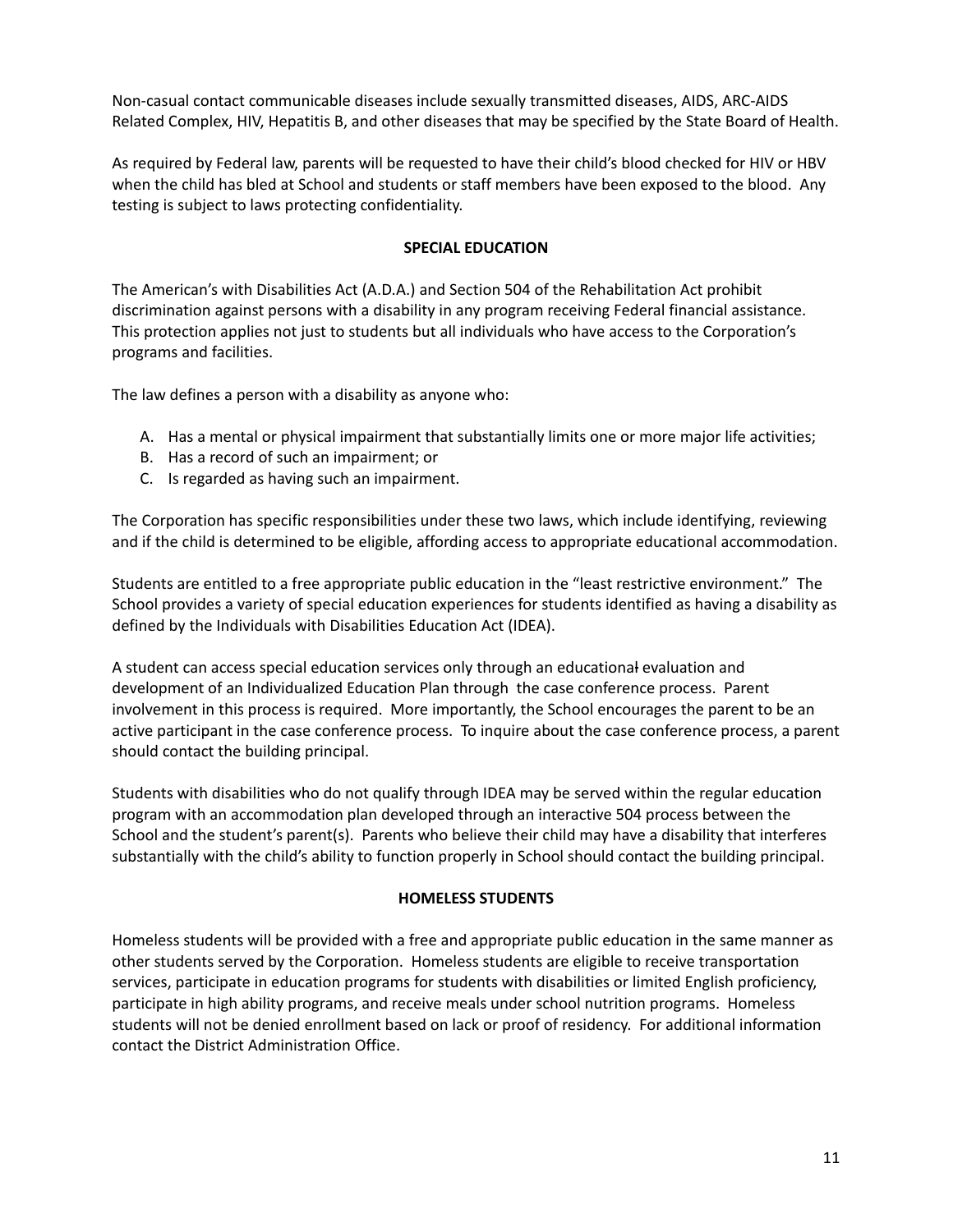#### **PROTECTION AND PRIVACY OF STUDENT RECORDS**

The Corporation maintains many student records including both directory and confidential information. Each year the Superintendent shall provide public notice to students and their parents of the Corporation's intent to make available, upon request, certain information known as "directory information". The Board designates as student "directory information": a student's name; address; telephone number; photograph; date and place of birth; participation in officially recognized activities and sports; height and weight, if a member of an athletic team; dates of attendance; awards received; listing on an honor roll; or scholarships.

Directory information shall not be provided to any organization for profit-making purposes. The Superintendent may allow access to a school campus or give students' directory information to organizations that make students aware of educational or occupational options.

Parents and eligible students may refuse to allow the Corporation to disclose any and all of such "directory" information upon written notification to the Corporation within ten (10) days after the receipt of the Handbook. For further information about the items included within the category of directory information and instructions on how to prohibit its release you may consult the Board's annual Family Education Rights and Privacy Act (FERPA).

Confidential records include test scores, psychological reports, behavioral data, disciplinary records, social security numbers, and communications with family and outside service providers.

Students and parents have the right to review and receive copies of all educational records. Costs for copies of records may be charged to the parent. To review student records please provide a written notice identifying requested student records to the school office.

Parents and adult students have the right to amend a student record when they believe that any of the information contained in the record is inaccurate, misleading or violates the student's privacy. A parent or adult student must request the amendment of a student record in writing and if the request is denied, the parent or adult student will be informed of his/her right to a hearing on the matter.

Consistent with the Protection of Pupil Rights Amendment (PPRA), no student shall be required, as a part of the school program or the Corporations curriculum, without prior written consent of the student (if an adult, or an emancipated minor) or, if an emancipated minor, his/her parents, to submit to or participate in any survey, analysis, or evaluation that reveals information concerning:

- A. Political affiliation or beliefs of the student or the student's parents;
- B. mental or psychological problems of the student or the student's family;
- C. sex behavior or attitudes;
- D. illegal, anti-social, self-incriminating or demeaning behavior;
- E. critical appraisals of other individuals with whom respondents have close family relationships;
- F. legally recognized privileged and analogous relationships, such as those of lawyers, physicians, and ministers;
- G. religious practices, affiliations, or beliefs of the student or his/her parents; or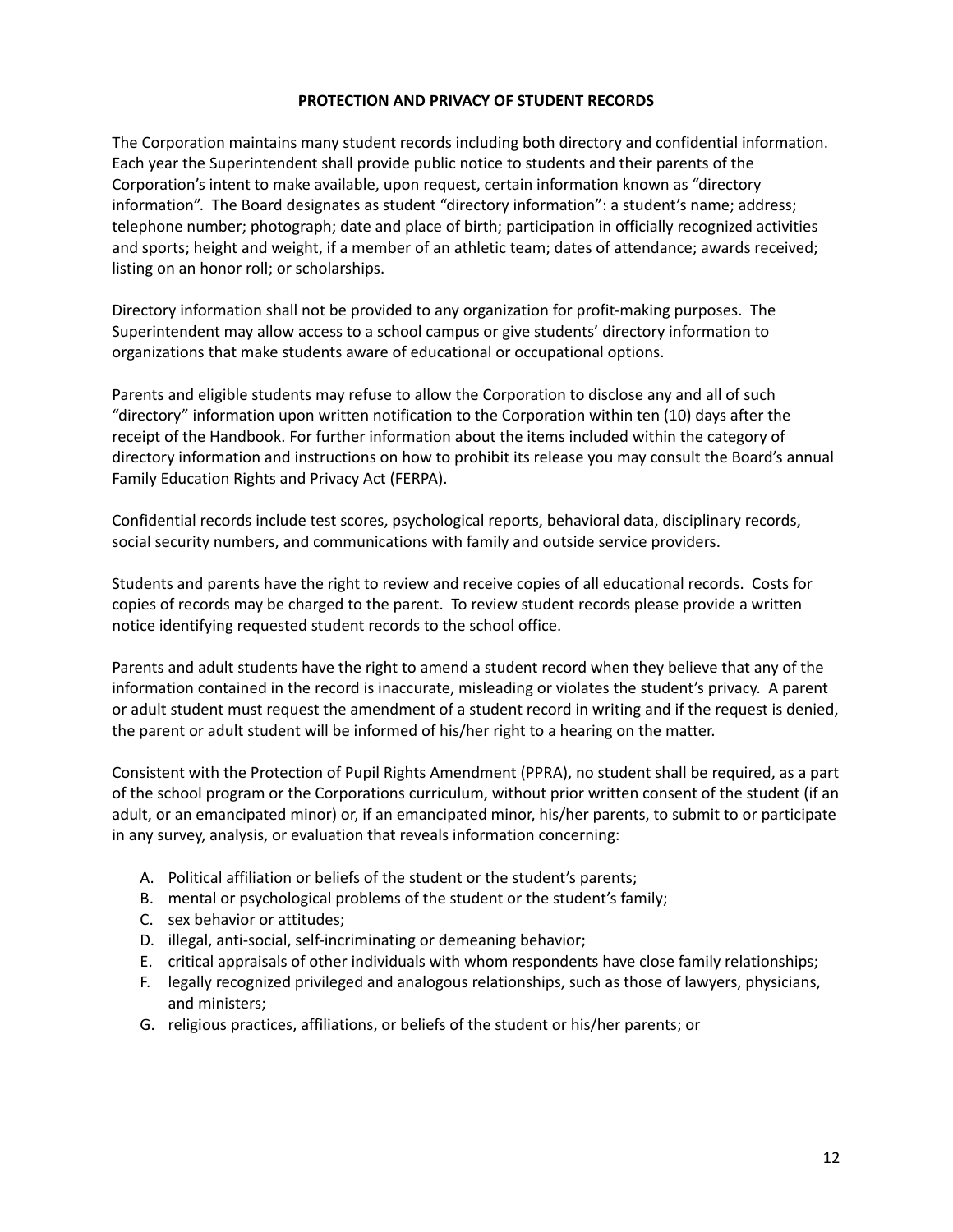H. income (other than that required by law to determine eligibility for participation in a program or for receiving financial assistance under such a program).

Further, parents have the right to inspect, upon request, a survey or evaluation created by a third party before the survey/evaluation is administered or distributed by the school to the student. The parent will have access to the survey/evaluation within a reasonable period of time after the request is received by the principal. The information a parent may access includes:

- A. Activities involving the collection, disclosure, or use of personal information collected from students for the purpose of marketing or for selling that information or otherwise providing that information to others for that purpose; and
- B. the administration of any survey by a third party that contains one or more of the items described in A through H above.

The Family Policy Compliance Office in the U.S. Department of Education administers both FERPA and PPRA. Parents and/or eligible student who believe their rights have been violated may file a complaint with:

> Family Policy Compliance Office U.S. Department of Education 400 Maryland Avenue, SW 20202-4605 [www.ed.gov/offiuces/OM/fpco](http://www.ed.gov/offiuces/OM/fpco)

Informal inquiries may be sent to the Family Policy Compliance Office via the following e-mail addresses:

[FERPA@ED.Gov;](mailto:FERPA@ED.Gov) and [PPRA@ED.Gov](mailto:PPRA@ED.Gov).

#### **STUDENT FEES AND CHARGES**

The Greenwood Community School Corporation charges specific fees for the following activities and courses. Such fees and charges are determined by the cost of materials, freight/handling fees, and add-on fees for loss or damage to School property. The School and staff do not make a profit.

Charges may also be imposed for loss, damage or destruction of school apparatus, equipment, musical instruments, library materials, textbooks, and for damage to school buildings or property. Students using property and equipment can be fined for excessive wear and abuse of the property and equipment.

## **TEXTBOOK RENTAL FEES**

Textbook rental fees are updated annually. Refer to student registration information for this year's fees.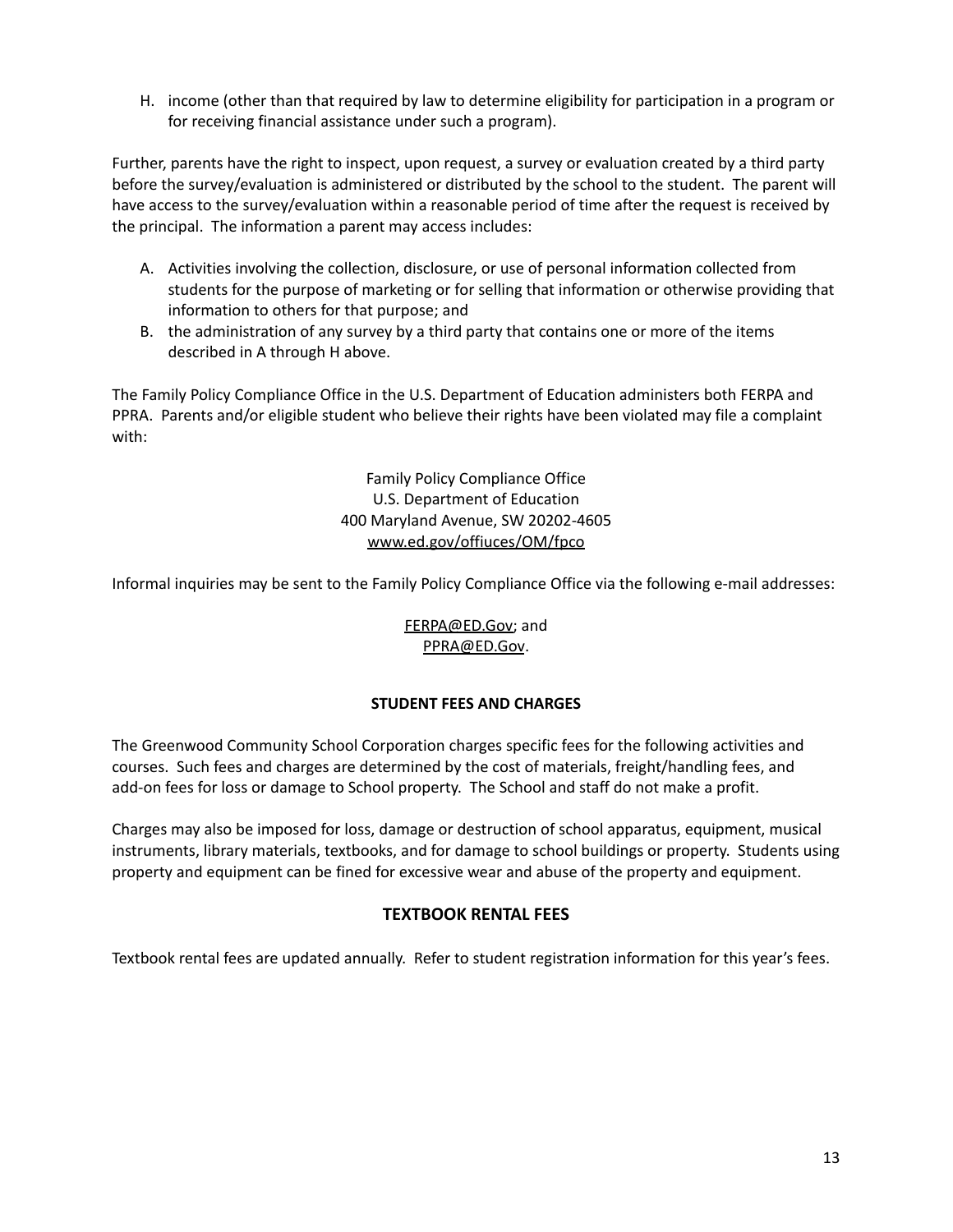#### **STUDENT FUND-RAISING/SALES**

Students participating in School-sponsored groups and activities will be allowed to solicit funds from other students, staff members, and members and members of the community in accordance with School guidelines. Students may not sell any items or services in school without the prior approval of the school board. Violation of this policy may lead to disciplinary action.

#### **STUDENT VALUABLES**

Students are encouraged to NOT bring items of value to School. Items such as jewelry, expensive clothing, electronic equipment, toys, and the like (trading cards, electronics), are tempting targets for theft and extortion. The School cannot be responsible for their safe-keeping and will not be liable for loss or damage to personal valuables.

#### **MEAL SERVICES**

All Greenwood Elementary Schools offer breakfast for students. The School participates in the National School Lunch Program and makes lunches available to students. Students may also bring their own lunch to school to be eaten in the School's cafeteria. Applications for the School's Free and Reduced-Priced meal program are available to all students. This is accessible via our school webpage under Food Services.

#### **PROCEDURE FOR STUDENT LUNCH/MEAL ACCOUNTS**

The National School Lunch Program (NSLP) requires school food authorities to establish written administrative guidelines and procedures for meal charges. Greenwood School Corporation will adhere to the following meal charge procedure.

- All cafeteria purchases are to be prepaid before meal service begins checks or cash can be sent with your child or you may pay online at https://www.ezschoolpay.com
- A student with a negative balance shall not be permitted to charge any a la carte food or beverage. A student with a negative lunch account may charge a regular full meal.
- If a student repeatedly comes to school with no lunch and no money, food service employees must report this to the building principal as this may be a sign of abuse or neglect and the proper authorities should be contacted.
- The food service manager or other school personnel will coordinate communications with the parent(s)/guardian(s) to resolve the matter of unpaid charges.
- The food service manager will send home letters each week to parents of students who carry negative balances.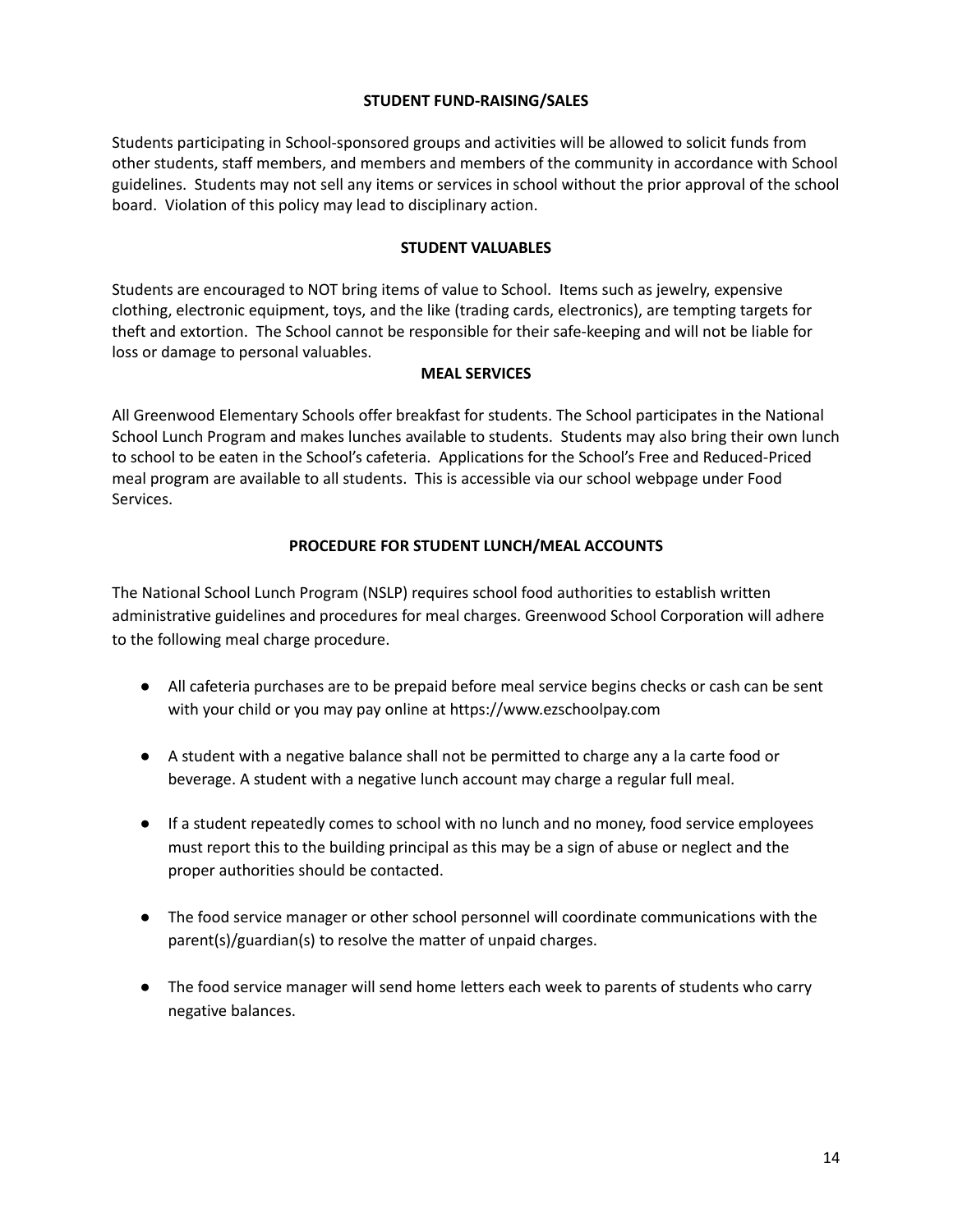- Accounts with significant negative lunch balances are subject to the corporation taking action to collect the funds by means of collection agencies, small claims court, or any other legal method deemed necessary by the corporation.
- Students who graduate or withdraw from the corporation and have \$5.00 or more left in their lunch/meal food service account will be given the option to transfer the funds to another student or to receive a refund. If no response is received within 30 days the student's lunch/meal account will close and the funds will no longer be available. Unclaimed remaining balances will be transferred to the school lunch fund.

In accordance with Federal civil rights law and U.S. Department of Agriculture (USDA) civil rights regulations and *policies, the USDA, its Agencies, offices, and employees, and institutions participating in or administering USDA* programs are prohibited from discriminating based on race, color, national origin, sex, disability, age, or reprisal *or retaliation for prior civil rights activity in any program or activity conducted or funded by USDA.*

*Persons with disabilities who require alternative means of communication for program information (e.g. Braille, large print, audiotape, American Sign Language, etc.), should contact the Agency (State or local) where they* applied for benefits. Individuals who are deaf, hard of hearing or have speech disabilities may contact USDA *through the Federal Relay Service at (800) 877-8339. Additionally, program information may be made available in languages other than English.*

*To file a program complaint of discrimination, complete the USDA Program [Discrimination](http://www.ocio.usda.gov/sites/default/files/docs/2012/Complain_combined_6_8_12.pdf) Complaint Form, (AD-3027) found online at: [http://www.ascr.usda.gov/complaint\\_filing\\_cust.html](http://www.ascr.usda.gov/complaint_filing_cust.html), and at any USDA office, or* write a letter addressed to USDA and provide in the letter all of the information requested in the form. To request a copy of the complaint form, call (866) 632-9992. Submit your completed form or letter to USDA by:

*mail: U.S. Department of Agriculture fax: (202) 690-7442 Office of the Assistant Secretary for Civil Rights email: program.intake@usda.gov 1400 Independence Avenue, SW*

*Washington, D.C. 20250-9410; This institution is an equal opportunity provider.*

#### **END OF YEAR BALANCES OR REFUNDS**

Funds remaining in students' cafeteria accounts at the end of each school year (or negative balances) will automatically be applied to the student's balance for the next school year. Only in the event that a student leaves the school district(i.e. moves, graduates, etc.), may a refund of account balance be requested. A written request must be submitted to the Food Service Department within 30 days of the end of the school year or 30 days after the date the student leaves the district in order for the balance to be refunded. A form to submit for refund is available at the school office and on the Food Service page of the Greenwood Schools website ([www.gws.k12.in.us\)](http://www.gws.k12.in.us)

#### **FREE AND REDUCED LUNCH APPLICATIONS**

Free and Reduced lunch applications are available to everyone. They are available online at our website at [www.gws.k12.in.us/lunch](http://www.gws.k12.in.us/lunch) after July 1st.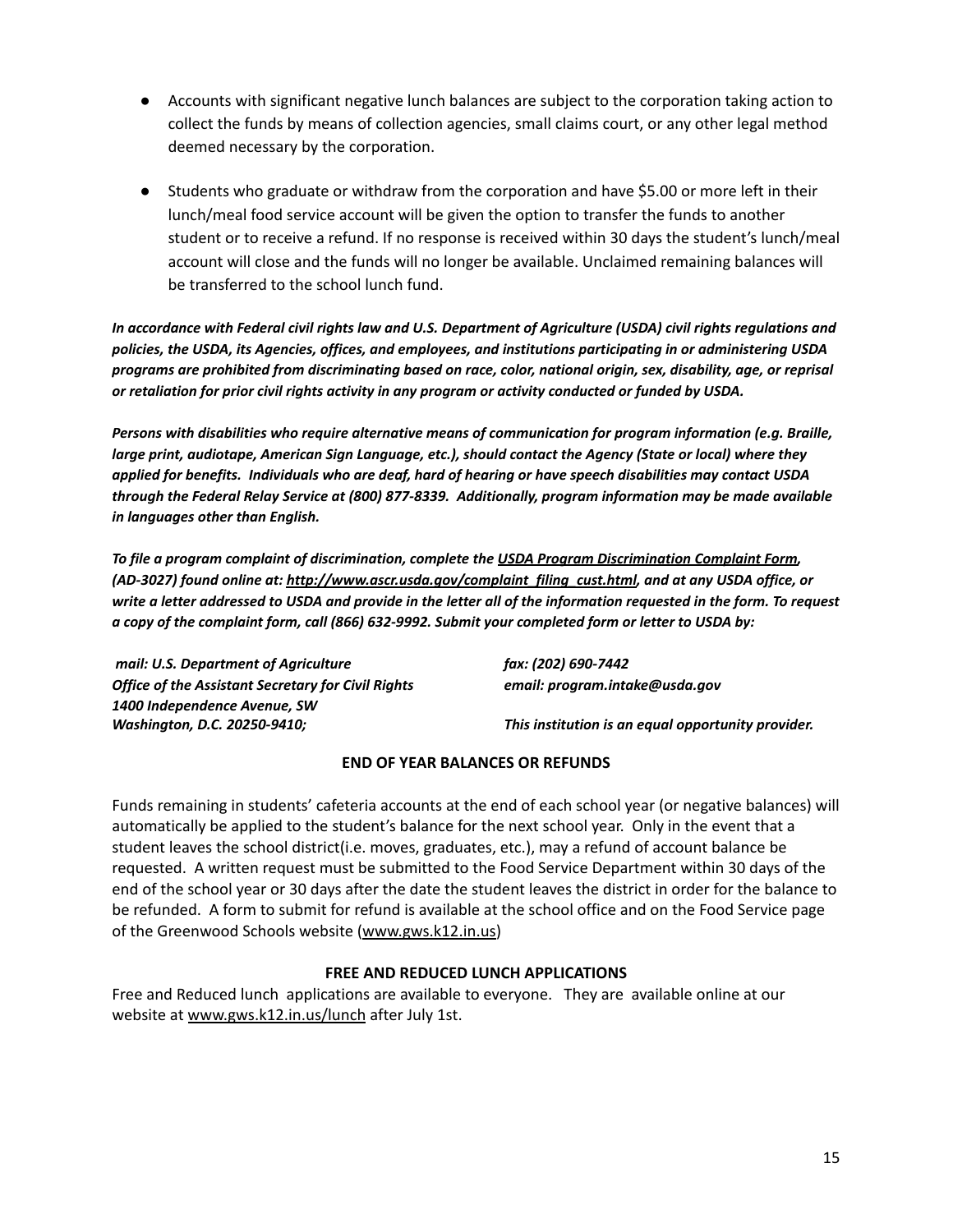#### **SOFT DRINKS-CHEWING GUM-FAST FOOD**

Students are not to bring soft drinks to school. Teachers occasionally grant special permission when a class has a field trip or a special event.

## **Since all of the elementary schools are fully carpeted, students are not permitted to chew gum while in the school building or during recess**

Parents are **not permitted to bring in "fast food"** for their child at lunch. While this may seem like a good gesture, it is often disruptive to the teacher who is supervising the lunchroom. Parents are always welcome to eat lunch with their child by purchasing an adult lunch in the cafeteria.

#### **PARENT SUPPLIED TREATS FOR SNACKS AND CELEBRATIONS**

The elementary schools require that all snacks brought to school be "store made" and in the original containers. For health and safety concerns, **ONLY STORE BOUGHT HEALTHY SNACKS WILL BE DISTRIBUTED TO STUDENTS (cupcakes, cakes, candy, cookies and pizza are not permitted. Non-food items to share with the class are preferred. EXAMPLE: pencil, small erasers). Birthday snacks will ONLY be distributed during lunch. In addition, latex balloons are not permitted. We also ask that you do not distribute party invitations at school as this can cause a disruption in school.**

#### **FIRE, TORNADO AND SAFETY DRILLS**

The School complies with all fire safety laws and will conduct fire drills in accordance with State law. Specific instructions on how to proceed will be provided to students by their teachers who will be responsible for safe, prompt, and orderly evacuation of the building.

Tornado drills will be conducted during the tornado season using the procedures prescribed by the State law. The alarm system for tornadoes is different from the alarm system for fires.

Safety drills will be conducted throughout the school year. Teachers will provide specific instruction on the appropriate procedure to follow in situations where students must be secured in the building rather than evacuated or vice versa. These situations can include a terrorist threat, a person in possession of a deadly weapon on school property, or other acts of violence.

#### **EMERGENCY CLOSINGS AND DELAYS**

If the School must be closed or the opening delayed because of inclement weather or other conditions, the School will notify radio and television stations.

**It is VERY unlikely that school will ever dismiss early because of weather conditions. PLEASE DO NOT CALL THE OFFICE TO INQUIRE IF THE SCHOOL WILL BE DISMISSING EARLY. Parents and students are responsible for knowing about emergency closings and delays.**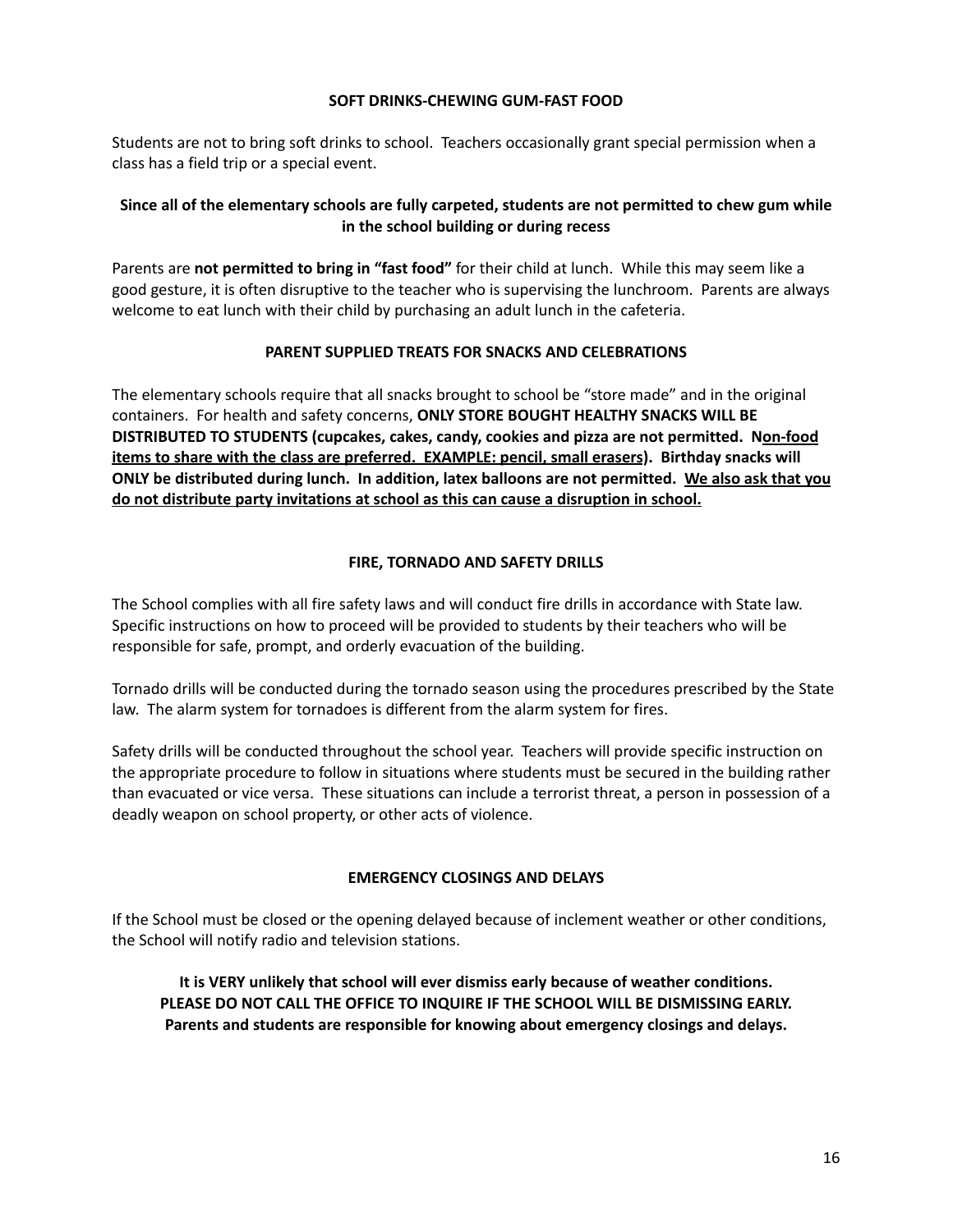#### **SCHOOL INSURANCE**

School Insurance forms are no longer available at registration. You may now inquire about school insurance via the Greenwood Community Schools website. Purchase of the insurance is optional.

## **SAFETY AND SECURITY**

- A. All visitors must report to the office when they arrive at school.
- B. All visitors entering the building must submit identification prior to entering the school. Identification will be kept until the visitor checks out.
- C. All visitors are given and required to wear a building pass while they are in the building.
- D. All visitors are required to check out of the building when they leave.
- E. Staff members are expected to question people in the building whom they do not recognize and who are not wearing a building pass, and to question people who are "hanging around" the building after hours.
- F. Students and staff are expected to immediately report to a teacher or administrator any suspicious behavior or situation that makes them uncomfortable.
- G. All unneeded outside doors are locked during the school day.
- H. Portions of the building that will not be needed after the regular school days are closed off.
- I. If a person wishes to confer with a member of the staff s/he should call for an appointment prior to coming to the School in order to prevent any inconvenience.
- J. Students may not bring visitors to school without first obtaining written permission from the building principal.
- K. All Corporation employees are to wear photo-identification badges while in Corporation schools and offices or on Corporation property.
- L. The Corporation may utilize video surveillance and electronic monitoring in order to protect Corporation property, promote security, and protect the health, welfare, and safety of students, staff and visitors.
- M. In the fall of 2018 to further promote student safety, Indiana Governor Eric Holcomb made available hand held metal detectors to Indiana Schools. Beginning with the 2019-20 school year, Greenwood Community Schools will utilize these detectors in accordance with school board policies 5771 and 7440.

#### **LOST AND FOUND**

Students who have lost items should check the lost and found and retrieve their items. Unclaimed items will be given to charity at the close of the School year.

#### **USE OF SCHOOL TELEPHONES**

School telephones are not to be used for personal calls. Except in an emergency, students will not be called to the office to make or receive a telephone call.

#### **USE OF WIRELESS COMMUNICATION DEVICES (WCD)**

In order to avoid disruption of the educational environment and protect students' right of privacy, the students are prohibited from possessing/using wireless communication devices (WCD), including camera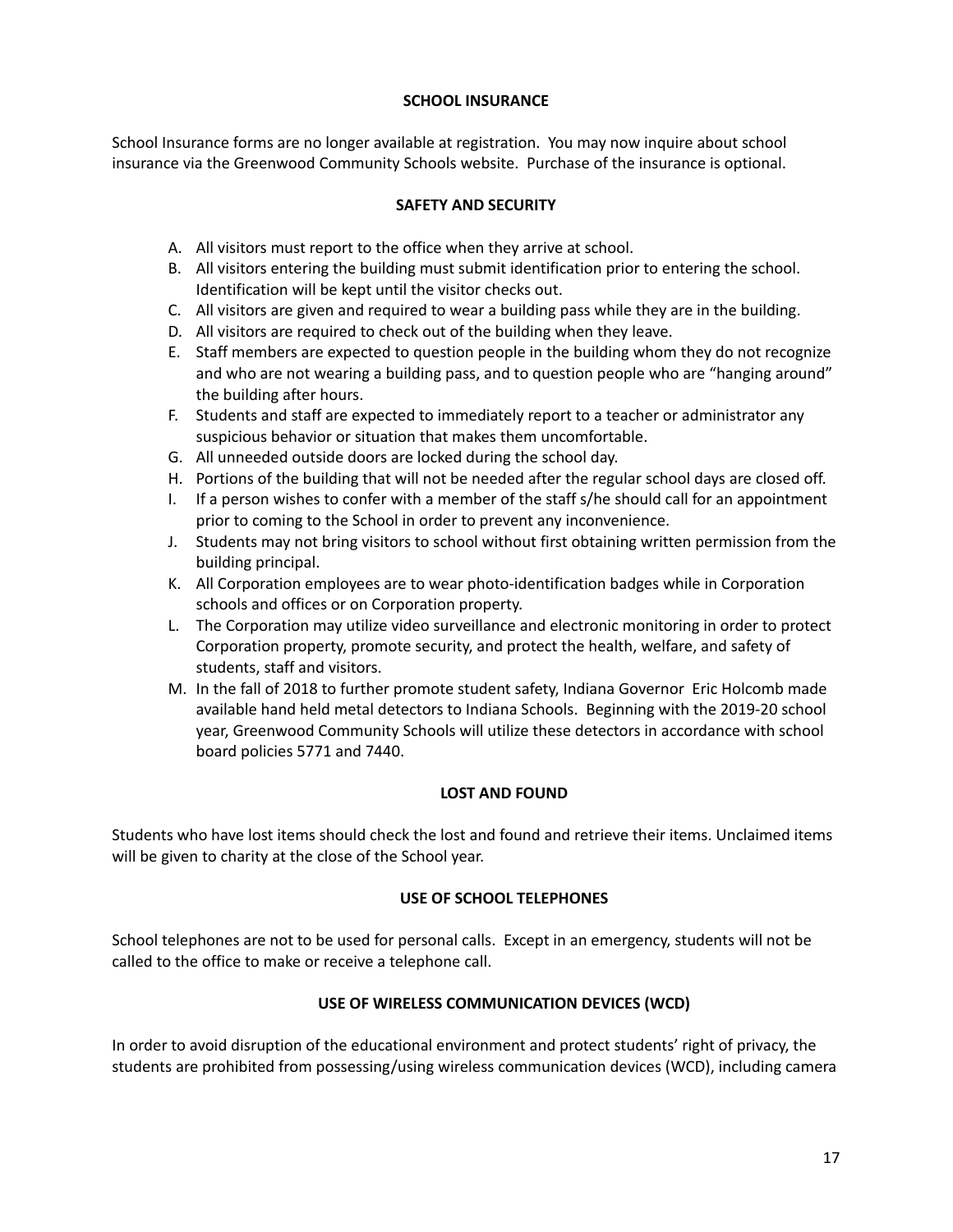phones, on school property, at school sponsored events, and on school buses or other vehicles provided by the Corporation. Additionally some electronic devices are prohibited. They include, but are not limited to: laser pointers and attachments, paging devices/beepers, and other devices designed to receive and send an electronic signal.

Use of a Wireless Communication Device (WCD) is an unauthorized manner or in violation of these rules may result in loss of the privilege, additional disciplinary actions (e.g., warnings, parental notification and conferences, suspension, expulsion), and confiscation of the WCD. If a WCD is confiscated, it will only be released/returned to the student's parent/guardian after the student complies with other disciplinary consequence that are imposed and/or referral to law enforcement if the violation involves an illegal activity.

The Corporation is not responsible for the loss, theft, damage, or vandalism to the student cellular telephones or WCD as well as other student property. Students and parents are strongly encouraged to take appropriate precautions to make sure the cellular telephone and WCD's are not left unattended or unsecured if students are permitted to have cellular telephones or WCD's in their possession.

"Sexting" is prohibited at any time on school property or at school functions. Sexting is the electronic transmission of sexual messages or pictures, usually through cell phone text messaging. Such conduct not only is potentially dangerous for involved students, but can lead to unwanted exposure of the messages and images to others, and could result in criminal violations related to the transmission or possession of child pornography. Such conduct will be subject to discipline and possible confiscation of the WCD.

## **ADVERTISING OUTSIDE ACTIVITIES**

No announcements or posting or outside activities will be permitted without the approval of the Principal.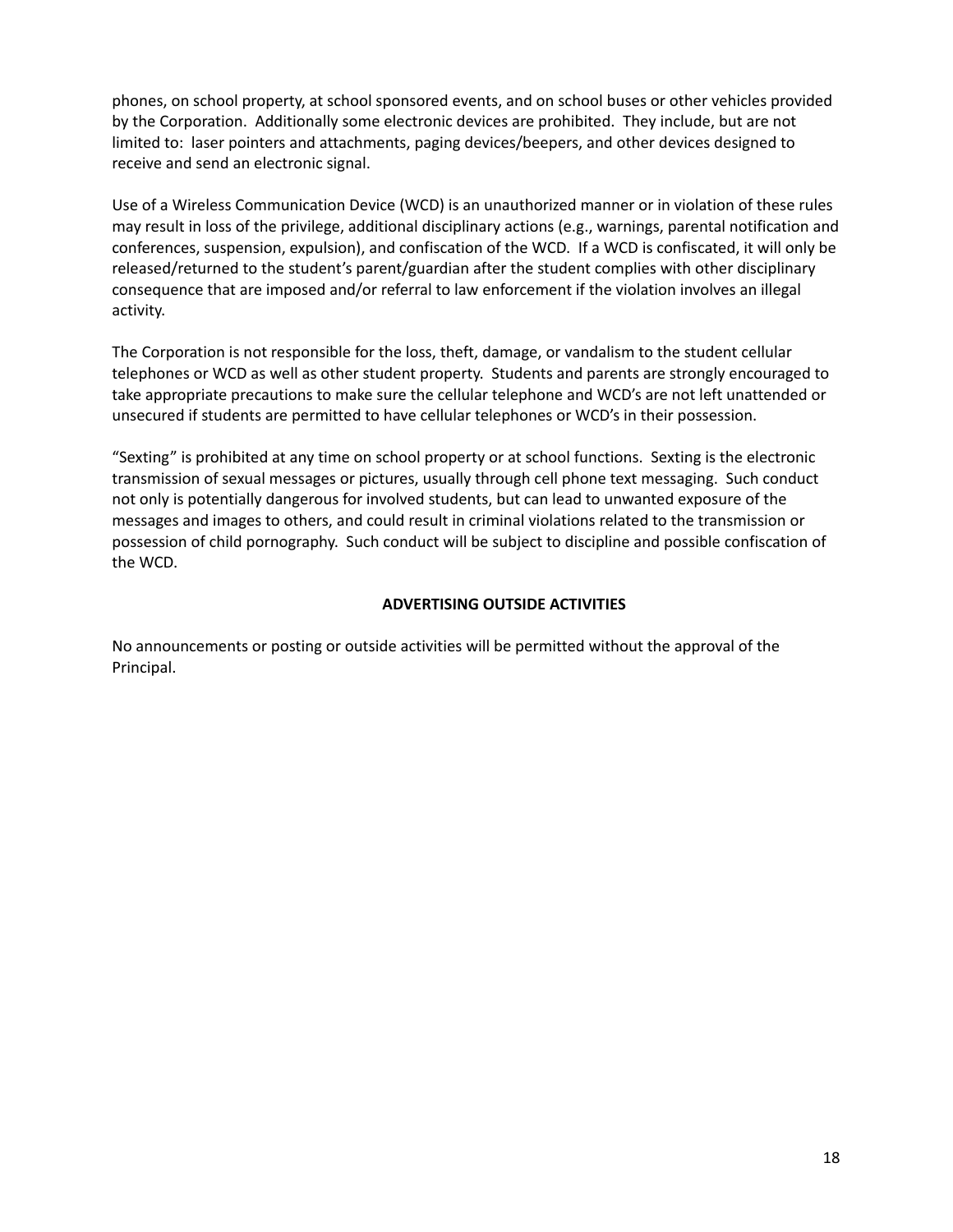#### **SECTION II - ACADEMICS**

#### **FIELD TRIPS**

Field trips are academic activities that are held off School grounds. There are also other trips that are part of the School's co-curricular and extracurricular program. No student may participate in any school-sponsored trip without parent consent.

- A. Attendance rules apply to all field trips.
- B. While the Corporation encourages the student's participation in field trips, alternative assignments will be provided for any student whose parent does not give permission for the student to attend.
- C. Students who violate school rules may lose the privilege to go on field trips.
- D. When a fee is involved, every effort is made to hold the cost to a minimum. When a parent pays for a field trip, you must send cash for the payment. NO CHECKS WILL BE ACCEPTED FOR FIELD TRIPS.
- E. Parents are often invited to help supervise students during these trips. If you volunteer to assist in this way, younger siblings are not allowed to attend.
- F. All volunteers must undergo a background security check at the beginning of each school year.

#### **GRADES**

The Greenwood School Corporation has a standard grading procedure, as well as additional notations that may indicate work in progress or incomplete work. The purpose of a grade is to indicate the extent to which the student has acquired the necessary learning. In general, students are assigned grades based upon test results, homework, projects, and classroom participation. Students will also receive a grade for Citizenship. If a student is not sure how his/her grade will be determined, s/he should ask the teachers.

Students in grades kindergarten through second grade will be assessed on a four point proficiency scale.

The School uses the following grading system:

| 100-93    | А  | 77-73 | C    |
|-----------|----|-------|------|
| $92 - 90$ | А- | 72-70 | $c-$ |
| 89-88     | B+ | 69-68 | D+   |
| 87-83     | в  | 67-63 | D    |
| 82-80     | В- | 62-60 | D-   |
| 79-78     | C+ | 59-50 | F    |

For all subjects grades will be determined by the following percentages. 60%

Assessments (tests & quizzes)

30% Classwork

10% Homework

\* Spelling will be included in the Language Arts grade and account for no more than 10% of grade

Any incomplete assignments would be 50% instead of a 0. The goal is to have an adequate samplings of assessments and grades.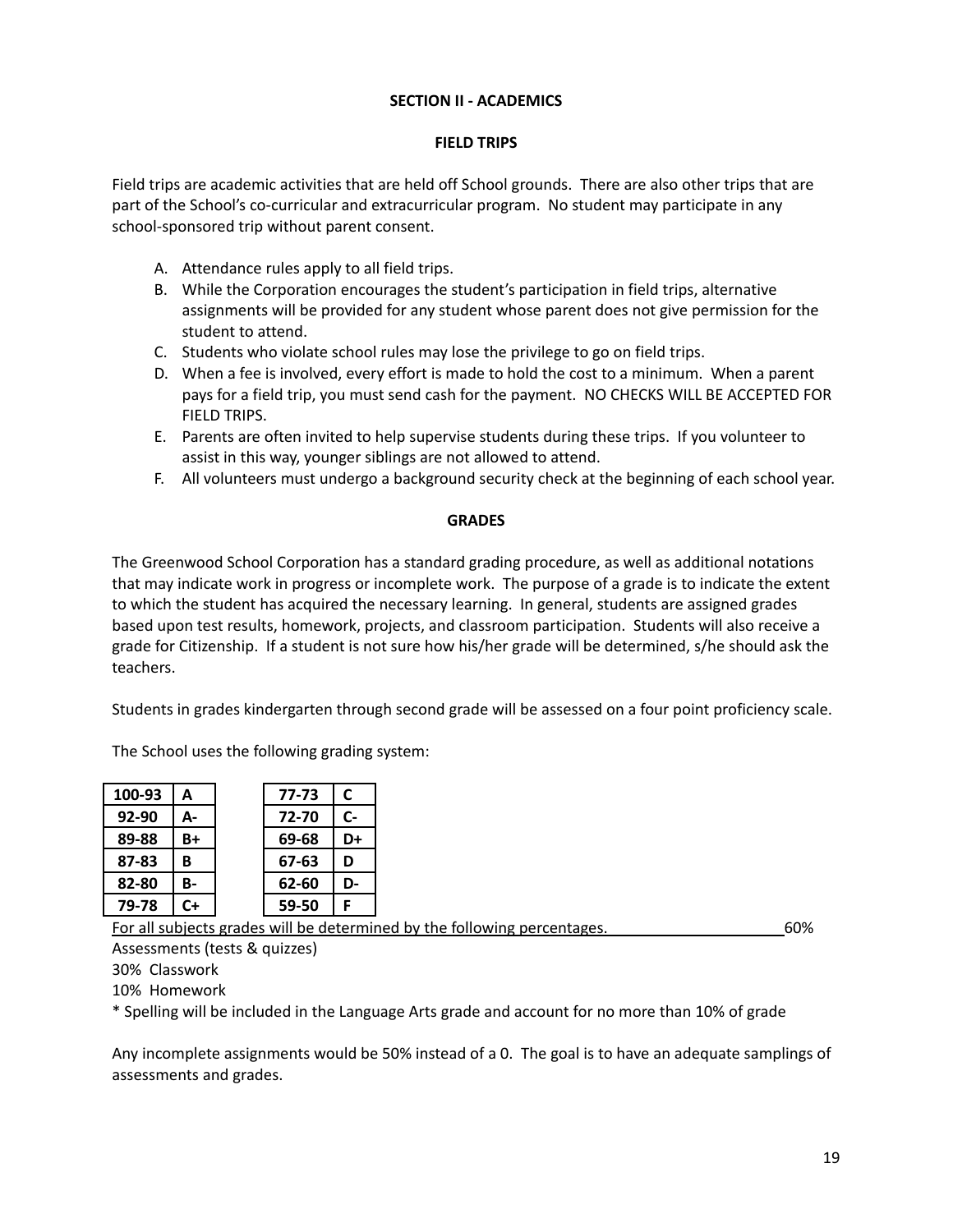## **RESPONSE TO INSTRUCTION (RTI) / MULTI TIERS OF STUDENT SUPPORT (MTSS)**

#### **School Based Intervention Strategies**

Changes in federal and state laws have directed schools to focus more on helping all children learn by addressing problems earlier within the general education setting.

These laws emphasize the importance of providing high quality, scientifically-based instruction and interventions and hold schools accountable for the adequate yearly progress of all students.

This process of providing interventions and extensions to ensure each one learns is RTI (Response to Instruction) or MTSS (Multi Tiers of Student Support), which addresses academic, behavioral, social, and emotional factors.

**What is RTI/ MTSS?** RTI or MTSS is a process to help schools focus on high quality instructional and interventions that match student needs and on monitoring student progress on a frequent basis. School personnel and parents use the information gained from an RTI/MTSS process to adapt instruction and to make decisions regarding the student's educational program.

**What are the benefits of RTI/MTSS?** Perhaps the greatest benefit of an RTI/ MTSS is that it eliminates a "wait to fail" situation because students get help promptly within the general education setting. As soon as assessment data indicates a need for a student or a group of students, educators put into place interventions or extensions to address these concerns.

While the supplemental instruction takes place, school staff monitors any progress that these students are making. These progress-monitoring techniques used within the RTI/MTSS process provide information that allows teachers to better evaluate student needs and match instruction, resources and interventions/extensions appropriately.

#### **What is the RTI/MTSS Process?**

Experts divide most RTI/MTSS systems into a multi-tier intervention model

| Tier 1                        | Tier 2                           | Tier 3                           |
|-------------------------------|----------------------------------|----------------------------------|
| Core Curriculum (80-90% of    | Small group interventions        | Intense Interventions (1-5% of   |
| students)                     | (5-10% of students)              | students)                        |
| Whole group/small group core  | For some students (At risk)      | Customized interventions         |
| differentiated instruction    |                                  |                                  |
| Provided to ALL students in a | Provided to students in addition | Provided to students in addition |
| class                         | to Tier 1                        | to Tier 1                        |

#### **What if my child is referred to the school's "Team"?**

- Attend team meetings. Remember, you are the expert of your child!
- Ask what interventions the school is using for academic and/or behavioral problems.
- Ask what techniques the school is using to monitor student progress and the effectiveness of the implemented interventions.
- Ask your school to provide you with regular progress monitoring reports.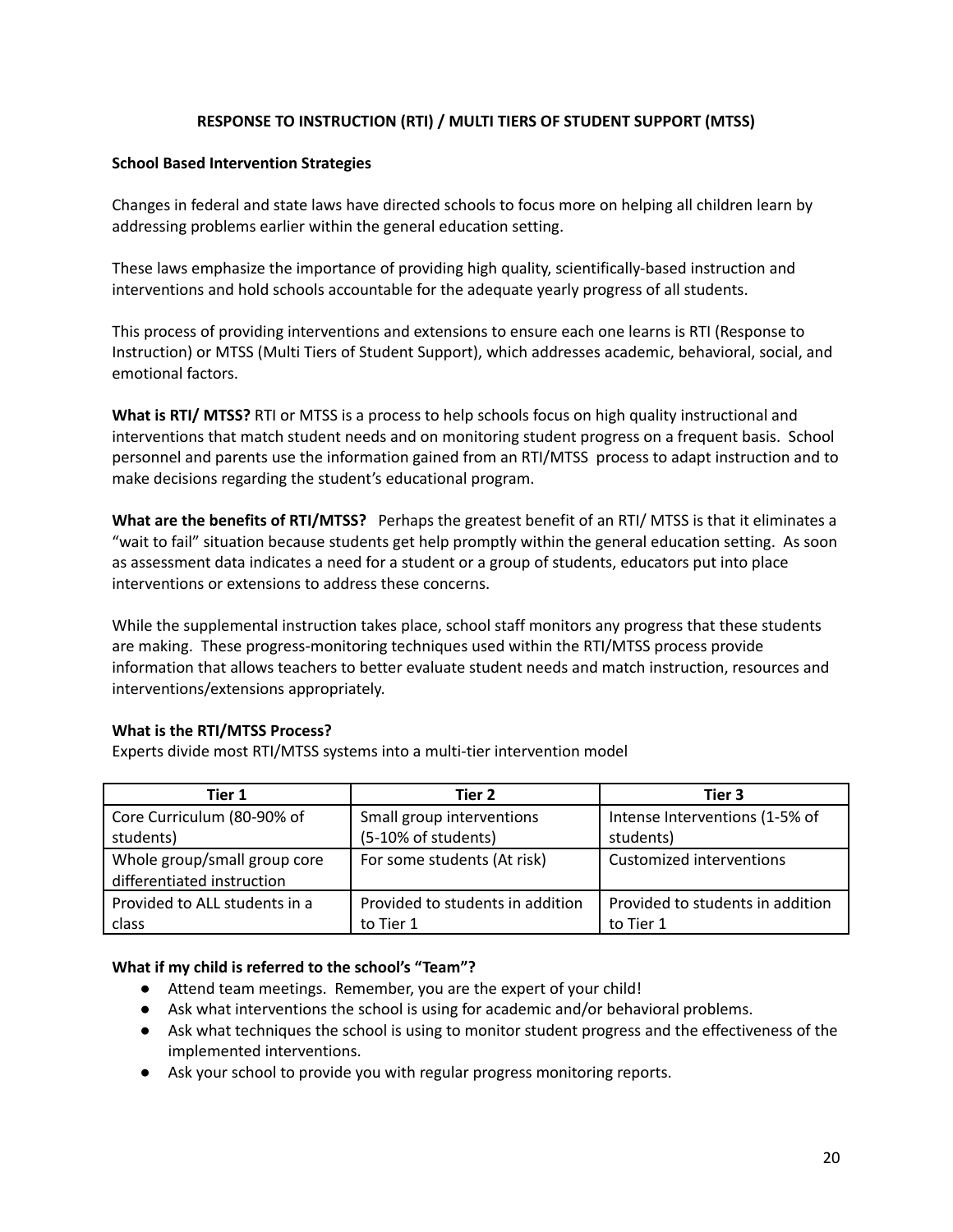- Praise your child for any progress or general improvement in the area(s) of concern.
- Implement or reinforce any strategies or interventions at home.
- When possible, make suggestions for strategies or interventions based on what you know works well at home.
- Always ask questions when things are not clear!
- Your consent is required for the school to evaluate or implement special services.

#### **How can families be involved?**

- Frequently communicate with your child's teacher(s).
- Attend school functions such as parent-teacher conferences.
- Monitor and assist with your child's homework assignments.

#### **What if my child is having difficulty with academics or behavior in school?**

- Ask whether your school uses an RTI/MTSS process, and get information on how the process works at your particular school.
- Discuss with your child any concerns you and/or the teacher have regarding academics or behavior.

## **GRADING PERIODS**

Students shall receive a report card at the end of each 9 week period indicating their grades for each course of study for the portion of the academic term.

When a student appears to be at risk of failure, notification will be provided to the parents so they can talk with the teacher about what actions can be taken to improve poor grades.

#### **PROMOTION, PLACEMENT, AND RETENTION**

The School Board recognizes that the personal, social, physical, and educational growth of children will vary and that they should be placed in the educational setting most appropriate to their needs at the various stages of their growth.

It shall be the policy of the Board that each student be moved forward in a continuous pattern of achievement and growth that is in harmony with his/her own development.

Such pattern should coincide with the system of grade levels established by this Board and the instructional objectives established for each.

A student will be promoted to the succeeding grade level when s/he has:

- A. completed the course requirements at the presently assigned grade;
- B. in the opinion of the professional staff, achieved the instructional objectives set for the present grade;
- C. demonstrated sufficient proficiency to permit him/her to move ahead in the educational program of the next grade;
- D. demonstrated the degree of social, emotional, and physical maturation necessary for a successful learning experience in the next grade.

No student who has completed a grade successfully shall be retained or allowed to repeat a grade in order to improve his/her ability or lengthen his/her eligibility to participate in extracurricular athletic programs.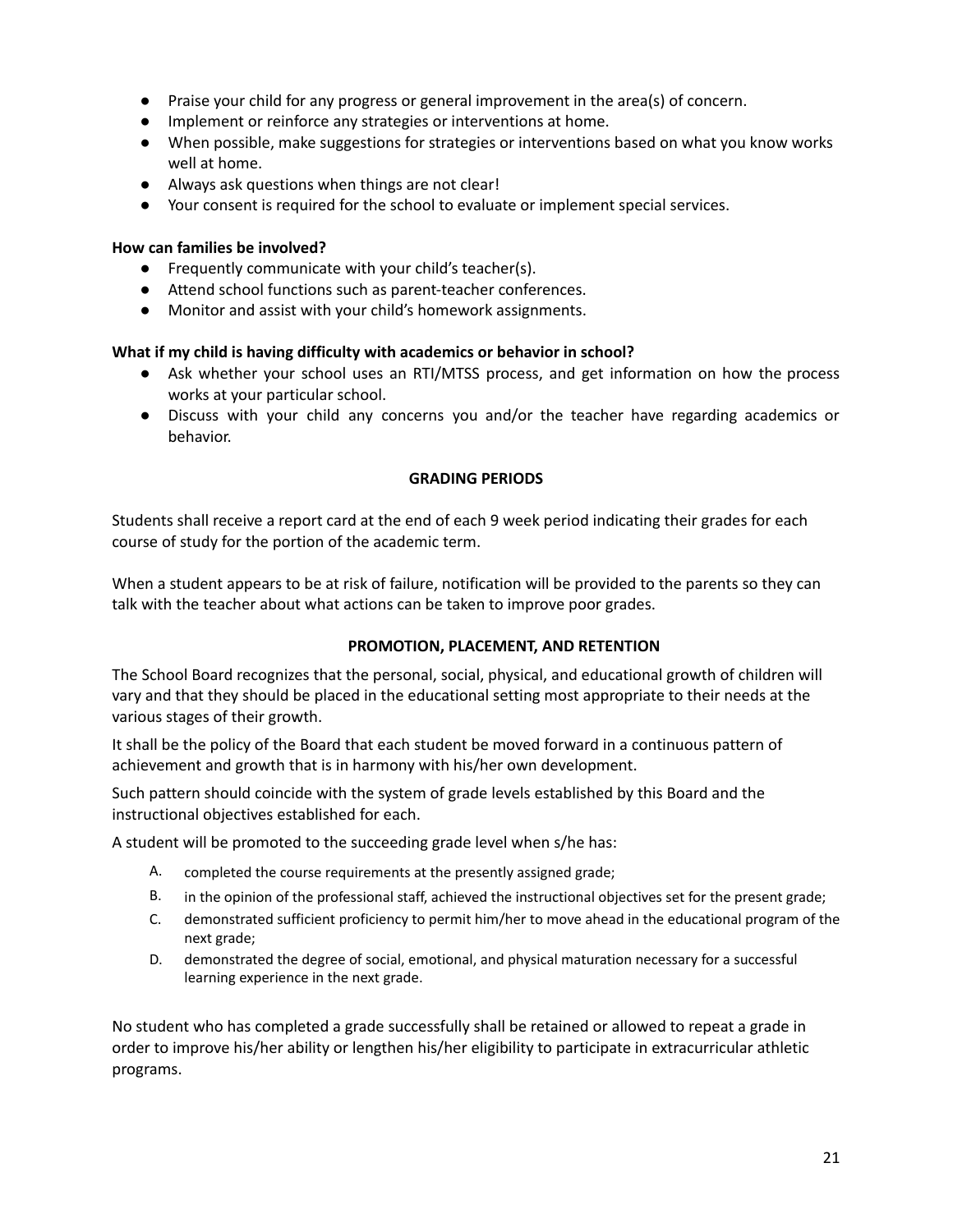Following sound principles of child guidance, the Board discourages the skipping of grades.

The Board will comply with the requirements of the Indiana Department of Education regarding the consequences for students in grade three who fail to pass the Indiana Reading Evaluation and Determination Assessment (IREAD-3). Accordingly, a student who does not pass the IREAD-3 assessment either during the assessment period in the school year or during the summer assessment window, in the following school year, will continue to receive instruction in grade three reading, will be officially reported as a third grader, and will fully participate in the grade three ILEARN assessment.

Good cause exemptions that may be considered are:

- A. a student who has been previously retained two times prior to the fourth grade;
- B. a student with disabilities whose case conference committee has determined that promotion is appropriate;
- C. an English learner student whose Individual Learning Plan (ILP) Committee has determined that promotion is appropriate.

The Superintendent shall develop administrative guidelines for promotion, placement, and retention of students which:

- A. require the recommendation of the professional staff for any promotion, placement, or retention;
- B. require that parents are informed in advance of the possibility of retention of a student at a grade level;
- C. assure that reasonable efforts be made to remediate the student's difficulties before s/he is retained;
- D. assign to the principal the final responsibility for determining the promotion, placement, or retention of each student.

#### **RECOGNITION OF STUDENT ACHIEVEMENT**

Students who have displayed significant achievements during the course of the year are recognized for their accomplishments. Areas that may merit recognition include but are not limited to academics, athletics, performing arts, citizenship, and volunteerism. Recognition for such activities is initiated by the staff and coordinated by the principal.

#### **END-OF-THE YEAR ATTENDANCE AWARDS**

- **PERFECT ATTENDANCE**: Student is in attendance 180 school days with NO tardies or absences reported.
- **HONOR ATTENDANCE**: Student is in attendance 177 school days or more, and the student has 3 or fewer tardies or absences combined for the entire school year.

#### **GENERAL END-OF-THE-YEAR AWARDS**

Greenwood elementary students can strive to receive recognition in the following areas:

- "A" Honor Roll: Student receives an "A" average at the end of the year. This includes academic grades and citizenship grades.
- "A-B" Honor Roll: Student receives a "B" average at the end of the year. This includes academic grades and citizenship grades.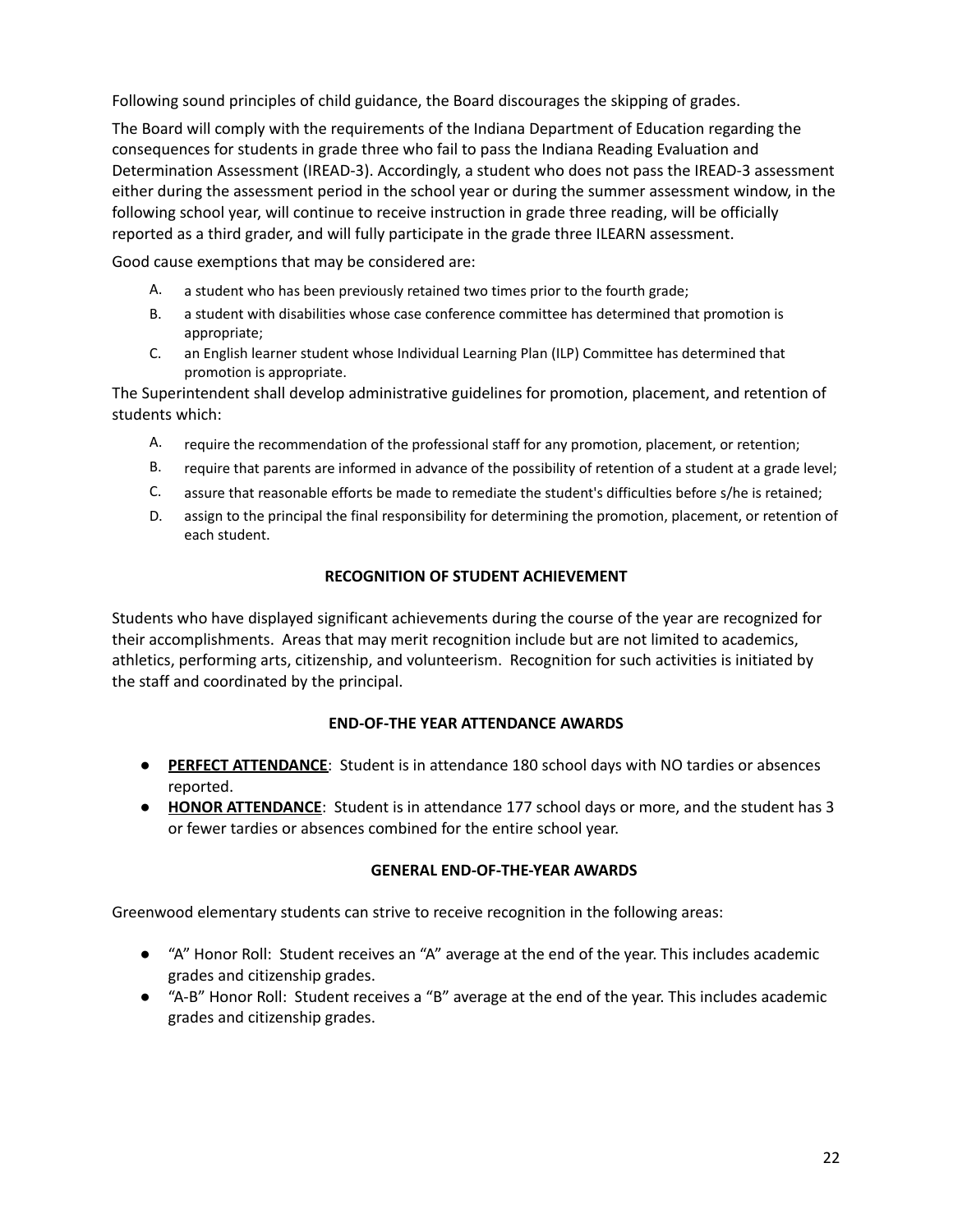#### **HOMEWORK**

Homework can be expected. Student grades will reflect the completion of all work, including outside assignments. Homework is also part of the student's preparation for final assessments and graduation. Generally homework will not be used for disciplinary reasons but only to enhance the student's learning.

Homework is an integral part of the education process. It provides extra practice for new concepts as well as develops organizational skills and promotes responsibility. The amount of homework assigned each evening varies by grade level. The general standard is ten (10) minutes per student's grade. For example, a first grader may have approximately 10 minutes of homework an evening, a second grader 20 minutes, etc… This suggested amount of time does not include independent reading or studying for an exam. Contact your child's teacher if the amount of time your child spends on homework differs greatly from this guideline.

In all cases of absences, whether excused or unexcused, students shall be expected to make up work on all the assignments missed. The make-up work shall be completed within a time period immediately following the absences as determined by the classroom teacher.

Full credit for make-up work shall be allowed for all excused absences.

If you are requesting homework to be ready at the end of the day, you must call the school office by 10:00 AM.

#### **COMPUTER TECHNOLOGY AND NETWORKS**

Before any student may enhance his/her school career through participation in the School's computer network, s/he and his/her parents must sign an agreement which defines the condition under which the student may participate. Failure to abide by all of the terms of the agreement may lead to termination of the student's computer account and possible disciplinary action up to and including suspension from School or referral to law enforcement authorities.

#### **GREENWOOD COMMUNITY SCHOOLS INTERNET USAGE POLICY**

The Greenwood Community School Corporation is pleased to offer its students' access to the Internet. The Internet is an electronic highway connecting hundreds of thousands of computers and millions of individual users all over the world. This computer technology will help propel our schools through the communication age by allowing students and staff to access and use resources from distant computers, communicate and collaborate with other individuals and groups around the world, and significantly expand their available information base. The Internet is a tool for life-long learning.

Families should be aware that some material accessible via the Internet may contain items that are inaccurate, illegal, defamatory, or potentially offensive to some people. In addition, it is possible to purchase certain goods and services via the Internet which would result in unwanted obligations for which a student's parent or guardian would be liable.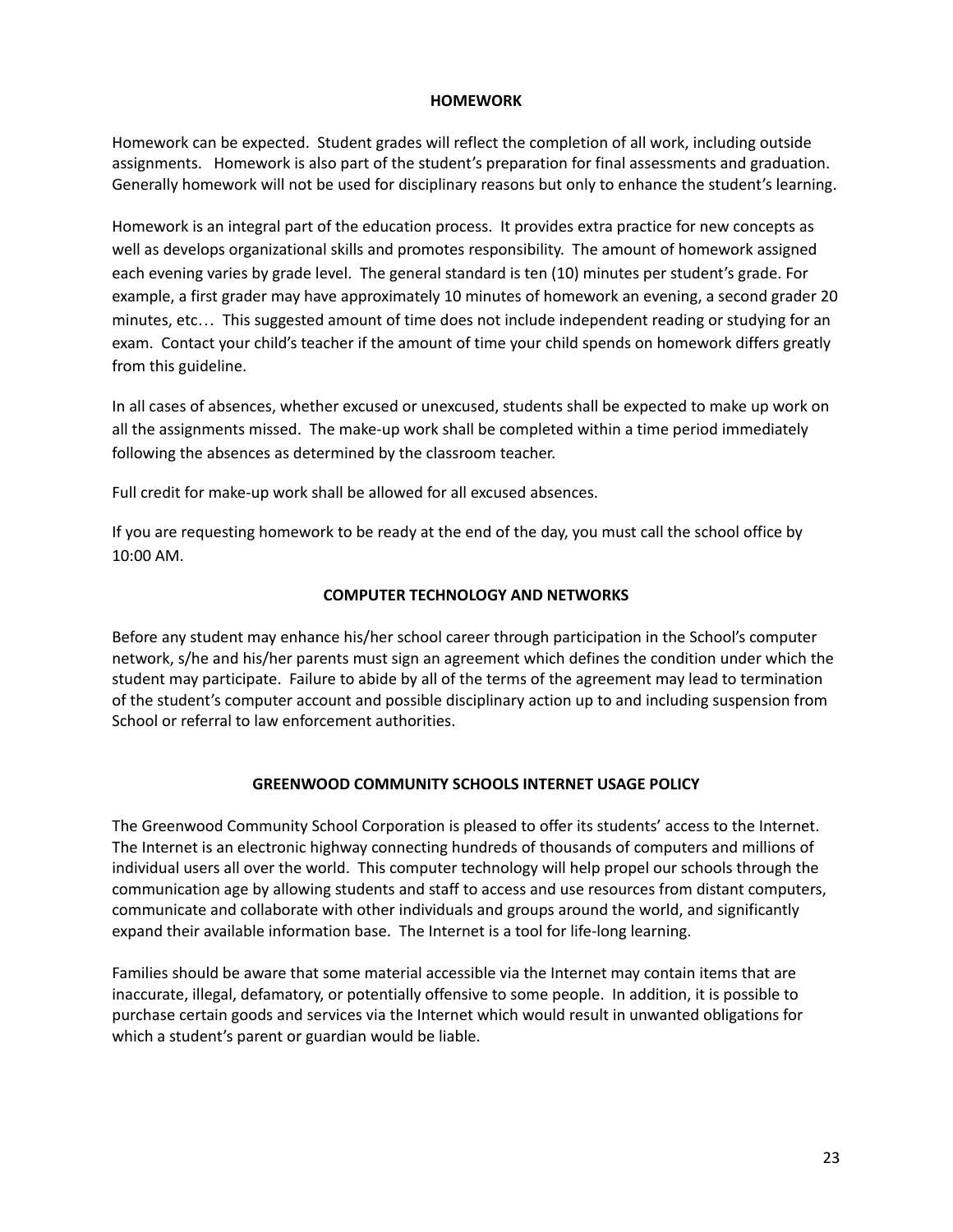While the Corporation's intent is to make Internet access available in order to further educational goals and objectives, students may find ways to access other materials as well. Even if the Corporation institutes technical methods or systems to regulate students' Internet access, those methods could not guarantee compliance with the Corporation's acceptable use policy. That notwithstanding, the Corporation believes that the benefits of student access to the Internet exceed potential misuse. Ultimately, however, the parents and guardians of minors are responsible for setting and conveying to their children the standards that they should follow when using media and information sources. Toward that end, the Greenwood Community School Corporation makes the Corporation's complete Internet policy and procedure available on request for review by all parents, guardians and other members of the community and provides parents and guardians the option of requesting their minor children alternative not requiring Internet use.

NOTICE: This policy and all its provisions are subordinate to local, state and federal statutes. A parent of each child enrolled in a Greenwood elementary school must sign permission for their child to use the Internet on the STUDENT REGISTRATION FORM. By signing permission the sponsoring parent or guardian states that he or she has read the Acceptable Use Policy and Student Guidelines for the Greenwood Community School Corporation and understands the implications. Parents who do not want their child to have access to the Internet understand that an alternate activity will be substituted for the activity that required the Internet access. For more information, please contact the building principal.

## **STUDENT ASSESSMENT**

To measure student progress, students will be tested in accordance with State standards and Corporation policy. Additional tests are given to students to monitor progress and determine mastery levels. These tests are used to help the staff determine instructional needs. Classroom tests assessments will be used to assess student progress and determine educational mastery levels. These tests are used to help the staff determine instructional needs. Classroom tests will be used to assess student progress and assign grades. These are selected or prepared by teachers to assess how well the students have achieved specific objectives.

#### **DYSLEXIA GUIDANCE**

In 2018, the General Assembly passed SEA 217 which addresses "Dyslexia". All students in grades K-2 must be screened for characteristics and risk factors for dyslexia. The screening shall include the following:

- Phonological and phonemic awareness
- Sound symbol recognition
- Alphabet knowledge
- Decoding skills
- Rapid naming skills
- Encoding skills

If a student is determined to be at risk, or some risk, for dyslexia after the initial screening, the school will notify the parent/guardian of the results of the evaluation and obtain consent for an additional screening(s). Based on the results of the additional screener(s) the school corporation shall use the response to intervention process to address the needs of the student.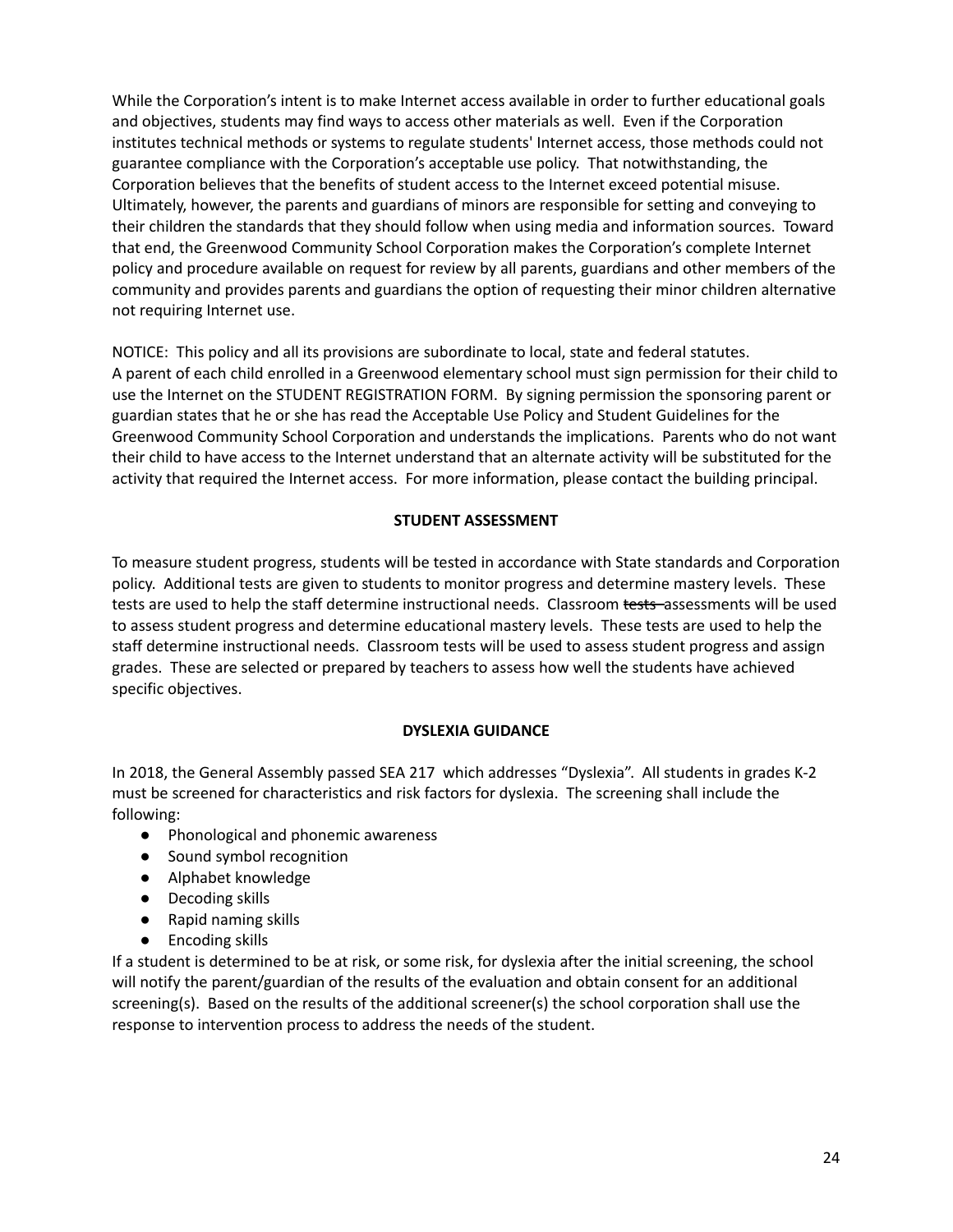#### **SECTION III - STUDENT ACTIVITIES**

#### **SCHOOL-SPONSORED CLUBS AND ACTIVITIES**

Extra-curricular activities do not reflect the School curriculum, but are made available to students to allow them to pursue additional worthwhile activities such as recreational sports, drama, and the like.

#### **NON-SCHOOL-SPONSORED CLUBS AND ACTIVITIES**

Non-school-sponsored student groups organized for religious, political, or philosophical reasons may meet during non-instructional hours. The application must verify that the activity is being initiated by the student's parents or attendance in voluntary, that no school staff person is actively involved in the event, that the event will not interfere with school activities and that school personnel do not play a regular role in the event. School rules will still apply regarding behavior and equal opportunity to participate. No non-corporation-sponsored organization may use the name of the School or the School mascot.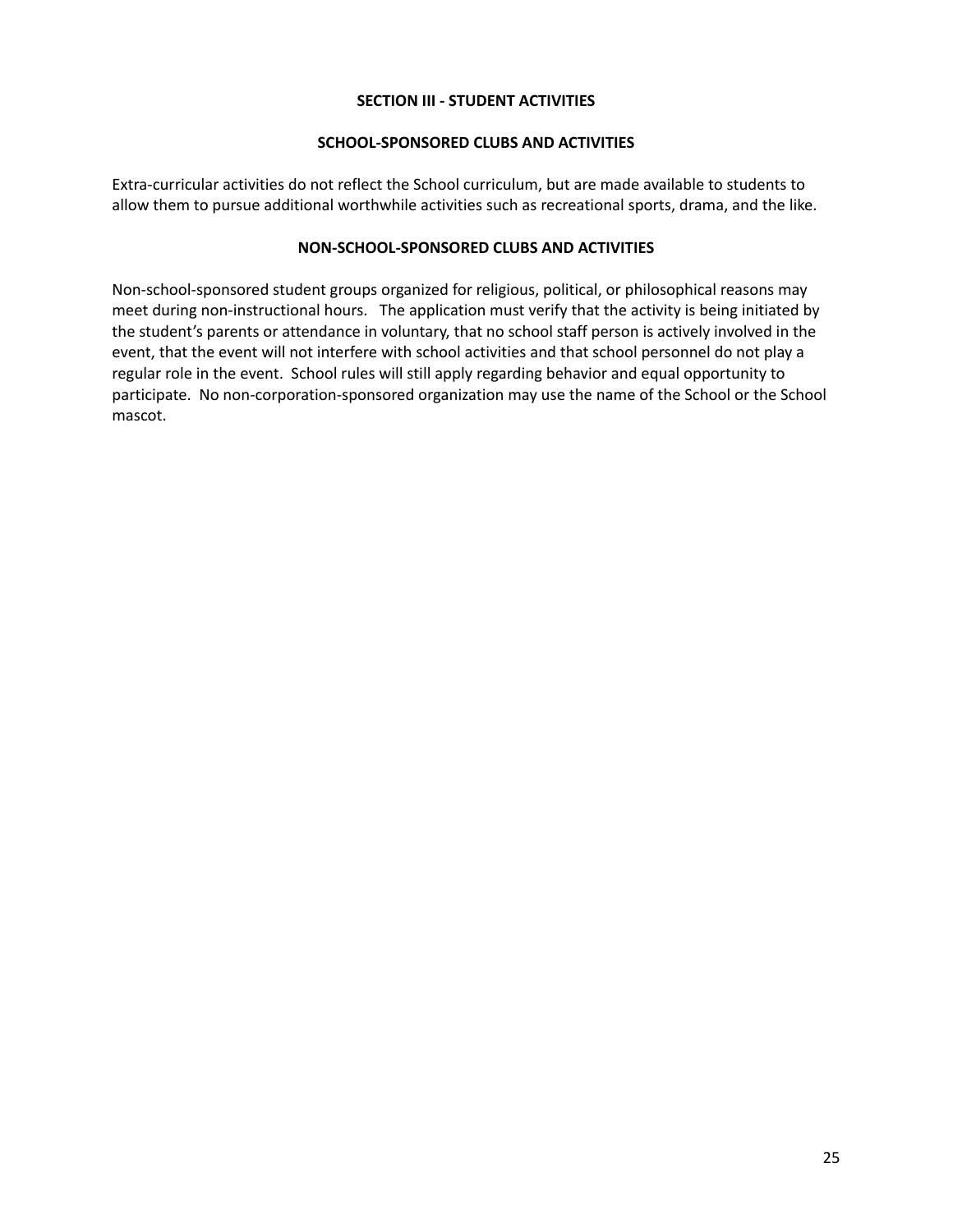#### **SECTION IV-STUDENT CONDUCT**

## **ATTENDANCE**

## **School Attendance Policy**

It is imperative that students be in attendance each school day in order not to miss a significant portion of their education. Critical learning results from active participation in the classroom and other school activities which cannot be replaced by individual study.

The school is also concerned about helping students develop a high quality work ethic which will be a significant factor in their success with future employers. One of the most important work habits that employers look for in hiring and promoting a worker is his/her dependability in coming to work every day and on time. This is a habit the school wants to help students develop as early as possible in their school careers.

## *The Greenwood Community School Corporation reserves the right to consider retention of a student at the present grade level, no matter what the child's performance, based on ten (10) or more absences.*

## **Elementary/Intermediate Attendance Policy**

## **Family Resource Program**

## **A parent/guardian must report all absences prior to the start of the school day.**

## **Lost Instruction Time/Tardy**

- **Tardy -Late Arrival or Leave Early** Student who crosses the threshold of the school after the morning bell. (student arrives within the first 20 minutes of the day)
- **Lost Instructional Time** Students who miss less than 2 hours of instructional time throughout the day. (student not at school from 21 min to 2 hrs at ANY time during the day)
- **Half Day** Student missing between 2 and 3 hours of instructional time within a school day. (student is not at school from 2-3 hrs at ANY time during the day)

## **Unexcused/Unacceptable Absences Until Acceptable Verification Received**

## **Absences are considered UNEXCUSED (even if you call to report the absence by 9:00) until the following verification has been received:**

- 1. Death of an immediate family member
	- a. Obituary or Funeral Home Bereavement Card signifying family relationship
- 2. Hospitalization and/or Quarantine
	- a. Written notification from a competent physician
- 3. Professional Appointments (i.e. Medical, Dental, Vision Appointment)
	- a. Notice of appointment must be submitted within 30 calendar days of the appointment to be considered excused.
	- b. Student name must be identified as the one seen by the professional.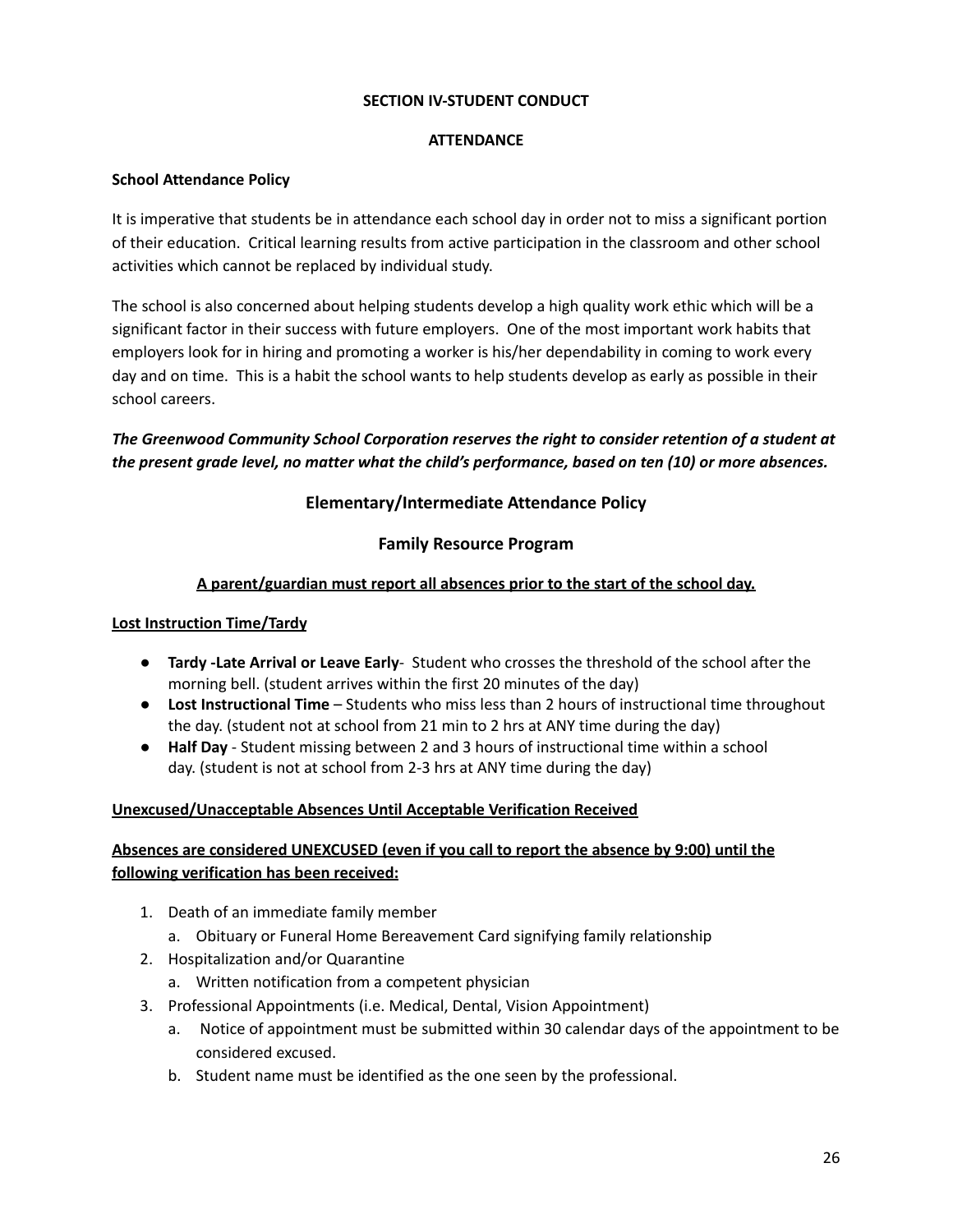- c. The date and time of the appointment must be documented by the professional.
- d. The date of return must be documented by the professional.
- e. Expected limitations and duration must be documented by the professional when applicable.
- 4. Physical or Mental Incapacitation
	- a. Official Letter of Incapacitation signed by a competent Physician.
	- b. Physician must indicate the start and projected end date of the Letter of Incapacity.
	- c. Physician must indicate a student's diagnosed condition.
- 5. Required Court Attendance
	- a. Written court documentation of court appearance.
- 6. Incarcerations
	- a. Written court documentation of detainment from a Juvenile Justice Representative.
- 7. Observance of a Recognized Religious Holiday
	- a. Program or physical proof of religious affiliation.

#### **Excused/Acceptable Absences**

#### **The following absences are considered EXCUSED:**

- 1. The day of, **and the day following**, a student being sent home by the school clinic.
- 2. Out-of-School Suspension
	- a. Written notice generated by school administration.
- 3. Exempt by Statute
	- a. Service as a Page or as an Honoree of the General Assembly
	- b. Service on Precinct Election Board or for Political Candidate or Parties
	- c. Witness in Judicial Proceeding
	- d. Educationally Related Non-Classroom Activity
	- e. Attendance at State Fair

#### **Unexcused/Unacceptable Absences**

- 1. Any absence in-which acceptable verification has not been received.
- 2. Truancy-A student who has lost instructional time without the knowledge of the parent/guardian.
- 3. Pre- Arranged or unreported; i.e.: vacation.

#### **Consequences**

- 1. Warning Letter -Sent when a student has missed an accumulation of 7 days of unexcused instructional time and/or 7 occurrences of lost instructional time less than 2 hours.
- 2. Official Notice-Sent when a student has missed an accumulation of 10 days unexcused instructional time and/or 10 occurrences of lost instructional time less than 2 hours.
- 3. FRP Referral-Made by the school when a student has missed an accumulation of 10 days of unexcused instructional time and/or 10 occurrences of unexcused lost instructional time less than 2 hours.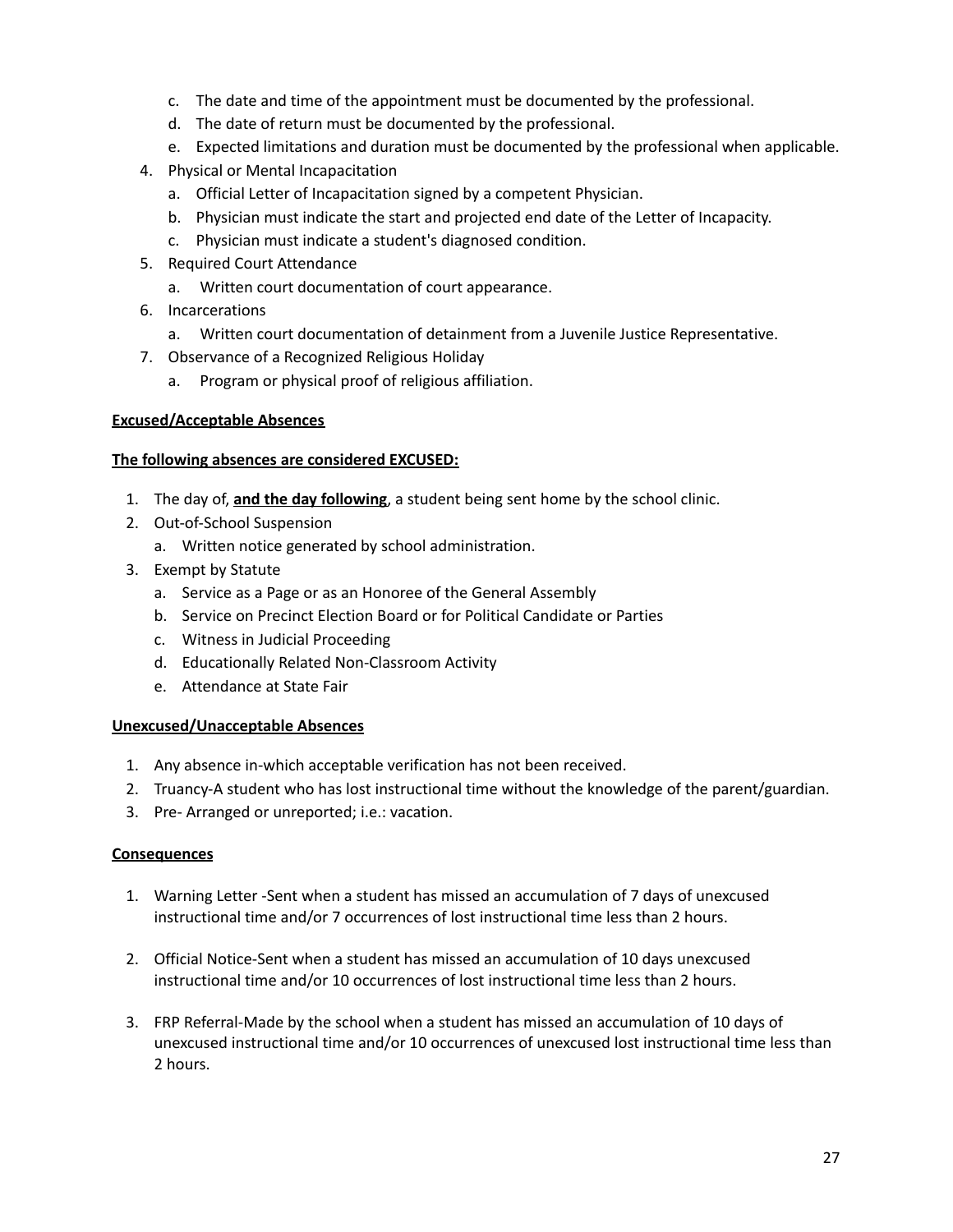- 4. FRP Action-Family Resource Officer will meet with the parent/guardian, to complete a needs assessment, read and sign compulsory attendance laws and school attendance policies, and sign an action plan.
- 5. Failed Action-The Family Resource Officer will send notice to the parent/guardian to report to the Nurturing Parenting Program when and if the following has occurred:
	- a. The parent/guardian fails to meet with a Family Resource Officer
	- b. The student misses an accumulation of 15 full days of unexcused/unacceptable instructional time.
- 6. Charges Filed-The Family Resource Officer will file charges of parental or

Educational neglect against the parent/guardian, through the Johnson County Prosecutor Office, when and if the following occurs:

- a. The parent/guardian fails to attend the Nurturing Parenting Program and complete all 13 sessions.
- b. The parent/guardian fails to respond to attempts to notify them of escalating lost instructional time beyond the 15 day notice.

## **Suspension from School**

Absence from school due to suspension shall be considered an authorized absence.

A suspended student will be responsible for making up school work lost due to suspension within 1 day. It is recommended that a student complete missed assignments during the suspension and turn them in to the teacher upon his/her return from school. Assignments may be obtained from the teacher beginning with the first day of a suspension. Make up of missed tests may be scheduled when the student returns to school. The student will be given credit for properly completed assignments and a grade on any made-up tests.

## **STUDENT ATTENDANCE AT SCHOOL EVENTS**

The school encourages students to attend as many school events held after school as possible without interfering with their school work and home activities. Enthusiastic spectators help to build school spirit and encourage those students who are participating in the event.

However, in order to ensure that students attending evening events as non participants are properly safeguarded, it is strongly advised that students be accompanied with a parent or adult chaperone when they attend the event. The school will not be responsible for students who arrive without an adult chaperone.

The school will continue to provide adequate supervision for all students who are participants in a school activity.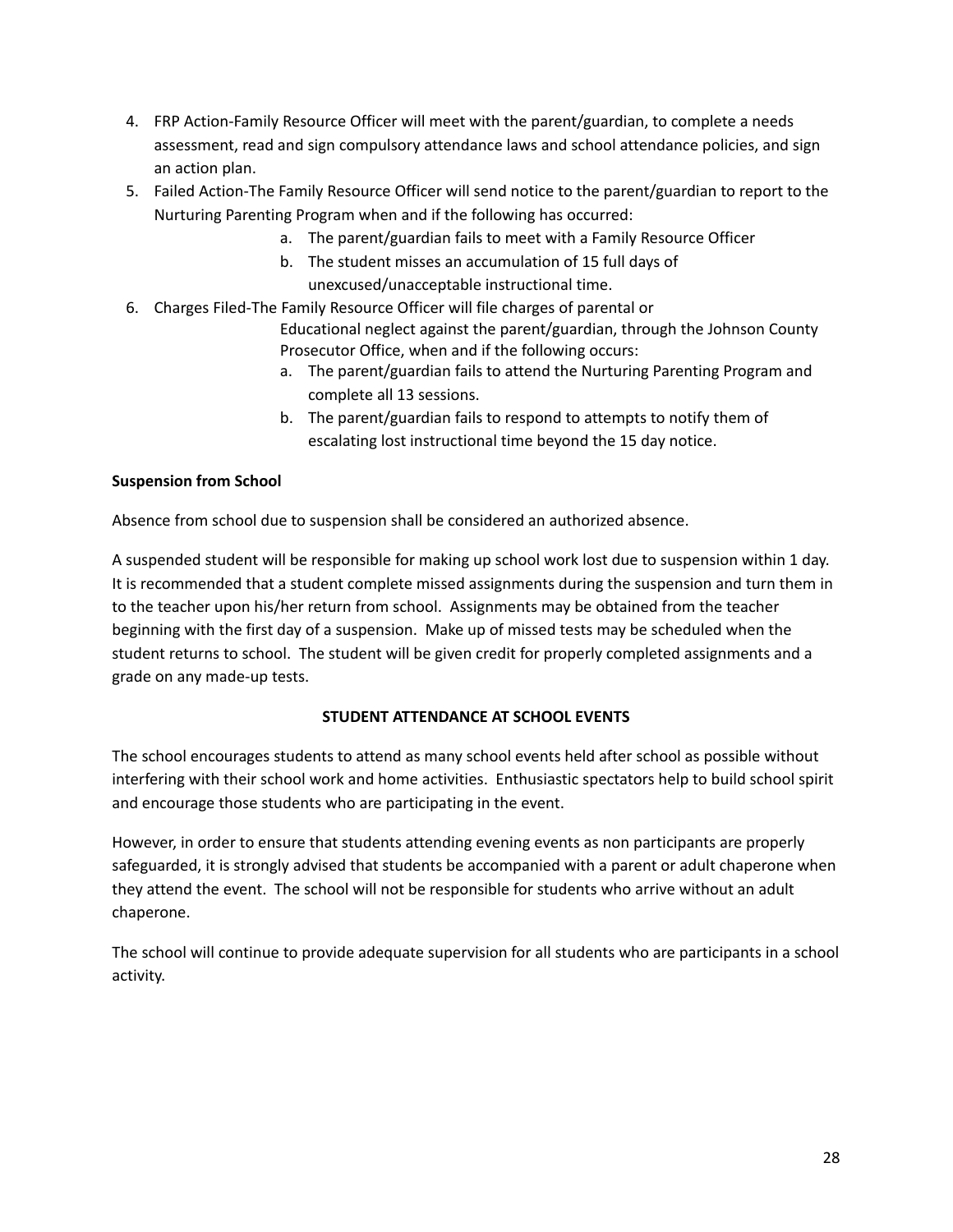#### **CARE OF PROPERTY**

Students are responsible for the care of their own personal property. The school will not be responsible for personal property. Valuables such as jewelry or irreplaceable items should not be brought to school. The school may confiscate such items and return them to the student's parents.

Damage to or loss of school equipment and facilities wastes taxpayers' money and undermines the school program. Therefore, if a student does damage to or loses school property, the student or his/her parents will be required to pay for the replacement or damage. If the damage or loss was intentional, the student will also be subject to discipline according to the Student Behavior Standards.

## **CODE OF CONDUCT**

The Board of School Trustees has adopted the following Code of Conduct.

## **STUDENT BEHAVIOR STANDARDS**

A major component of the educational program at the school is to prepare students to become responsible workers and citizens by learning how to conduct themselves properly and in accordance with established standards.

## **Expected Behaviors**

Students are expected to:

- Act courteously to adults and fellow students;
- be prompt to school and attentive in class;
- work cooperatively with others when involved in accomplishing a common goal regardless of the other's ability, gender, race, or ethnic background;
- complete assigned tasks on time and as directed;
- help maintain a school environment that is safe, friendly, and productive.

#### **Classroom Environment**

It is the responsibility of students, teachers, and administrators to maintain a classroom environment that allows:

- A. A teacher to communicate effectively with all students in the class; and
- B. all students in the class the opportunity to learn.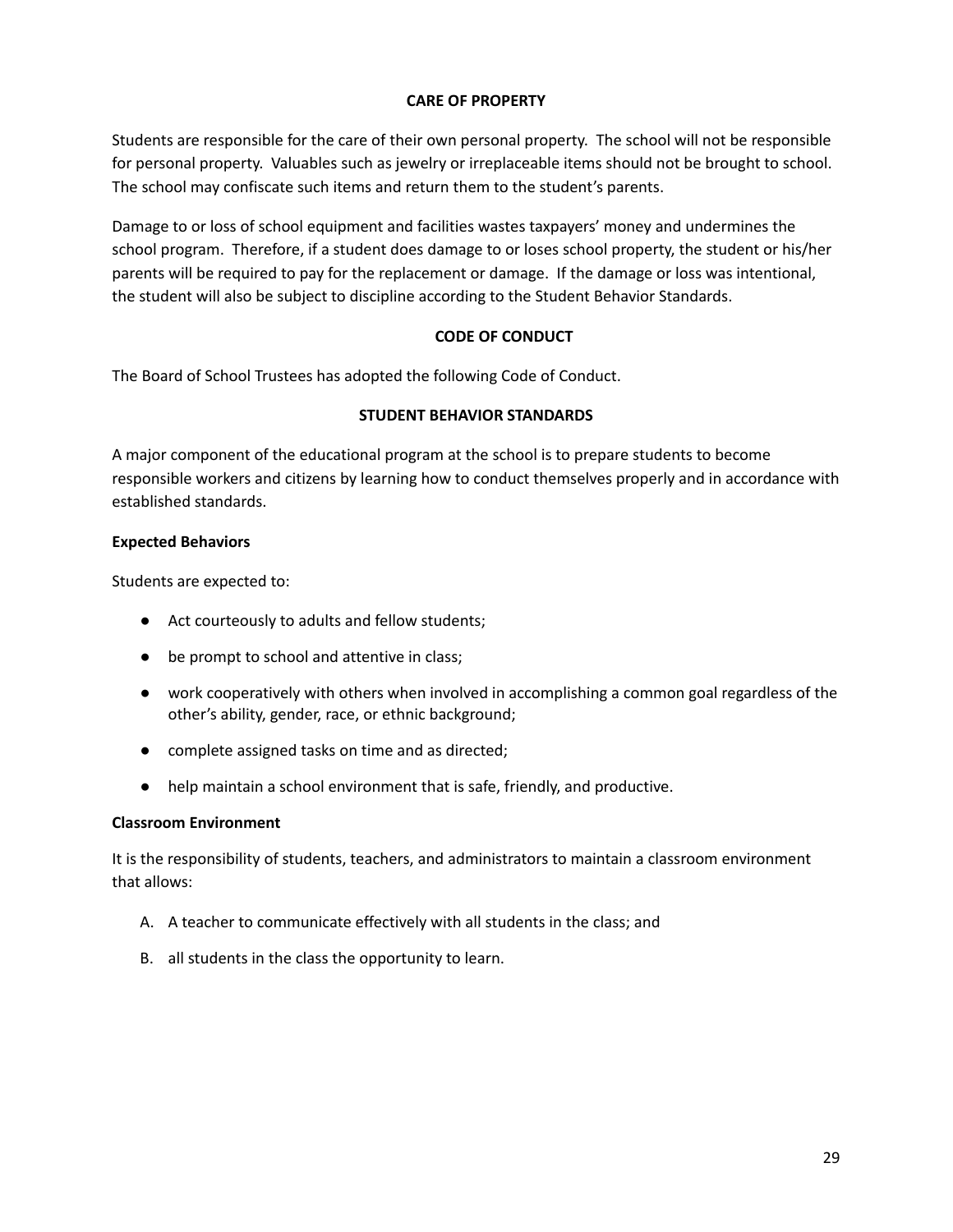## **Dress and Grooming**

While fashions change, the reason for being in school does not. Students are in school to learn. Any fashion (dress, accessory, or hairstyle) that disrupts the educational process or presents a safety risk will not be permitted. Personal expression is permitted within these general guidelines.

Students should consider the following questions when dressing for school:

- Does my clothing expose too much? (no)
- Does my clothing advertise something that is prohibited to minors? (no)
- Are there obscene, profane, drug-related, gang-related, or inflammatory messages on my clothing? (no)
- Am I dressed appropriately for the weather? (yes)
- Do I feel comfortable with my appearance? (yes)
- Do I have tennis shoes on for PE? (yes)

If a student has selected a manner of appearance that disrupts the educational process or presents risk to themselves or others, they may be removed from the educational setting.

The following styles or manners of dress are prohibited:

- 1. The building principal has the authority to ban any article of clothing or accessory which creates a disruption in the school or on school property. If you have a question about appropriate apparel, contact your child's school.
- 2. Clothing and/or accessories bearing patches, holes, drawings, or sayings (stated, or implied) which refer to drugs, alcohol, obscenities, violence, Satanism, or sex (stated or implied) or generally promote a poor attitude will not be permitted. PLAIN SHIRTS ARE STRONGLY ENCOURAGED.
- 3. Skirts, dresses, shorts, and pants must be properly hemmed and be of a sufficient length which will not be disruptive. A sufficient length is knee length or longer. More than 2 inches above the knee is not permitted even when wearing tights or leggings under the skirt, dress, shorts, or pants. Elementary students using the playground equipment are encouraged to wear shorts under dresses or skirts. Spandex shorts are not allowed as outerwear.
- 4. Bare midsections are not permitted. Midsections should remain covered while raising arms, bending over, and doing side to side arm movements. Shirts should not be "cinched" or tied in any manner. If the shirt is not long enough that it could be tucked in and remained tucked in while bending and raising arms it is probably not appropriate.
- 5. Tank tops, sleeveless shirts and shirts with spaghetti straps require a T-shirt underneath or a shirt with sleeves over it. Capped sleeves and loose fitting shirts are discouraged if they are too loose to cover undergarments.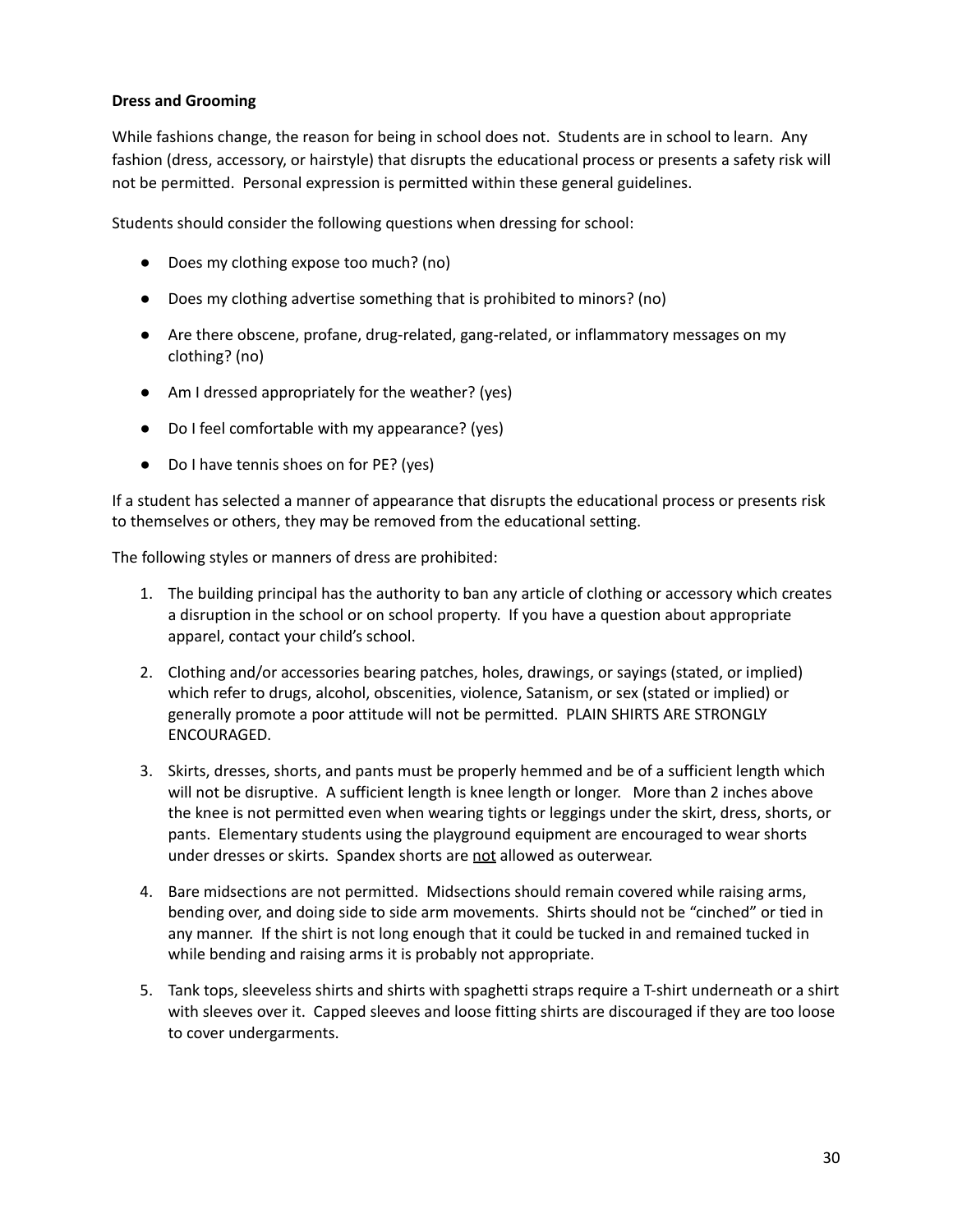- 6. SAFE and appropriate footwear is required at all times. Children that have gym need to wear tennis shoes that cover the entire foot and fit properly. Children using playground equipment are not allowed to wear flip flops, sandals, shoes with heels higher than 1½ inches, and shoes without a strap. Clogs and Crocs are OK as long as they have a strap.
- 7. Hairstyles and accessories which cause a distraction to the student or other students are not to be worn.
- 8. Clothing, jewelry, and/or accessories which are deemed disruptive and/or are a potential health or safety hazard, because of their nature or the manner in which they are worn, are not permitted. Examples include arm bands with excessive metal, oversized or multiple necklaces or chains that make a disruptive noise.
- 9. Hats, gloves, and coats are not to be worn during the school day inside the building. Students are encouraged to bring a proper fitting sweatshirt or sweater to leave at school or in their backpack to wear when the classroom is cold.
- 10. Big sized pants that fall off the hips require a belt.
- 11. Students that do not follow the requirements outlined in the dress code will be asked to adjust their apparel to make it appropriate. Examples: turning a shirt inside out to cover inappropriate pictures or words, changing into a clean, appropriate shirt or pants borrowed from the health room, or removing disruptive accessories. Students that continue to wear items that do not follow the dress code or wear inappropriate footwear, will not be allowed to participate in recess or may be asked to call their parent to inform them of the dress code violation. Parents may be asked to bring in appropriate items that do follow the dress code.

**1 st infraction**—change into an appropriate item(s) and a written notice will be sent home. If the student does not have appropriate footwear, the student will not be allowed to participate in recess or PE.

**2 nd infraction**—same as the first infraction and in addition a warning call will be made to the parent. The next infraction may result in an in school or after school detention.

**3 rd infraction**—same as the second infraction and in addition the student will attend in school or after school detention.

Additional infractions will be dealt with on an individual basis.

Students who are representing the school at an official function or public event may be required to follow specific dress requirements. Usually, this applies to athletic/academic teams and other school groups.

This Code of Conduct is applicable to students:

- 1. On school property at any time;
- 2. during and immediately before and after and school activity at any location;
- 3. traveling to and from school or to and from a school activity.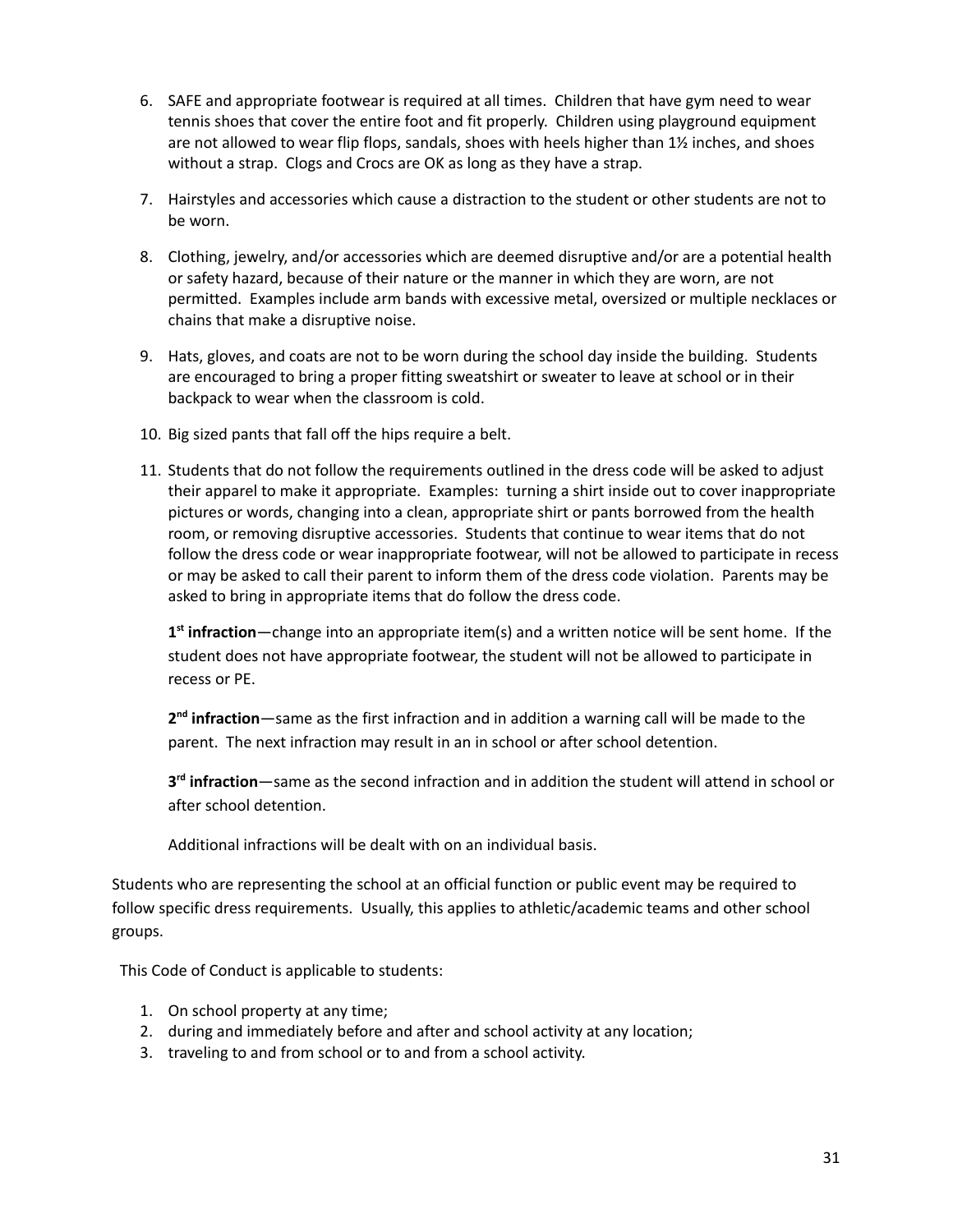## **Violations of the Code of Conduct may be punishable by suspension or expulsion:**

- 1. Knowingly interfering with school purposes or inducing another student to do so;
- 2. stealing or damaging school property or property of another person;
- 3. knowingly causing bodily harm to another person;
- 4. threatening another person with bodily injury;
- 5. possessing a firearm or any other object that is readily usable as a weapon or is dangerous to others (such as fireworks);
- 6. possessing, providing, or using a drug or any type of drug-related paraphernalia except as authorized by prescription;
- 7. possessing, providing or using any substance or any type of paraphernalia represented to be a drug or drug-related paraphernalia;
- 8. possessing or providing an alcoholic beverage;
- 9. consuming or being under the influence of a drug or alcohol except as authorized by prescription;
- 10. possessing, providing, or using tobacco or any tobacco product or electronic cigarettes or similar device;
- 11. knowingly failing to report to a scheduled assignment without permission or acceptable excuse;
- 12. failing or refusing to comply with directions of an adult supervising a class or school activity;
- 13. directing unwelcome statements, communications, or conduct of a sexual nature to another person; (see Harassment below)
- 14. materially altering any school document such as a hall pass;
- 15. violating Indiana or Federal law;
- 16. leaving a school activity or school property without prior approval of a teacher or supervising adult;
- 17. cheating on an academic assignment such as a test or homework, or knowingly assisting another student in cheating;
- 18. attempting or conspiring with another person to violate any student behavior standard;
- *19. Anti-Harassment*

The school prohibits the harassment, intimidation, or bullying of any student on school property or school sponsored events. Harassment, intimidation, and bullying are defined as any intentional written, verbal, or physical act directed toward another student that:

- A. causes mental or physical harm to the other student; and
- B. is sufficiently severe, persistent, or pervasive that it creates an intimidating, threatening, or abusive educational environment for another student.

Discipline for any substantiated incidents of bullying, harassment, or intimidation will be prescribed in accordance with the appropriate section of the Student Discipline Code.

The school also prohibits retaliation against any person who reports an incident, files a complaint, or otherwise participates in an investigation. Filing false charges is also prohibited and will result in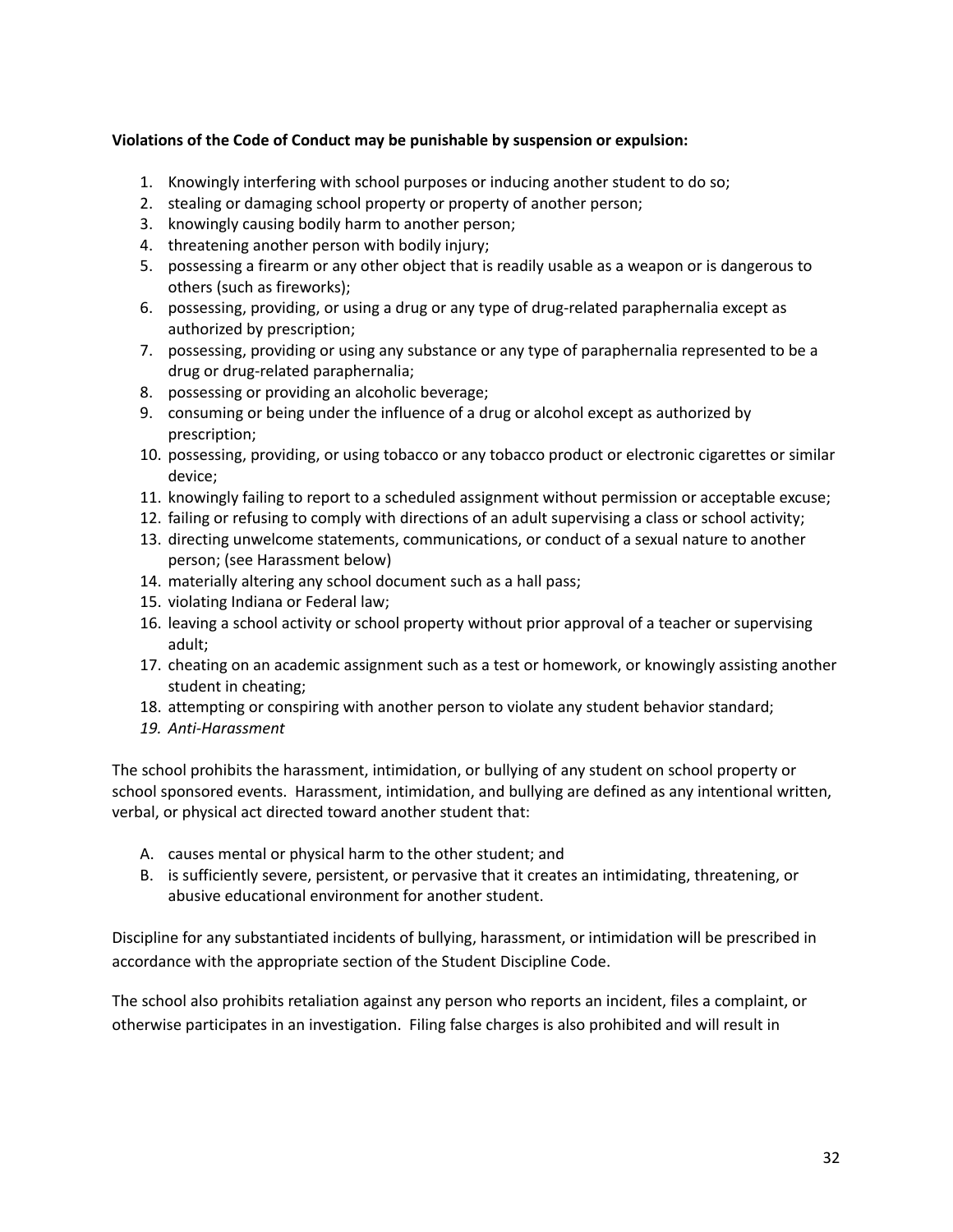appropriate disciplinary sanctions. Suspected retaliation should be reported in the same manner as bullying, harassment, and intimidation.

Students should report incidents of bullying, harassment, or intimidation to the principal, assistant principal, teachers, or counselors. Complaints about the principal should be filed with the Superintendent, and complaints about the Superintendent should be filed with the School Board President. All complaints will be reduced to writing and the student will have the option of either signing the complaint or affirming its veracity in front of two administrators.

The administrator or Board official receiving the report will conduct a prompt investigation. The parents of any child involved in prohibited conduct will be notified and permitted to view any reports related to the conduct subject to laws governing student privacy. A meeting between all concerned parties will be held within 5 workdays after receipt of a complaint. Any findings based on this meeting will be reduced to writing. At the close of the investigation, a written decision, including any disciplinary action will be made and the Superintendent will be notified.

A complaining student who is not satisfied with the conclusion of the investigation may file an appeal with the Superintendent or designee within 10 days of receipt of the decision. The Superintendent or designee will arrange a meeting between all affected parties to discuss the appeal. Within 10 days of the appeal being filed, the Superintendent or designee will provide a written decision.

If the complaining student is not satisfied with the decision of the Superintendent or designee an appeal can be made to the Board within 10 days of receipt of the latest decision. The Board will conduct a hearing within 20 days, and will issue a written decision within 10 days after the close of the hearing.

The school believes that every individual deserves to be able to come to school without fear of demeaning remarks or actions. The harassment/bullying of other students or members of the staff, or any other individuals is not permitted. This includes any speech or action that creates a hostile, intimidating, or offensive learning environment.

Conduct constituting harassment may take different forms, including but not limited to the following:

#### *Sexual Harassment, may include, but is not limited to:*

- A. verbal harassment or abuse;
- B. pressure for sexual activity;
- C. repeated remarks with sexual or demeaning implication;
- D. unwelcome touching;
- E. sexual jokes, posters, cartoons, etc…;
- F. suggesting or demanding sexual involvement, accompanied by implied or explicit threats concerning one's grades or safety;
- G. a pattern of conduct, which can be subtle in nature, that has sexual overtones and is intended to create or has the effect of creating discomfort and/or humiliation to another;
- H. remarks speculating about a person's sexual activities or sexual history, or remarks about one's own sexual activities or sexual history.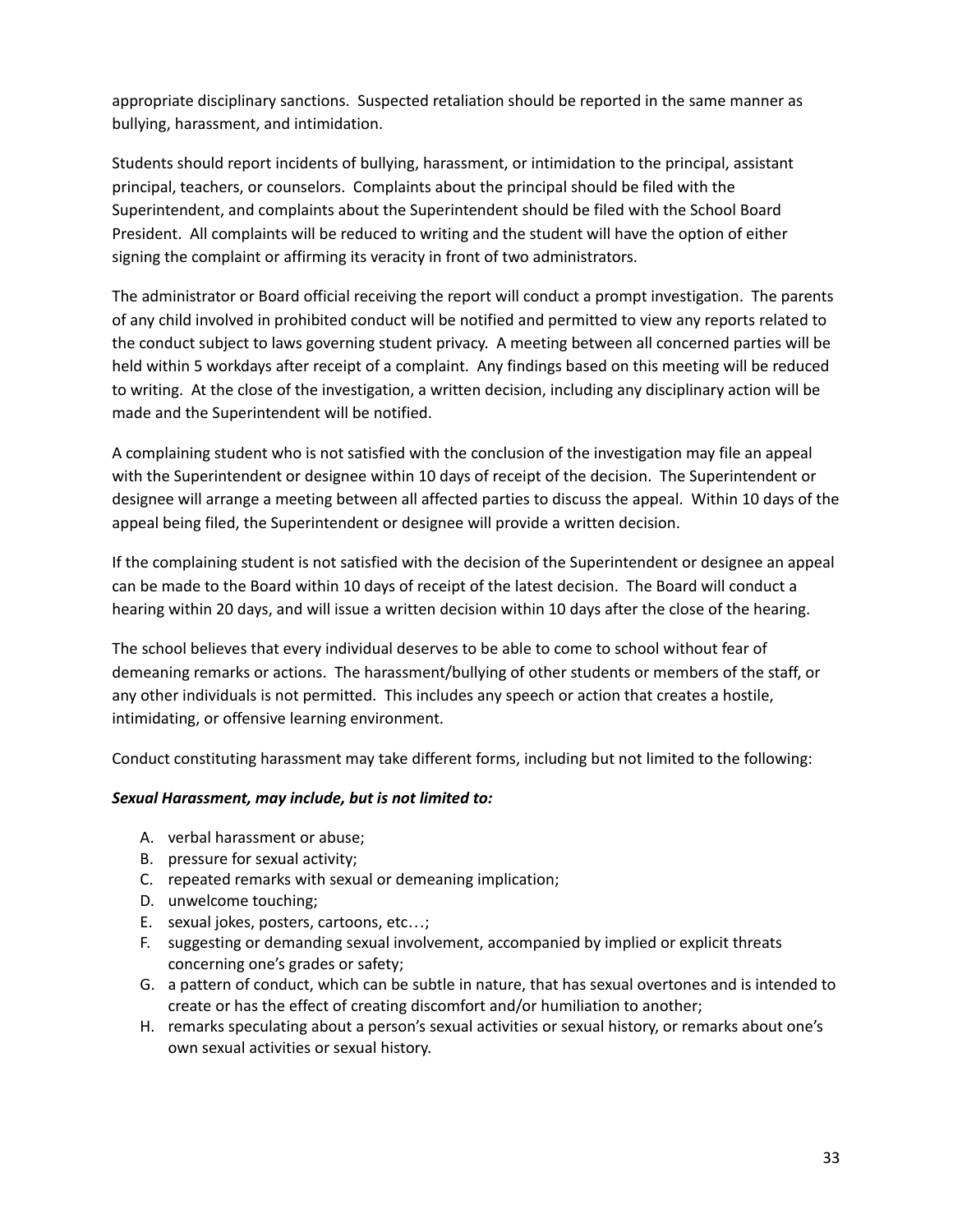## *Race/Color/Religion/National Origin/Age/Disability/Other Protected Forms of Harassment*

## **A. Verbal:**

- 1. Written or oral innuendoes, comments, jokes, insults, threats, or disparaging remarks concerning a person's gender, national origin, religious beliefs, etc…toward a fellow student, staff member, or other person associated with the Corporation, or third parties.
- 2. Conducting a campaign of silence toward a fellow student, staff member, or other person associated with the Corporation or third parties by refusing to have any form of social interaction with the person.

## **B. Nonverbal:**

Placing insulting or threatening objects, pictures, or graphic commentaries in the school environment or making insulting or threatening gestures toward a fellow student, staff member, or other person associated with the Corporation or third parties.

## **C. Physical Contact:**

Any intimidating or disparaging action such as hitting, pushing, shoving, or spitting on a fellow student, staff member, or other person associated with the Corporation, or third parties.

Any student who believes that s/he is the victim of any of the above actions or has observed such actions taken by another student, staff member, or other person associated with the Corporation, or third parties should make contact with staff members selected by each building principal with whom the students would most likely be comfortable in discussing a matter of this kind.

The student may make contact either by a written report, by telephone, personal visit or the School Messenger Quick Tip line located on each schools webpage. During this contact, the reporting student should provide the name of the person(s) whom s/he believes to be responsible for the harassment and the nature of the harassing incident(s).

Each report received by a designated person shall be investigated in a timely and confidential manner. While a charge is under investigation, no information is to be released to anyone who is not involved with the investigation, except as may be required by law or in the context of a legal administrative proceeding. No one involved is to discuss the subject outside of the investigation.

The purpose of this provision is to:

- A. protect the confidentiality of the student who files a complaint;
- B. encourage the reporting of any incidents of sexual or other forms of harassment;
- C. protect the reputation of any party wrongfully charged with harassment.

#### *20. Possession of Electronic Equipment*

Most electronic equipment necessary in school is supplied by the school. Students are not allowed to bring radios, electronic toys, pagers, cellular telephones, and the like without the permission of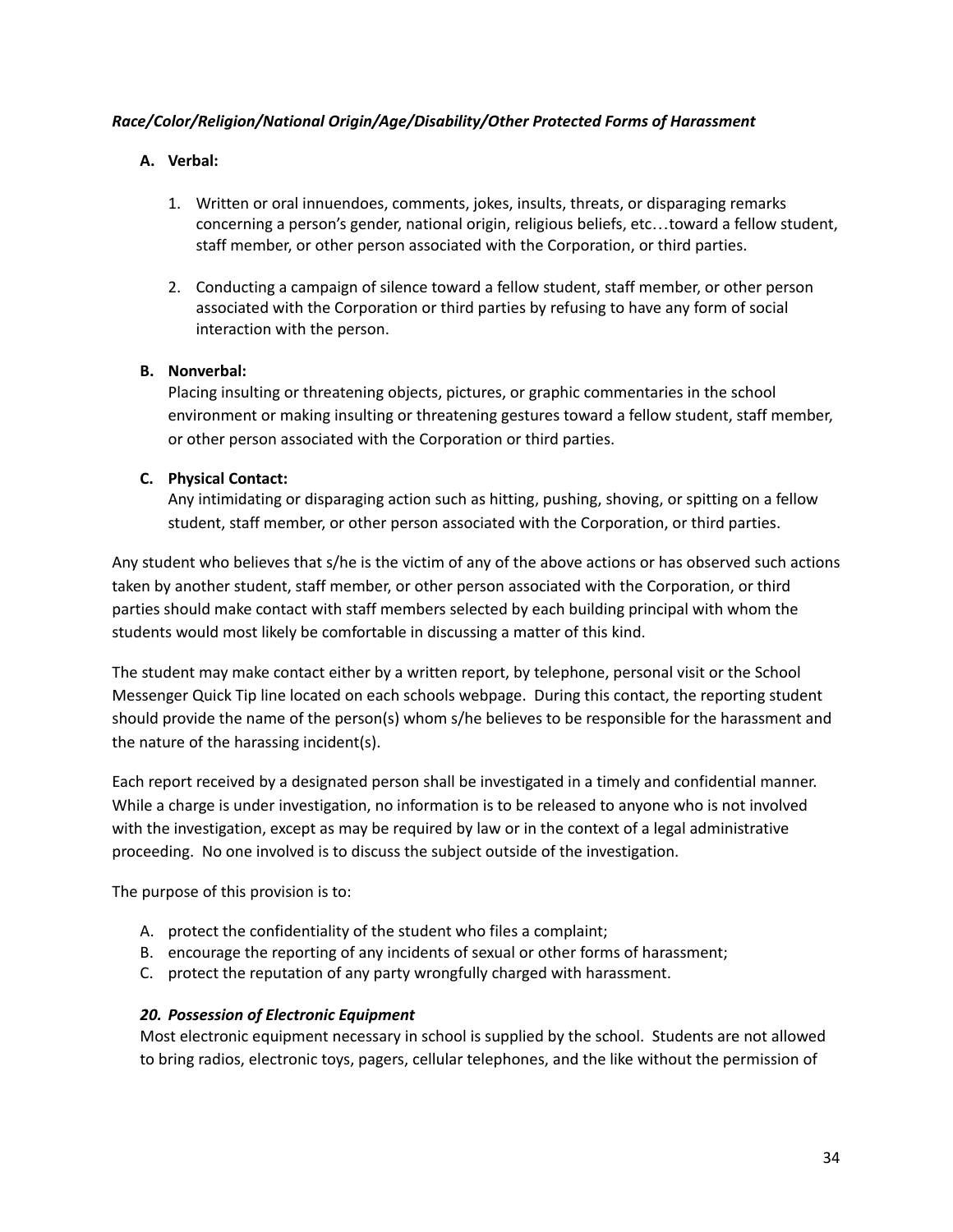the principal or designee. Any forbidden equipment will be confiscated and disciplinary action will be taken. **STUDENTS ARE NEVER PERMITTED TO USE SOCIAL MEDIA ON SCHOOL CAMPUS (INCLUDES ALL SOCIAL MEDIA APPS, TEXTING, TAKING PICTURES, AND TAKING VIDEOS).**

## *21. Use of an Object as a Weapon*

Any object that is used to threaten, harm, or harass another may be considered a weapon. This includes but is not limited to padlocks, pens, pencils, laser pointers, jewelry and so on. Intentional injury to another may result in a report to the police as well as discipline by the school. This violation may subject a student to expulsion.

## *22. Knowledge of Deadly or Dangerous Weapons or Threats of Violence*

Because the School Board believes that students, staff members, and visitors are entitled to function in a safe school environment, students are required to report knowledge of deadly or dangerous weapons or threats of violence to the principal. Failure to report such knowledge may subject the student to discipline.

## *23. Bullying-Harassment and/or Aggressive Behavior (including Bullying/Cyberbullying)*

Bullying as defined in State law means overt, unwanted, repeated acts or gestures, including verbal or written communications or images transmitted in any manner including digitally or electronically (includes social media and texting), physical acts committed, aggression, or any other behaviors that are committed by a student or group of students against another student with the intent to harass, ridicule, humiliate, intimidate, or harm the other targeted student and create for the targeted student an objectively hostile school environment that:

(1) places the targeted student in reasonable fear of harm to the targeted student's person or property;

(2) has a substantially detrimental effect on the targeted student's physical or mental health;

(3) has the effect of substantially interfering with the targeted student's academic performance; or

(4) has the effect of substantially interfering with the targeted student's ability to participate in or benefit from the services, activities, and privileges provided by the school.

(b) The term may not be interpreted to impose any burden or sanction on, or included in the definition of the term, the following:

(1) Participating in a religious event.

(2) Acting in an emergency involving the protection of a person or property from an imminent threat of serious bodily injury or substantial danger.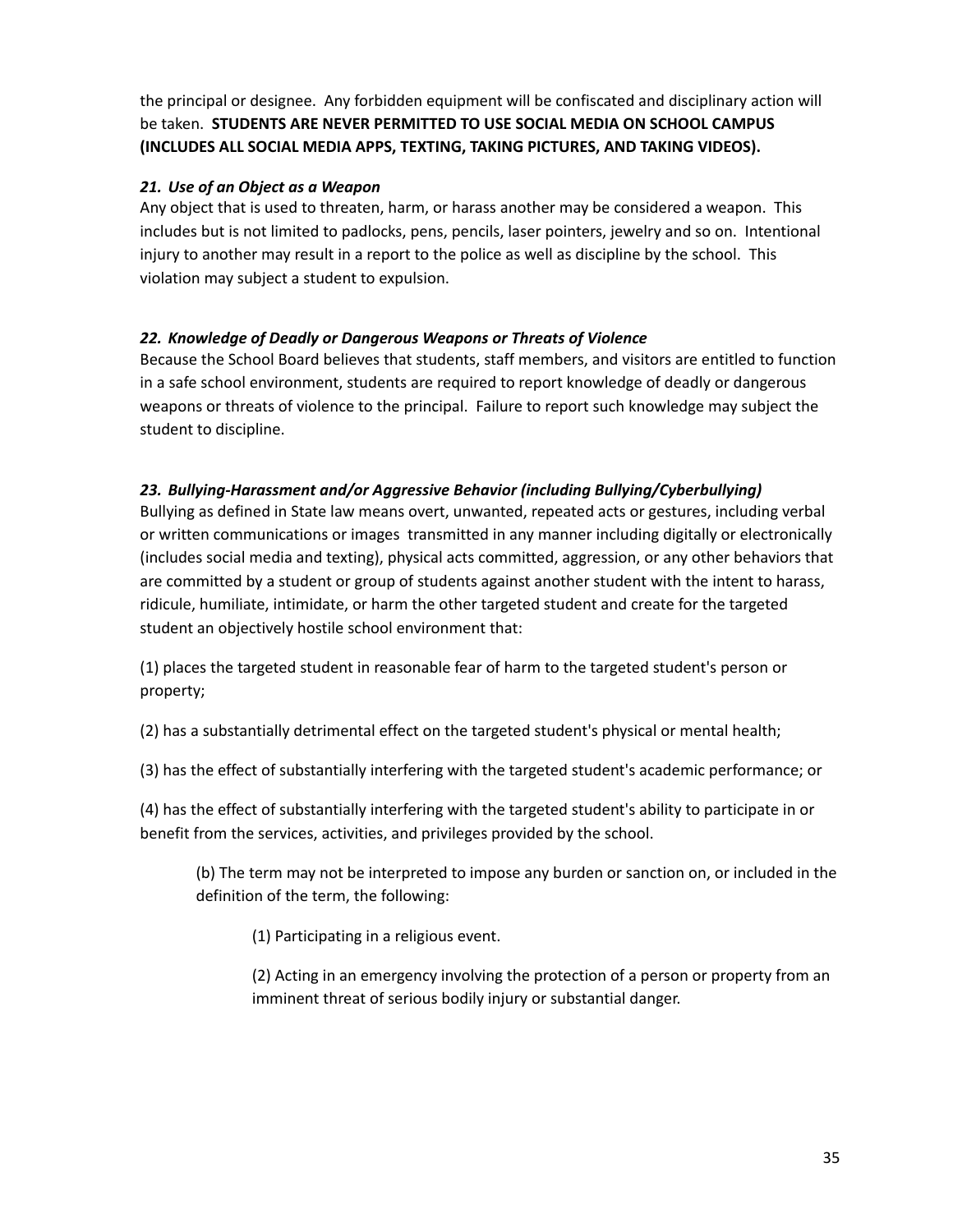(3) Participating in an activity consisting of the exercise of a student's rights protected under the First Amendment to the United States Constitution or Article I, Section 31 of the Constitution of the State of Indiana, or both.

(4) Participating in an activity conducted by a nonprofit or governmental entity that provides recreation, education, training, or other care under the supervision of one (1) or more adults.

(5) Participating in an activity undertaken at the prior written direction of the student's parent.

(6) Engaging in interstate or international travel from a location outside Indiana to another location outside Indiana.

This type of behavior is a form of harassment, although it need not be based on any of the legally protected characteristics, such as sex, race, color, national origin, marital status, or disability. It would include, but not be limited to, such behaviors as stalking, intimidating, menacing, coercion, name-calling, taunting, making threats, and hazing.

Any student who believes s/he has been or is currently the victim of bullying should immediately report the situation to the building principal or assistant principal or the Superintendent. The student may also report concerns to a teacher or Student Service Advisor who will be responsible for notifying the appropriate administrator or Board official. Complaints against the building principal should be filed with the Superintendent. Complaints against the Superintendent should be filed with the Board President.

Every student is encouraged, and every staff member is required to report any situation that they believe to be bullying behavior directed toward a student. Reports may be made to those individuals identified above.

#### **A student's reasons for bullying will be discussed but will not change the consequence.**

#### **Enforcement of Student Behavior Standards and Code of Conduct**

- 1. The standards and the Code of Conduct will be enforced by school administrators, teachers, teacher aides, bus drivers, and any other adult authorized by the school to supervise students.
- 2. The objectives of the enforcement of these standards and the Code of Conduct are:
	- a. to protect the physical safety of all persons and prevent damage to property;
	- b. to maintain an environment in which the educational objectives of the school can be achieved;
	- c. to enforce and instill the core values of the Greenwood Community School Corporation and its school community.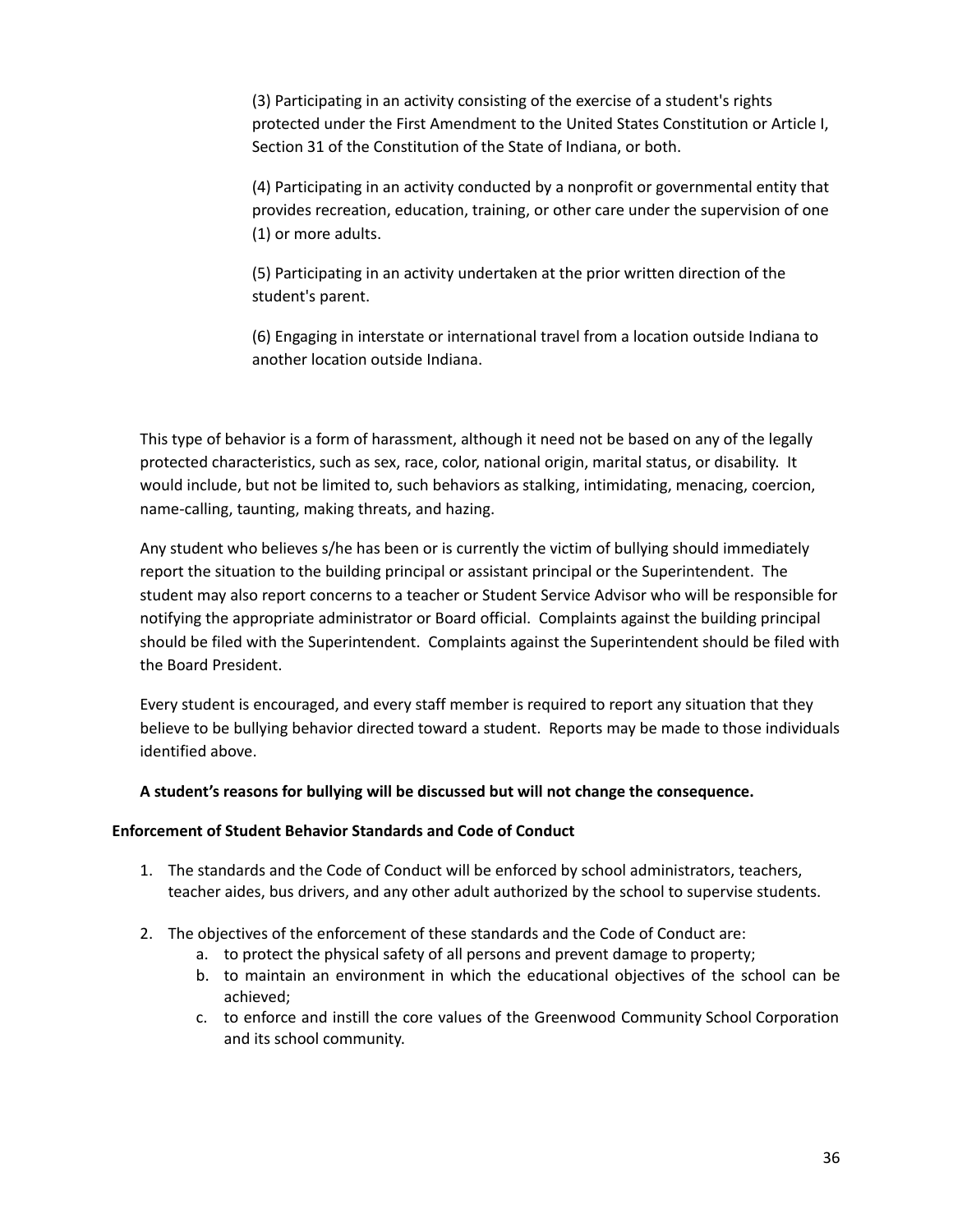- 3. The seriousness of the offense and nature and extent of any discipline utilized to enforce student behavior standards and Code of Conduct will be determined by:
	- a. the nature and extent of any potential or actual injury, property damage, or disruption;
	- b. the student's prior disciplinary history and the relative success of any prior corrective efforts/interventions;
	- c. the willingness and ability of the student and the student's parents to participate in any corrective action;
	- d. the interest of other students in the school in a school environment free from behavior that violates the school's behavior standards;
	- e. any other aggravating or mitigating factors or circumstances including but not limited to zero tolerance policies.

In compliance with State law, the Board may expel any student who possesses a deadly or dangerous weapon in a weapon-free school zone or commits either arson or rape in a Corporation building or on Corporation property, including school buses and other school transportation. It will make no difference whether or not the weapon belongs to someone else, unless the student can provide convincing evidence that the weapon was placed in the student's possession without his/her knowledge. If it can be confirmed that a weapon belonged to a student other than the one who possessed the weapon, that student shall also be subject to the same disciplinary action.

A weapon includes conventional objects like guns, pellet guns, knives, or club type implements. It may also include any toy that is presented as a real weapon or reacted to as a real weapon. Criminal charges may be filed for this violation. Possession of a weapon may subject a student to expulsion.

- A. A firearm is defined as any weapon that is capable of or designed to that may readily be converted to expel a projectile by means of an explosion.
- B. A deadly weapon is defined as:
	- 1. a loaded or unloaded firearm;
	- 2. a weapon, device, tasers or electronic stun weapon, equipment, chemical substance, or other material that in the manner it is used, or could ordinarily be used, or is intended to be used, is readily capable of causing serious bodily injury.

Disabled students under IDEA or Section 504 shall be expelled only in accordance with Board Policy and Federal due process rights appropriate to disabled students. Students who qualify for service under IDEA or Section 504 may be expelled only after a manifestation determination has been held.

A student who has been expelled may apply for reinstatement in accordance with guidelines.

## **DISCIPLINE**

It is important to remember that the school's rules apply going to and from school, at school, on school property, at school-sponsored events, and on school transportation. In some cases, a student can be suspended from school transportation for infractions of school bus rules. The Board has also extended the authority for school administrators to impose discipline for unlawful activity by students that occurs on or off school property if the activity interferes with school purposes or the educational functions of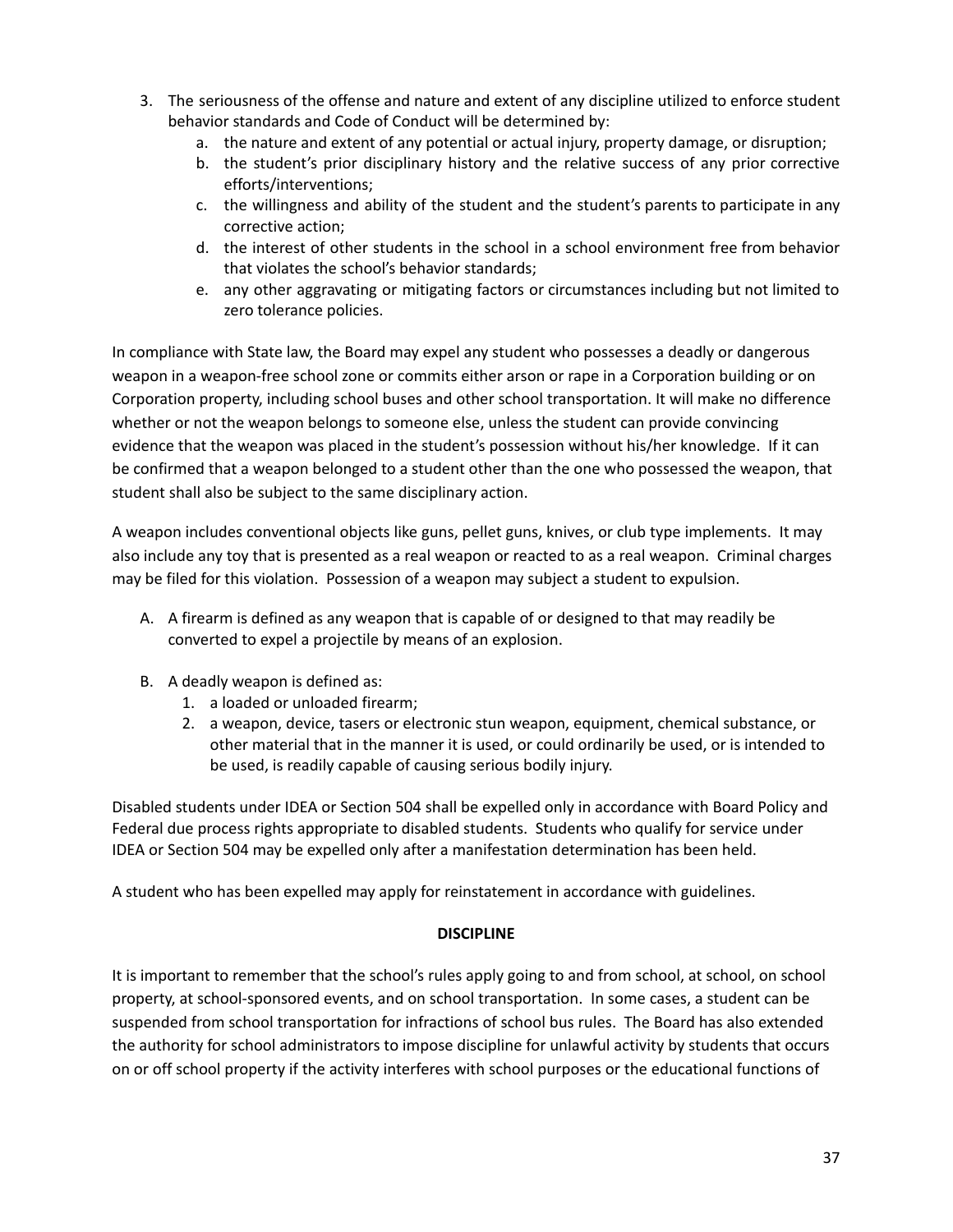the school. This authority applies to unlawful activity that may occur on weekends, holidays, and other school breaks including summer recess.

Ultimately, it is the principal's responsibility to keep things orderly. In all cases, the school shall attempt to make discipline prompt and equitable and to have the punishment match the severity of the incident.

Two types of discipline are possible, informal and formal.

Informal discipline takes place within the school. It includes but is not limited to:

- 1. writing assignments;
- 2. change of seating or location;
- 3. before school, lunch, recess, or after school detention;
- 4. in-school restriction;
- 5. removal from a class or activity

#### **Detentions**

A student may be detained after school or asked to come to school early by a teacher, after giving the student and his/her parents a one (1) day notice. The student or his/her parents are responsible for transportation.

#### **Removal**

The teacher in charge of a class or activity when a student poses a threat to a safe, orderly, and effective educational environment may remove the student from the classroom or activity.

Such removal may be from the classroom for an entire school day.

#### **In-School Suspension—In-School Discipline**

The in-school suspension will be in session during the school day.

#### **Suspension**

The principal may deny a student the right to attend school and/or take part in any school function for up to a maximum of ten (10) consecutive school days.

An expulsion is a removal from school attendance and any school function for a period of more than ten (10) days.

#### **EXPULSION FOR FIREARMS POSSESSION**

Any student who is found to possess a firearm on school property shall be reported immediately to law enforcement officials. In addition, s/he shall be subject to expulsion for a period of (1) year.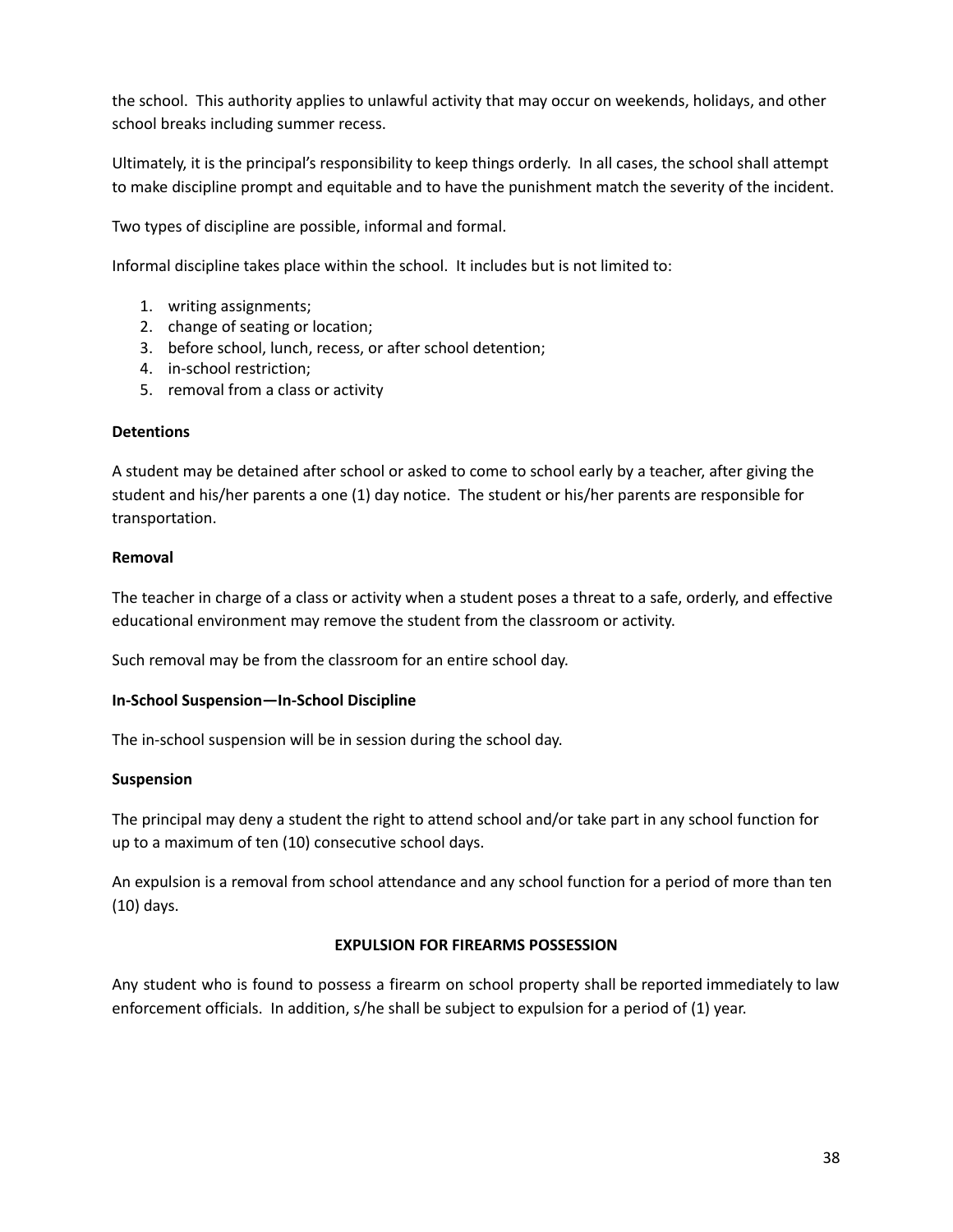#### **DUE PROCESS RIGHTS**

Before a decision is made as to whether or not to suspend or expel a student from school, the school will follow specific procedures.

#### **Suspension from School**

When a student is being considered for a suspension, the administrator in charge will notify the student of the reason. The student will then be given an opportunity to explain his/her side. After that informal hearing, the administrator in charge will make a decision whether or not to suspend. If a student is suspended, his/her parents will be notified, in writing, of the reasons for and the length of the suspension.

## **The Appeal Process**

The suspension may be appealed after receipt of the suspension notice, to the administration office. The request for an appeal must be in writing and made within two (2) days after notification.

During the appeal process, the student shall not be allowed to remain in school. When a student is suspended, s/he may make-up work missed after returning to school.

Any learning that cannot be made up such as labs, field trips, skill-practices, and the like or any learning that the student chooses not to make up may be reflected in the grades earned.

## **Expulsion from School**

If, in the principal's opinion, the alleged infraction warrants a longer period of removal from school, s/he shall refer the case to the superintendent for consideration for expulsion. The Superintendent shall review the case and may appoint a designee to conduct the expulsion meeting. This person may be an attorney or an administrator who has not been involved in the particular expulsion case or circumstances leading to it.

#### **Notice of Expulsion Meeting**

The student and/or the parent(s) will be notified of the time and place of the expulsion meeting and their rights in connection with that meeting as well as their rights to waive the meeting if they choose to do so. The expulsion examiner, appointed by the Superintendent will issue a written decision following the expulsion meeting.

#### **Appeal of an Expulsion**

Upon receipt of a written appeal, the Board shall hold a meeting to consider the written evidence and arguments presented at the expulsion meeting. The Board may then decide to uphold the expulsion, authorize alternative disciplinary action, or decide no disciplinary action is necessary.

The student or his/her parents may appeal the Board's decision to the appropriate court.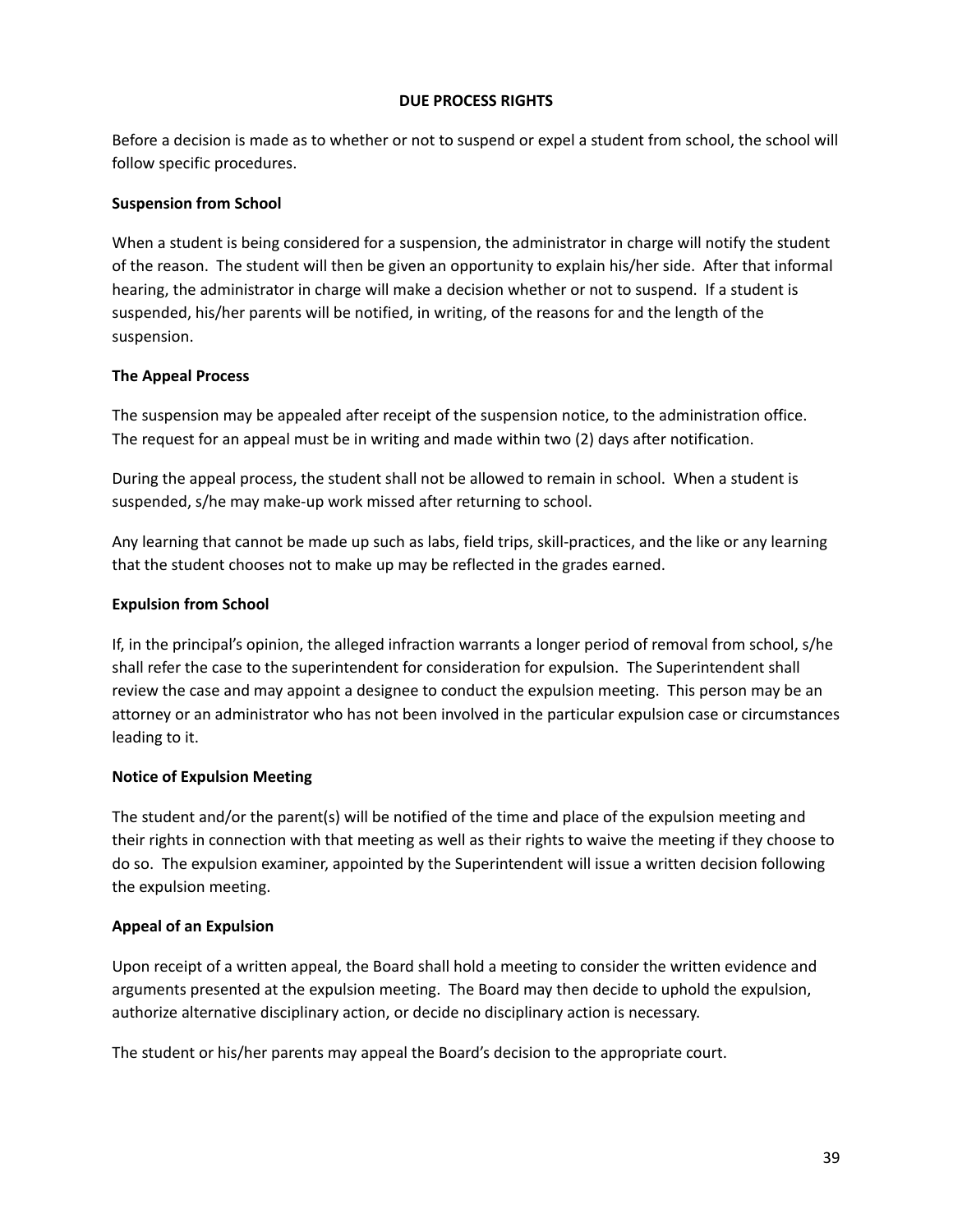#### **SEARCH AND SEIZURE**

Search of a student and his/her possessions, including vehicles, may be conducted at any time the student is under the jurisdiction of the Board of School Trustees, if there is a reasonable suspicion that the student is in violation of law or school rules. A search may also be conducted to protect the safety of others. All searches may be conducted with or without the student's consent by school authorities.

Students are provided lockers, desks and other equipment in which to store materials. It should be clearly understood that this equipment is the property of the school and may be searched at any time if there is reasonable suspicion that a student has violated the law or school rules. Locks are to prevent theft, not to prevent searches. Anything that is found in the course of a search that may be evidence of a violation of school rules or the law may be taken and held or turned over to the police. The school reserves the right to not return items which have been confiscated.

#### **Use of Dogs**

The Board authorizes the use of specially-trained dogs to detect the presence of drugs and devices such as bombs on school property.

The dog may be allowed to examine school property such as lockers or students and items in their possession, but any search of a student's person will be based upon individualized reasonable suspicion in addition to any information resulting from the dog's examination.

#### **Use of Breath-Test Instruments**

The principal may arrange for a breath test for blood-alcohol to be conducted on a student whenever s/he has individualized reasonable suspicion to believe that a student has consumed an alcoholic beverage.

The student will be taken to a private administrative or instructional area on school property with at least one other member of the teaching or administrative staff present as a witness so the test.

The purpose of the test is to determine whether or not the student has consumed an alcoholic beverage. The amount of consumption is not relevant, except where the student may need medical attention.

There is the possibility that a "false-positive" result could be obtained. If the student believes that the test is inaccurate s/he may request an immediate retest be administered by local law enforcement authorities.

If the result indicates a violation of school rules as described in this handbook, the student will be disciplined in accordance with disciplinary procedures described in this handbook. If a student refuses to take the test, s/he will be advised that such refusal is a violation of school rules and will subject the student to disciplinary action. The student will then be given a second opportunity to take the test.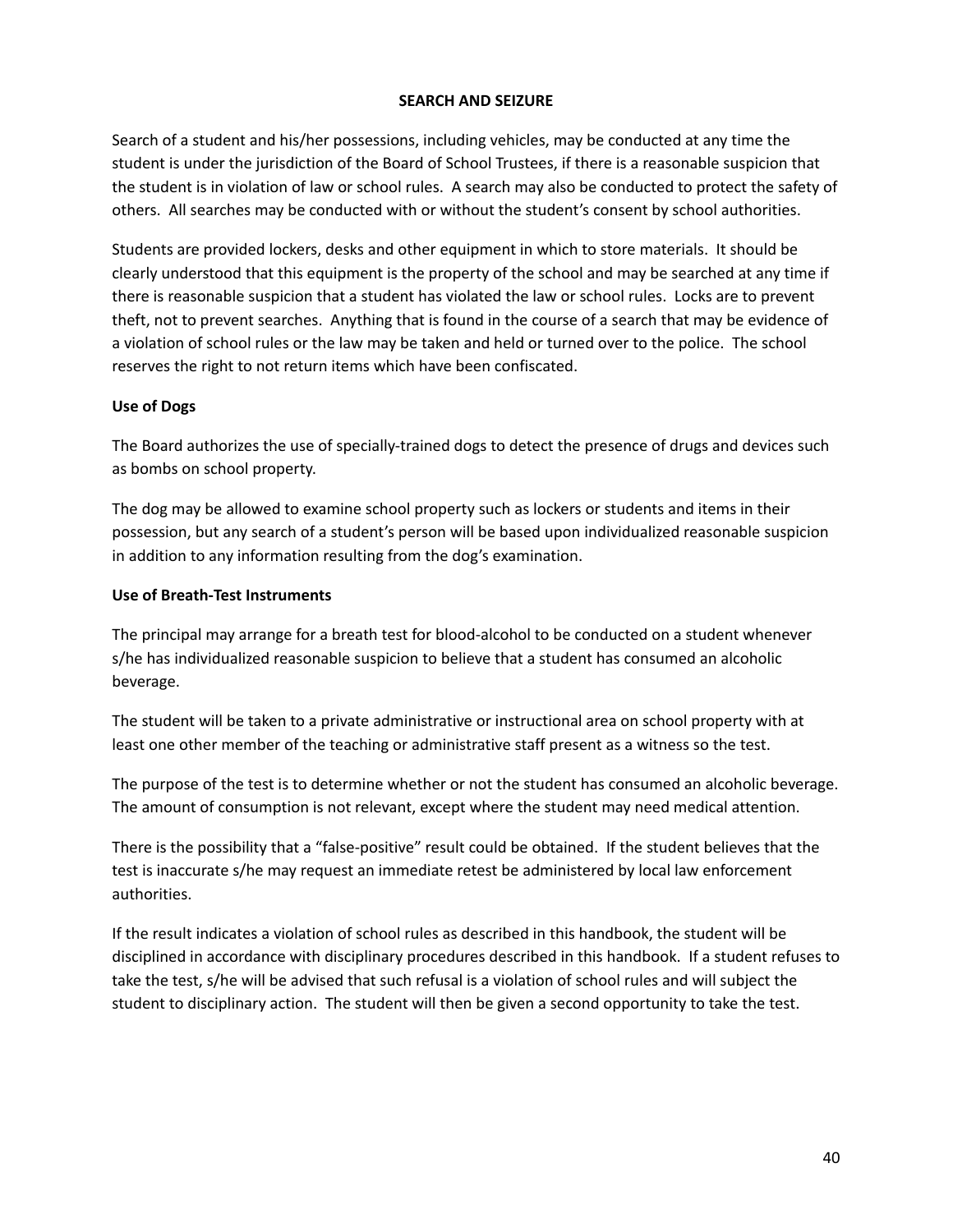## **STUDENT RIGHTS OF EXPRESSION**

The school recognizes the right of students to express themselves. With the right of expression comes the responsibility to do it appropriately. Students may distribute or display, at appropriate times, non-sponsored, non-commercial written material, buttons, badges, or other insignia and the like. All items must meet school guidelines.

- A. A material cannot be displayed or distributed if it:
	- 1. is obscene to minors, libelous, indecent, or vulgar,
	- 2. advertises any product or service not permitted to minors by law,
	- 3. intends to be insulting or harassing,
	- 4. intends to incite fighting; or
	- 5. presents a clear and present likelihood that, either because of its content or manner of distribution or display, it will cause or is likely to cause a material and substantial disruption of school or school activities (such as party invitations), a violation of school regulations, or the commission of an unlawful act.

## **CRIMINAL GANGS AND CRIMINAL GANG ACTIVITY**

In accordance with Indiana Code 20-26-18, a copy of the school corporation's policy addressing criminal gangs and criminal gang activity in schools may be found on the district website at gws.k12.in.us, policy 5840.

## **STUDENT SUGGESTIONS AND COMPLAINTS**

The school is here to educate and benefit the students. The staff is here to assist a student in becoming a responsible adult. If a student has suggestions that could improve the school, s/he should feel free to offer them. Written suggestions may be presented directly to the principal or to the student government.

When concerns or grievances arise, the best way to resolve the issue is through communication. No student will be harassed by any staff member or need fear reprisal for the proper expression of a legitimate concern. As with suggestions, concerns and grievances may be directed to the principal.

If the student believes s/he has been improperly denied participation in a school activity or has been subjected to an illegal rule or standard, the student may file a grievance with the principal. That grievance will be promptly investigated and findings will be shared with the student. A student may not use the grievance procedure to change a grade.

## **GENERAL PLAYGROUND AND PHYSICAL EDUCATION RULES**

Students are required to read and discuss the following rules with their parents:

- 1. The students are not permitted to use vulgar, rude, and/or inappropriate language. The students are expected to display respect to each other and the adult supervisors or teachers.
- 2. The students are to keep hands, feet, and other body parts to themselves. Tackle football, tag, fighting, "play fighting", rock throwing, snowball throwing, or any activity that may be classified as rough play or unsafe are not allowed.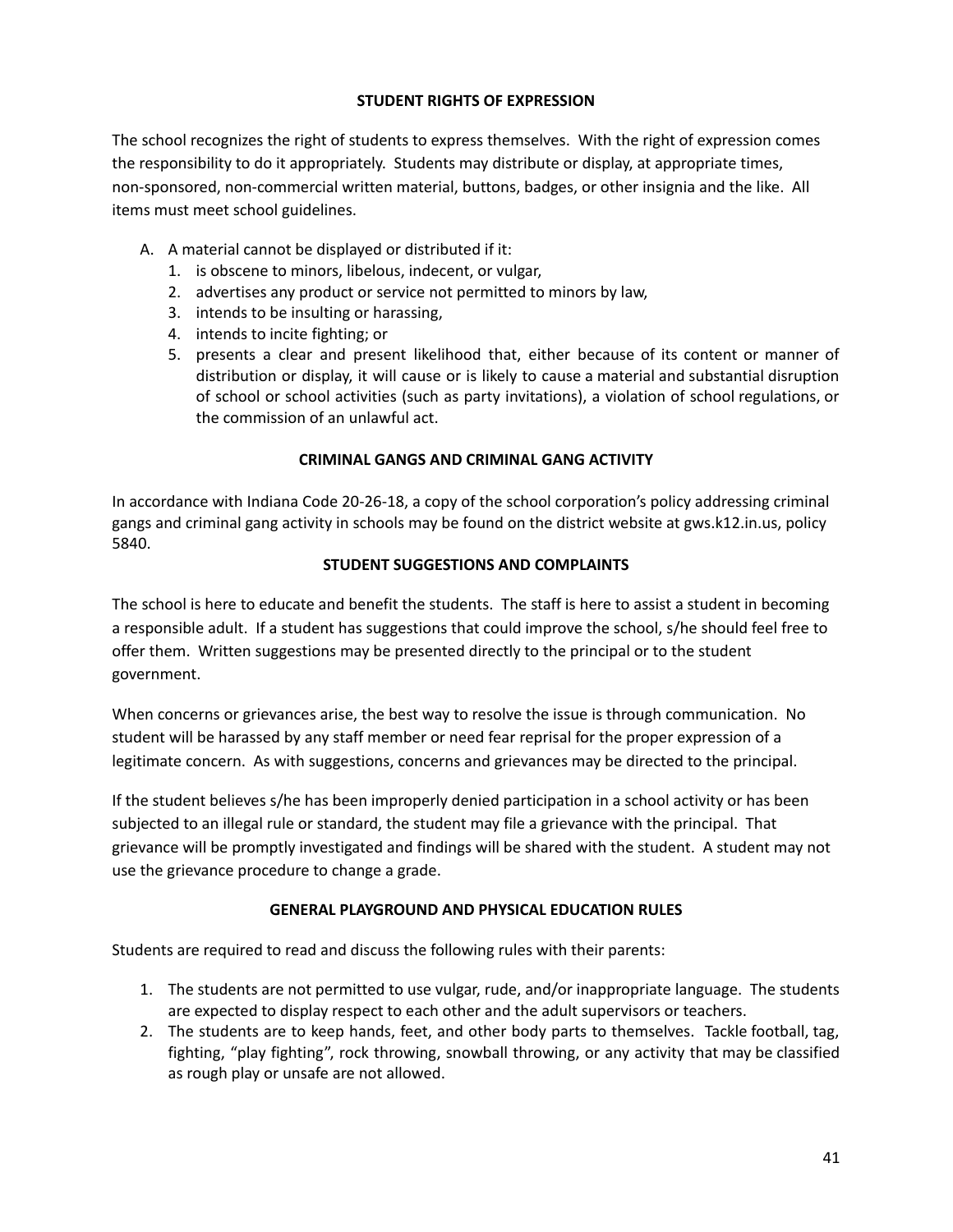- 3. Playground equipment is to be used in a safe manner. The students are to observe the following guidelines:
	- a. No running up or down the slides. Students are to sit on the slide at all times.
	- b. No jumping off of high places or out of the swings while in motion.
	- c. Only one student on a swing or slide at a time.
	- d. No standing, laying, or twisting on the swings.
	- e. No running close to, in front of, or behind moving swings.
	- f. All equipment should only be utilized for its intended purpose.
- 4. Students are to avoid playing near the school building's open doors or windows.
- 5. Students should never climb onto the school's roof to retrieve objects. It is intended to have the students play far enough away from the building to prohibit objects from lodging there.
- 6. Students should re-enter the building only after seeking permission from the playground supervisors. Students should only return inside the building for emergency situations. Restroom breaks, playground equipment, and outdoor clothing are to be secured before the initial departure from the building.
- 7. Students must remain on the designated playground area. The student may not play in outdoor lab areas. The students are not permitted to play outside the chain-link fencing.
- 8. Food and/or candy are not permitted on the playground. This includes chewing gum.
- 9. Personal electronic devices or toys of any kind (including trading cards) are not permitted on the playground or in the classroom.
- 10. Personal sports equipment is not permitted on the playground or in the classroom. Including: basketballs, footballs, and kick balls.
- 11. When the whistle is blown, immediately **STOP AND FOLLOW DIRECTIONS.**

**Parents are asked to discuss these rules with their child.**

**For safety and security, visitors and younger children/siblings are not permitted on school playgrounds during recess times.**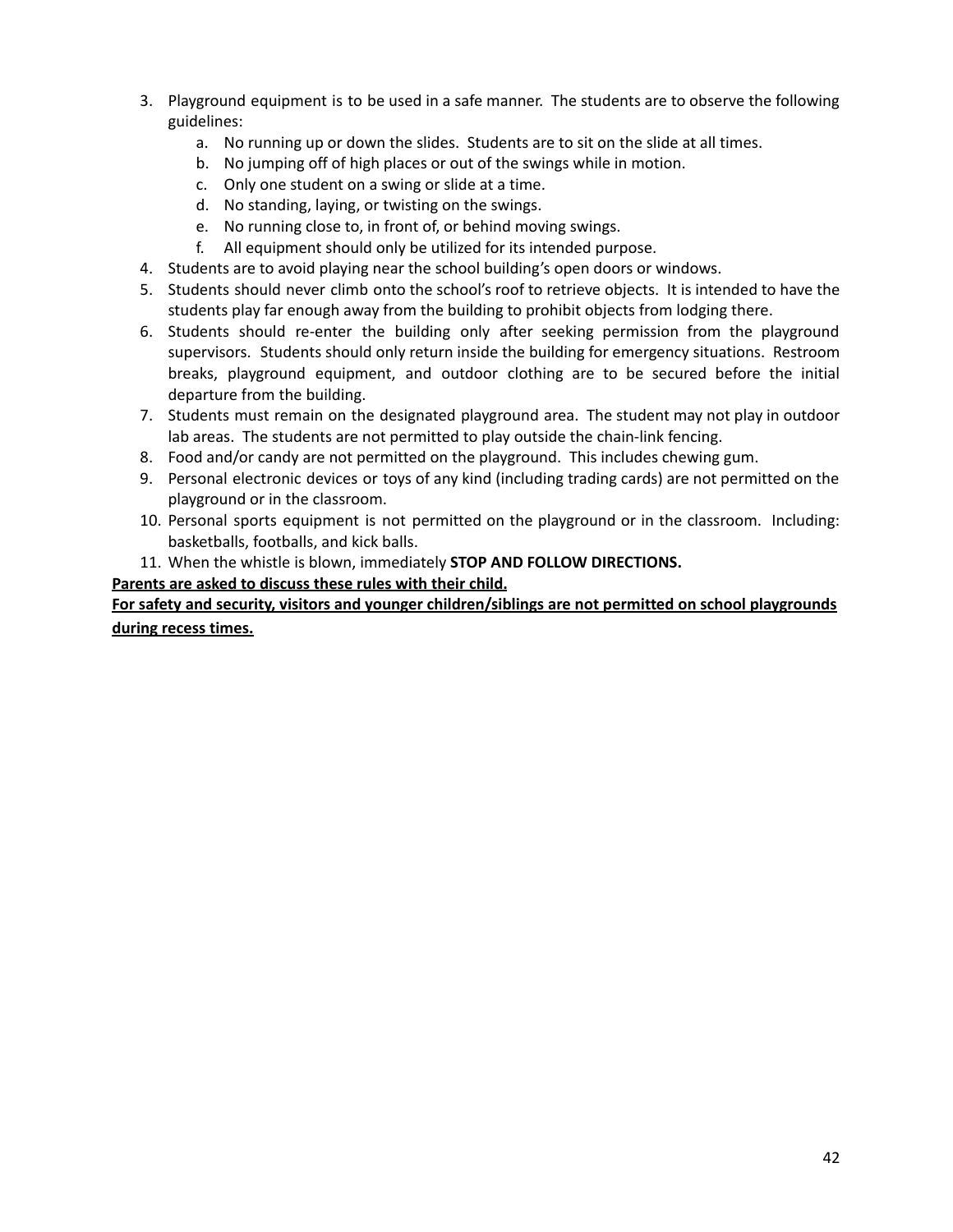## **Greenwood Elementary Schools' Discipline Code Violations and Penalties School Administrator has authority to make final disciplinary decisions.**

| <b>Violation</b>                                                                                                                                                                                                                                                                                                                                    | <b>First Report</b>                                                                                                                                                                                          | <b>Second Report</b>                                                                                                                                                       | <b>Third Report</b>                                                                                                       |
|-----------------------------------------------------------------------------------------------------------------------------------------------------------------------------------------------------------------------------------------------------------------------------------------------------------------------------------------------------|--------------------------------------------------------------------------------------------------------------------------------------------------------------------------------------------------------------|----------------------------------------------------------------------------------------------------------------------------------------------------------------------------|---------------------------------------------------------------------------------------------------------------------------|
| 1. Interfering with classroom<br>instruction                                                                                                                                                                                                                                                                                                        | Pupil verbally corrected.<br>Parent contact. Loss of<br>participation. Written apology.                                                                                                                      | Parent contact. Loss of<br>participation or requirement of<br>detention.                                                                                                   | Parent contact or conference. In<br>school suspension (ISS).                                                              |
| 2. Excessive rudeness, verbal<br>disrespect, and or insubordinate to<br>school personnel or other adults.                                                                                                                                                                                                                                           | Pupil verbally corrected.<br>Parent contact. Loss of<br>participation. Written apology.                                                                                                                      | Parent contact. Loss of<br>participation or requirement of<br>detention. Loss of<br>participationConsideration of<br>in-school or out-of-school<br>suspension (ISS or OSS) | Parent contact or conference.<br>One-two days of ISS or OSS.                                                              |
| 3. Pushing, tripping, throwing<br>objects, physical intimidation,<br>physical aggression or other related<br>physical contact with another<br>person.                                                                                                                                                                                               | Pupil verbally corrected.<br>Parent contact. Loss of<br>participation. Written apology.                                                                                                                      | Parent contact. Loss of<br>participation or requirement of<br>detention. Loss of<br>participationConsideration of ISS,<br>OSS.                                             | Parent contact or conference.<br>One-two days of ISS or OSS.                                                              |
| 4. Fighting or physically hurting<br>another person.                                                                                                                                                                                                                                                                                                | Pupil verbally corrected.<br>Parent contact. One day ISS or<br>OSS.                                                                                                                                          | Parent contact. Two days of ISS or<br>OSS.                                                                                                                                 | Parent contact/conference. Three<br>days OSS with recommendation<br>for long-term suspension to the<br>superintendent.    |
| 5. Bullying, intimidation, verbal or<br>written harassment, sexually related<br>harassment, violating a person's<br>privacy using technology, and/or<br>other verbal or written threats and<br>harm to another person. Including<br>bullying on social media or other<br>technology platforms that causes a<br>disruption to the education process. | Pupil verbally corrected. Parent<br>contact. Written apology. Loss<br>of participation. Possible<br>in-school or out-of-school<br>suspension (ISS or OSS).<br>Written notification to the<br>superintendent. | Parent contact. Two days of ISS or<br>OSS with written notification to the<br>superintendent.                                                                              | Parent contact/conference. Three<br>days of OSS with recommendation<br>for long-term suspension to the<br>superintendent. |
| 6. Use of profanity or other<br>unacceptable language or gestures<br>or displaying inappropriate physical<br>forms of affection.                                                                                                                                                                                                                    | Pupil verbally corrected.<br>Parent contact. Loss of<br>participation.                                                                                                                                       | Parent contact. Loss of<br>participation or requirement of<br>detention.Loss of participation                                                                              | Parent contact/conference.<br>One-two days of ISS or OSS.                                                                 |
| 7. Display or possession of nudity or<br>inappropriate sexually related<br>conduct.                                                                                                                                                                                                                                                                 | Parent contact. One or<br>Two-day ISS or OSS.                                                                                                                                                                | Parent contact/conference. Three<br>days ISS or OSS                                                                                                                        | Parent contact/conference.<br>Possible long term suspension or<br>Recommendation for expulsion.                           |
| 8. Smoking, chewing, vaping, or any<br>use of tobacco, alcohol, illegal drugs,<br>or other unauthorized use of a<br>controlled substance.                                                                                                                                                                                                           | Parent contact/conference.<br>Three day out of school<br>suspension (OSS). Contact<br>Police                                                                                                                 | Parent contact/conference. Up to<br>10 days OSS and police contact.                                                                                                        | Parent contact/conference. Three<br>days of OSS with recommendation<br>for expulsion to the<br>superintendent.            |
| 9. Violation of Greenwood<br><b>Corporations Internet / Technology</b><br><b>Usage Policy</b>                                                                                                                                                                                                                                                       | Parent contact. Loss of<br>technology privileges for a<br>period of time.                                                                                                                                    | Parent contact, Loss of technology<br>privileges, Consideration of<br>restricted use.                                                                                      | Loss of internet privileges for a<br>12-month period.                                                                     |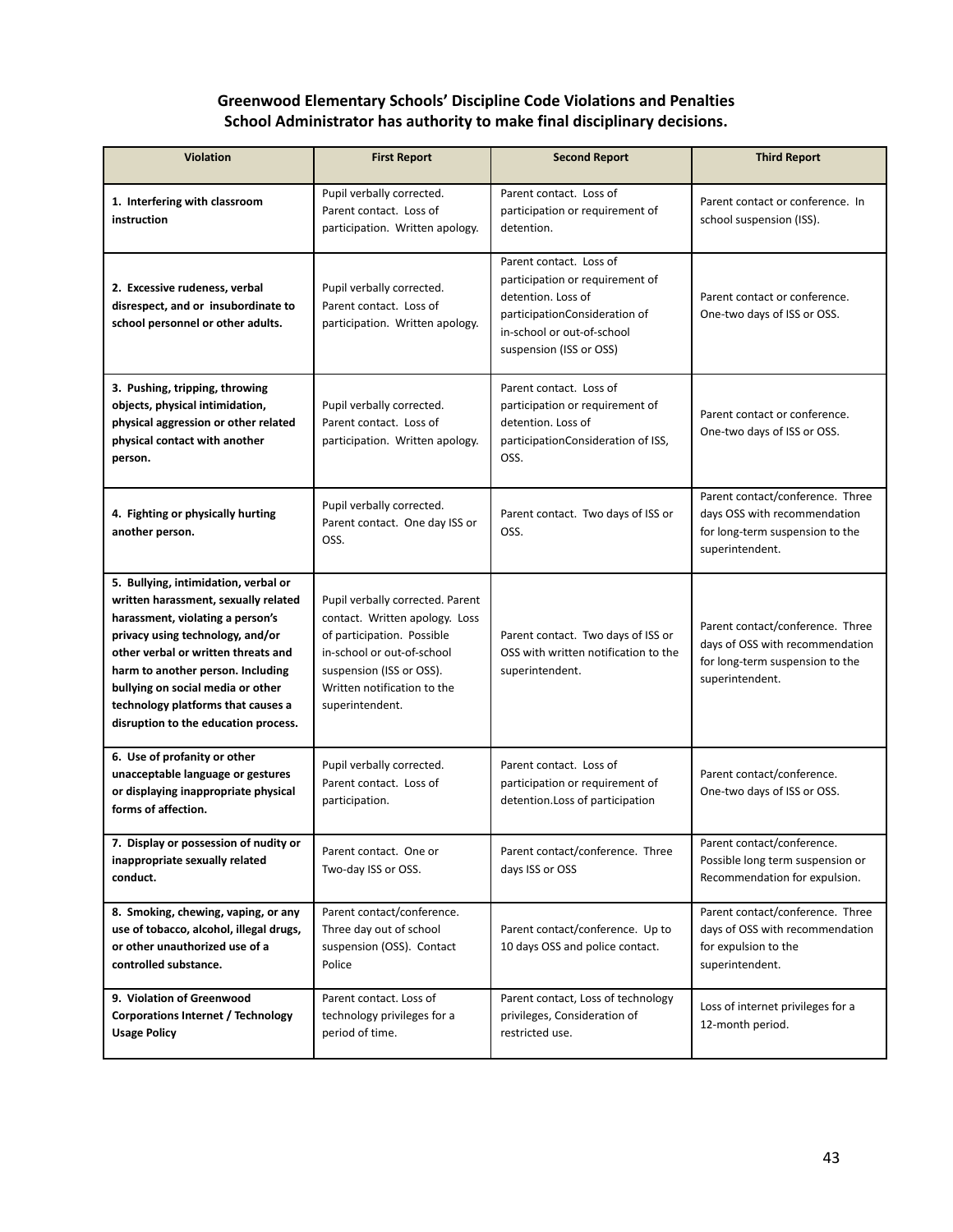| <b>Violation</b>                                                                                                                                                         | <b>First Report</b>                                                                                                           | <b>Second Report</b>                                                                                                                                                          | <b>Third Report</b>                                                                                                                                                      |
|--------------------------------------------------------------------------------------------------------------------------------------------------------------------------|-------------------------------------------------------------------------------------------------------------------------------|-------------------------------------------------------------------------------------------------------------------------------------------------------------------------------|--------------------------------------------------------------------------------------------------------------------------------------------------------------------------|
| 10. Cell Phones, laser pins,<br>electronics, toys (radios,<br>electronic games, etc.) trading<br>cards, and other such items not<br>allowed at school.                   | Pupil verbally corrected. Object<br>placed in the office to be picked up<br>by parent.                                        | Pupil verbally corrected. Parent<br>contact. Object held in the school<br>office until the end of the school<br>year.                                                         | Pupil verbally corrected. Parent<br>contact. Loss of participation or<br>after school detention. Item not<br>returned.                                                   |
| 11. Theft - taking something<br>that did not belong to you.                                                                                                              | Pupil verbally corrected. Parent<br>contact. Loss of participation.<br>Written apology. Article returned or<br>paid for.      | Parent contact. Loss of participation<br>or requirement of detention.<br>Consideration of ISS or OSS, and<br>article returned or paid for.                                    | Parent contact/conference.<br>One-two days of ISS or OSS.<br>Article returned or paid for.                                                                               |
| 12. Lying/Cheating                                                                                                                                                       | Pupil verbally corrected. Parent<br>contact. Loss of participation.<br>Written apology.                                       | Parent contact. Loss of participation<br>or requirement of detention.Loss of<br>participation Written apology.                                                                | Parent contact/conference.<br>One-two days of ISS or OSS.<br>Consideration of referral to police<br>or legal personnel.                                                  |
| 13. Vandalism and intentional<br>destruction of property.<br>Including school issued<br>Chromebooks (throwing,<br>stepping on, slamming shut)                            | Parent contact/conference. One day<br>of ISS or OSS. Student/family to pay<br>for needed repairs.                             | Parent contact/conference. Two<br>days of OSS. Student/family will<br>need to pay for needed repairs.                                                                         | Parent contact/conference. Three<br>days of OSS with recommendation<br>for expulsion to the<br>superintendent. Student/family<br>will need to pay for needed<br>repairs. |
| 14. Wearing improper attire.<br>(See Dress Code).                                                                                                                        | Pupil verbally reminded. Alternative<br>clothes given to the student to wear.                                                 | Pupil verbally reminded. Alternative<br>clothes given to the student to wear.<br>Parent contact.                                                                              | Parent contact. Alternative clothes<br>given to the student to wear. Loss<br>of participation.                                                                           |
| 15. Possession of a knife or<br>similar harmful object on<br>school grounds (includes toys<br>that look like weapons).                                                   | Parent contact/conference and one<br>or more days ISS or OSS.                                                                 | Parent contact/conference. Two day<br>OSS.                                                                                                                                    | Parent contact/conference. Three<br>day OSS with expulsion<br>recommendation to the<br>superintendent.                                                                   |
| 16. Possession of a firearm or<br>similar weaponry.                                                                                                                      | Parent contact/conference. Ten day<br>suspension pending Expulsion.<br>Referral to police or legal personnel.                 |                                                                                                                                                                               |                                                                                                                                                                          |
| 17. Possession or distribution<br>of materials containing<br>inappropriate language or<br>pictures. This includes texting,<br>videos, pictures or use of social<br>media | Pupil verbally corrected. Parent<br>contact. Loss of participation/ Loss<br>of participation.                                 | Pupil verbally corrected. Parent<br>contact/conference. One day OSS.                                                                                                          | Parent contact/conference. Two<br>days of OSS.                                                                                                                           |
| 18. Leaving assigned areas or<br>elopement.                                                                                                                              | Pupil verbally corrected. Parent<br>contact. Loss of participation/ Loss<br>of participation. Consideration of ISS<br>or OSS. | Pupil verbally corrected. Parent<br>contact. Loss of participation/ Loss<br>of participation. One or Two days of<br>ISS or OSS. Consultation with School<br>Resource Officer. | Parent contact. Three day OSS<br>with possible expulsion<br>recommendation to the<br>superintendent. Consultation with<br>School Resource Officer.                       |